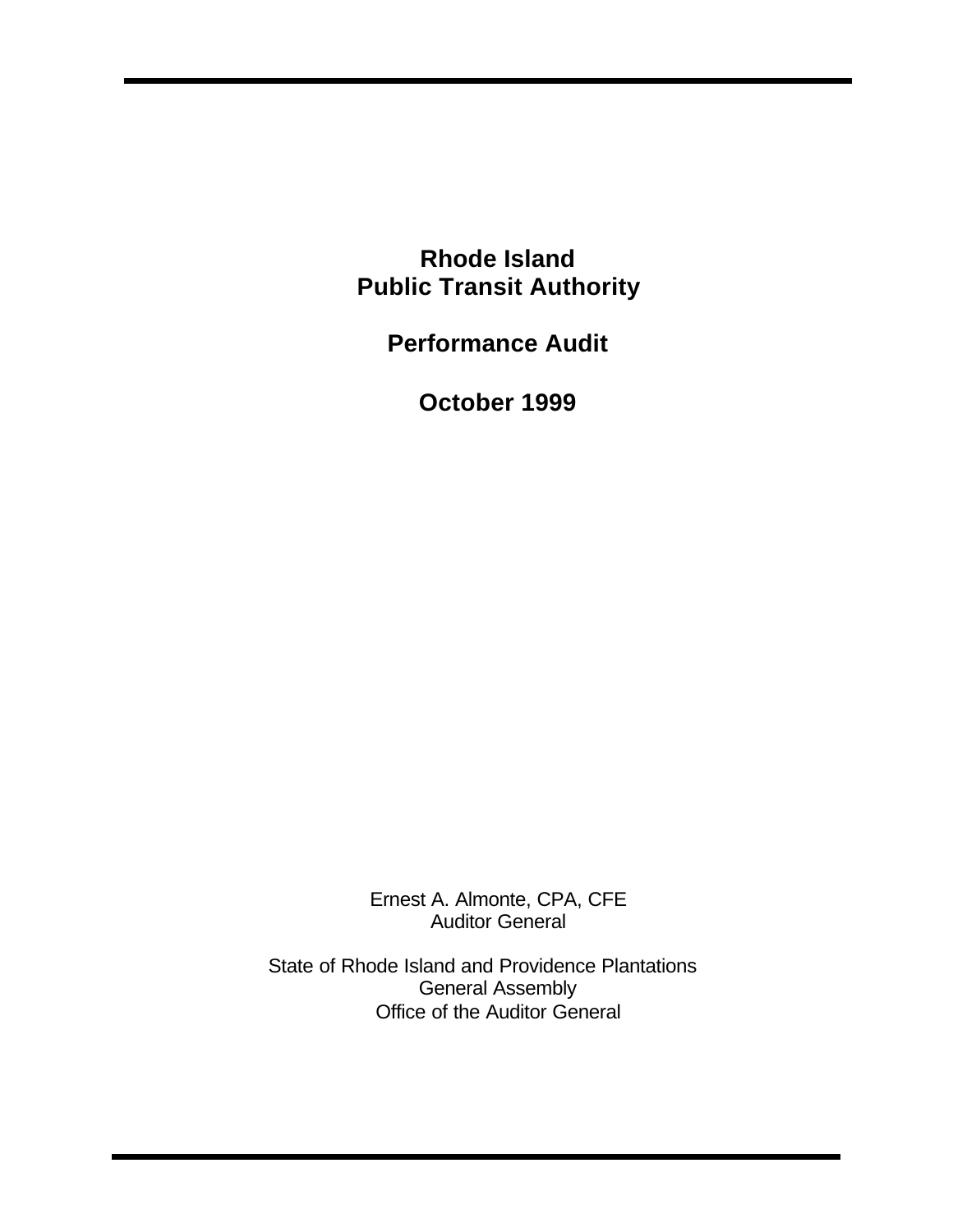

State of Rhode Island and Probidence Plantations

## **GENERAL ASSEMBLY** Office of the Auditor General

OFFICE  $(401)$  222-2435  $(401)$  222-2111

1145 Main Street Pawtucket, Rhode Island 02860-4807

October 22, 1999

## JOINT COMMITTEE ON LEGISLATIVE SERVICES

SPEAKER John B. Harwood, Chairman

Senator Paul S. Kelly Senator Dennis L. Algiere Representative Gerard D. Martineau Representative Robert A. Watson

We have completed a performance audit of the Rhode Island Public Transit Authority. Our report is contained herein as outlined in the Table of Contents.

Sincerely,

Lower A. Almarte

Ernest A. Almonte, CPA, CFE Auditor General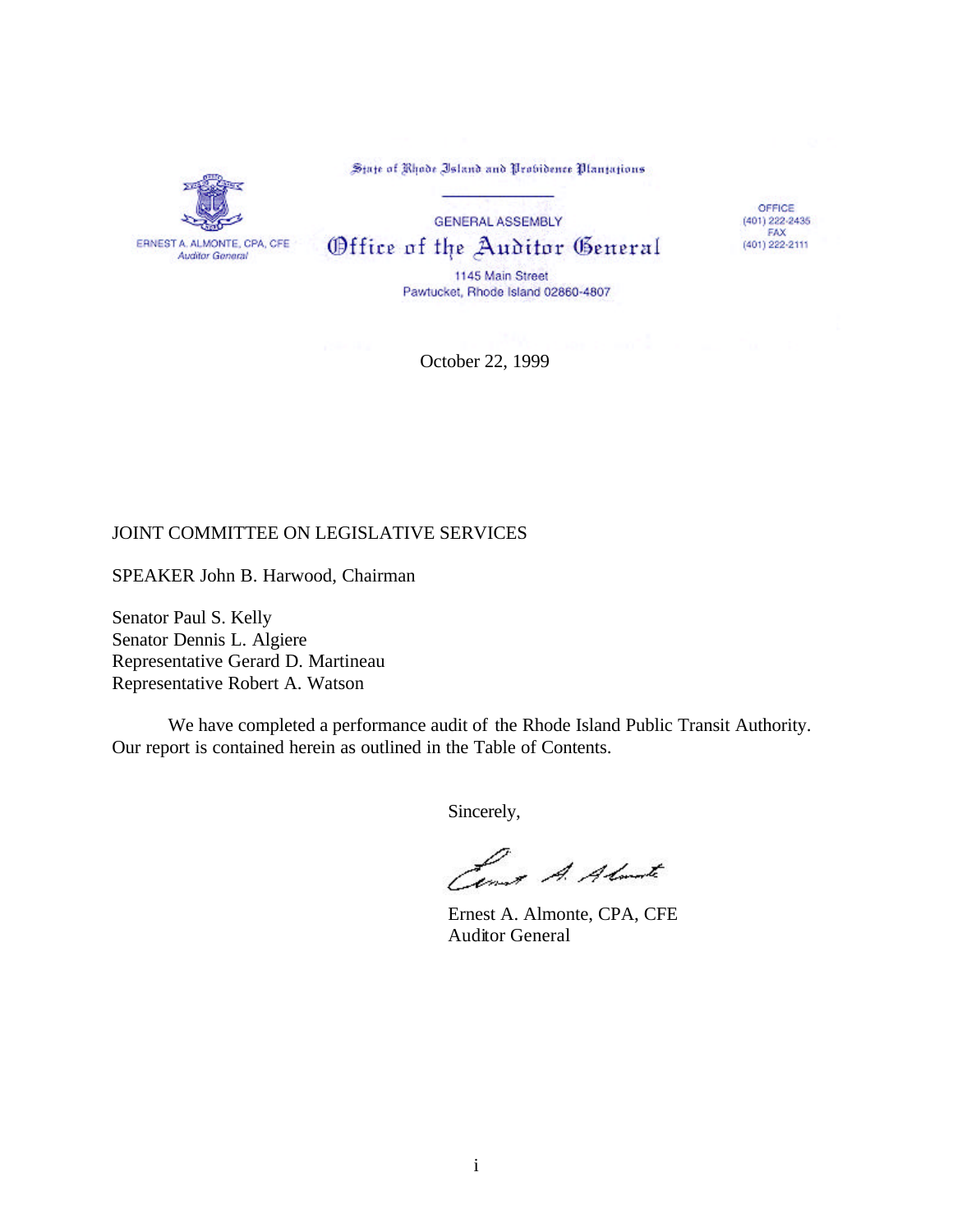# Rhode Island Public Transit Authority Performance Audit

## **Table of Contents**

| L. |                                     |  |
|----|-------------------------------------|--|
| П. |                                     |  |
|    |                                     |  |
|    |                                     |  |
|    |                                     |  |
| Ш. | <b>Findings and Recommendations</b> |  |
|    |                                     |  |
|    |                                     |  |
|    |                                     |  |
|    |                                     |  |
|    |                                     |  |
|    |                                     |  |
|    |                                     |  |
|    |                                     |  |
|    |                                     |  |
|    |                                     |  |
|    |                                     |  |
|    |                                     |  |
|    |                                     |  |
|    |                                     |  |
|    |                                     |  |
|    |                                     |  |
|    |                                     |  |
|    |                                     |  |
|    |                                     |  |
|    |                                     |  |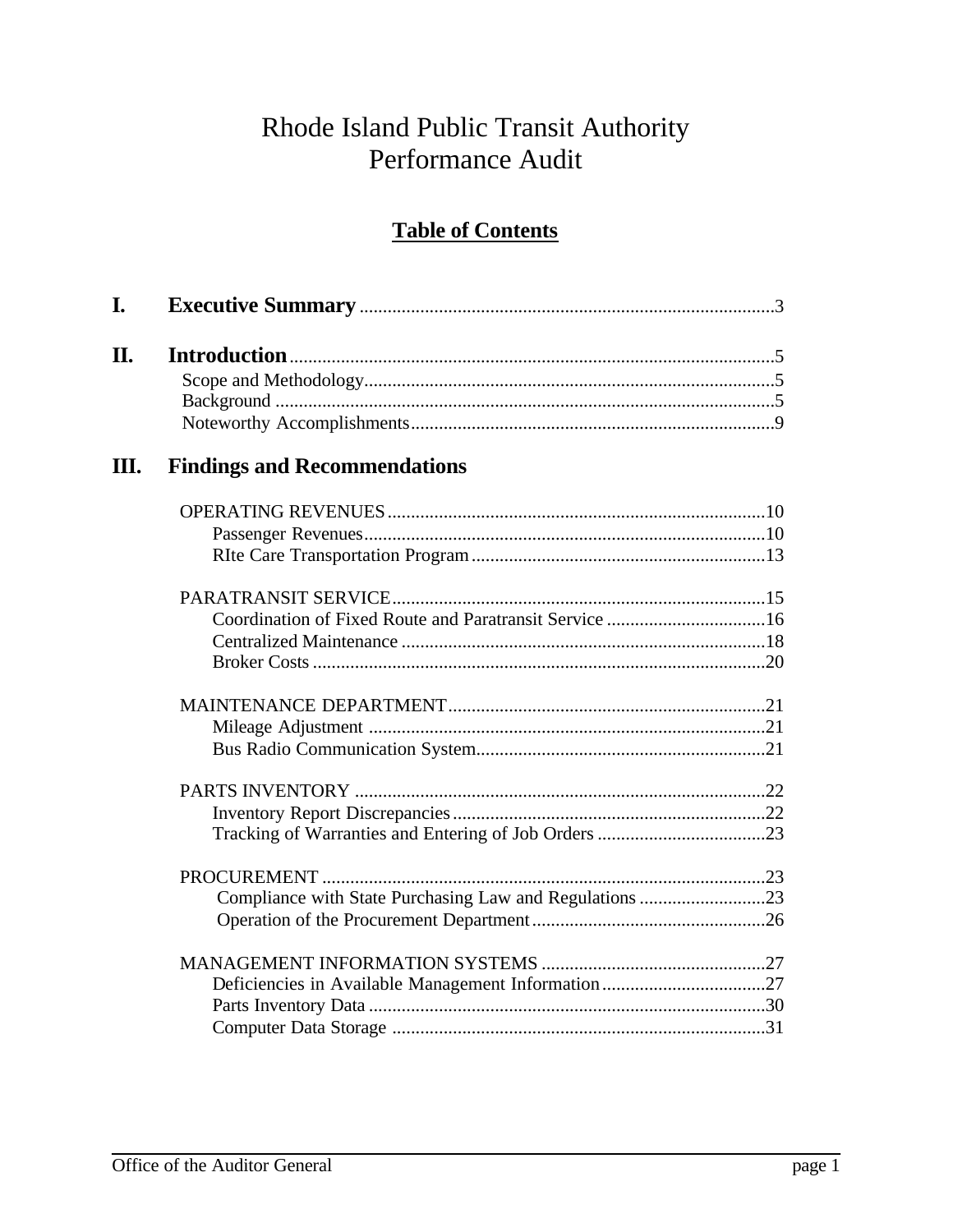## Rhode Island Public Transit Authority Performance Audit

## **Table of Contents (continued)**

## **III. Findings and Recommendations (continued)**

| Designate RIPTA as Direct Recipient of Federal Grants36 |     |
|---------------------------------------------------------|-----|
|                                                         |     |
|                                                         |     |
|                                                         |     |
|                                                         |     |
|                                                         |     |
|                                                         |     |
|                                                         |     |
|                                                         |     |
|                                                         |     |
|                                                         |     |
|                                                         |     |
|                                                         |     |
|                                                         |     |
|                                                         |     |
|                                                         |     |
|                                                         |     |
|                                                         |     |
|                                                         |     |
|                                                         | .46 |
|                                                         |     |

MATTER FOR FURTHER LEGISLATIVE CONSIDERATION – Coordination of Fixed Route and Paratransit Service .................................18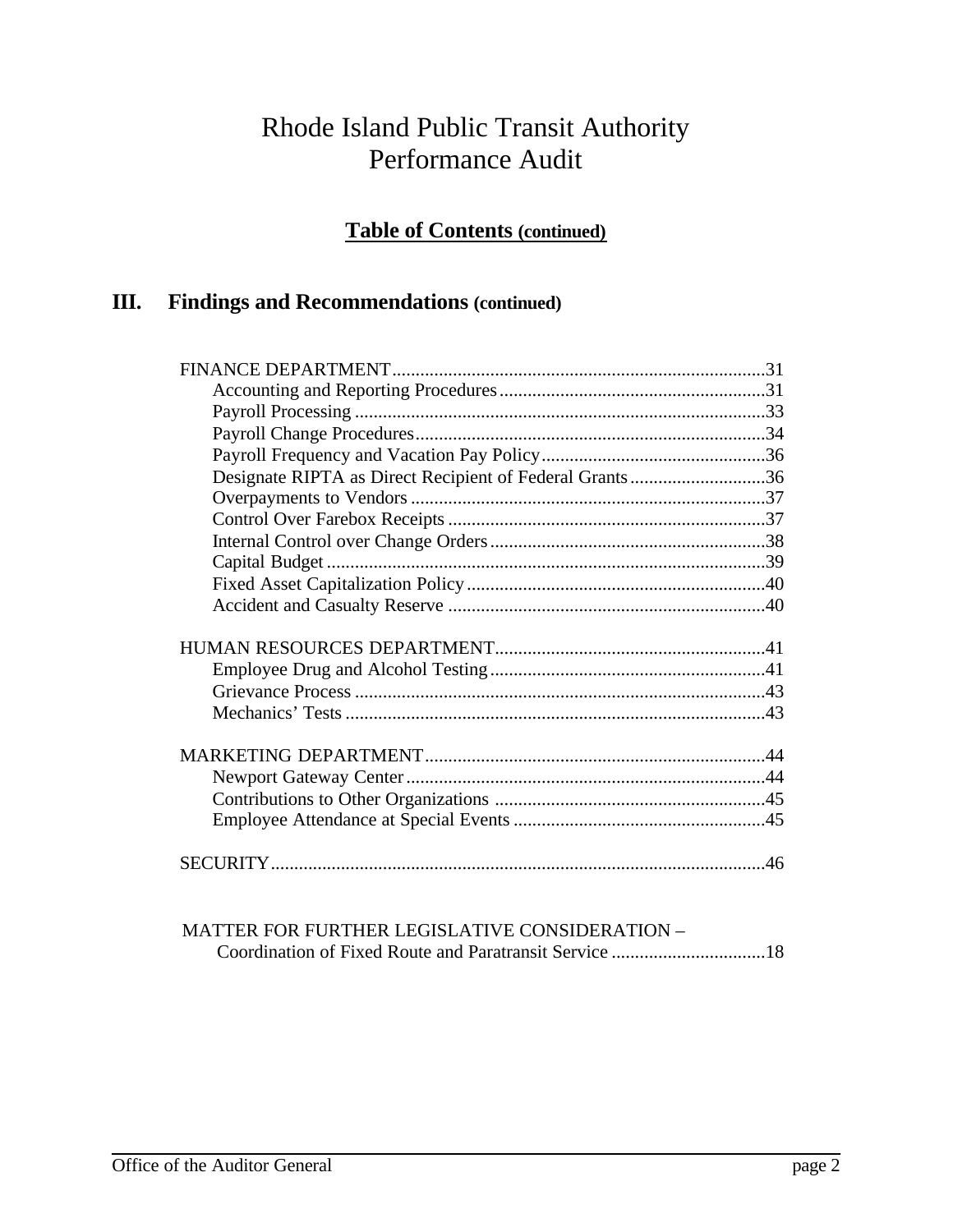RIPTA has embarked on various initiatives in an effort to improve its core services and increase ridership. Some of these efforts included revamping its fare structure, reorganizing routes, purchasing 50 new buses, introducing compressed natural gas trolleys for the LINK service in downtown Providence, implementing a quality control process to ensure consistent condition of the buses, and planning construction of a new maintenance garage. These and other efforts are highlighted in the Noteworthy Accomplishments section of this report.

However, funding RIPTA's operations continues to be a challenge. Prior to fiscal 1999, both the federal and state governments subsidized operating expenses and capital needs; however, the federal government ceased operating assistance and now generally provides funding only for capital items. RIPTA's operations are largely subsidized by tax revenue because passenger fares support between 25% and 30% of total annual operating costs. RIPTA sought and obtained additional State support to alleviate a significant part of the shortfall caused by the elimination of federal operating assistance. State operating assistance to RIPTA increased more than \$9 million in fiscal 1999 to a total of \$22.5 million.

In fiscal 1999, the federal government also discontinued a subsidy for monthly pass purchases. In dealing with this shortfall and also in an attempt to increase passenger revenues, RIPTA restructured and simplified its rate structure. RIPTA's implementation of a new fare policy in October 1998 resulted in fiscal 1999 passenger revenues that were essentially unchanged from 1998 levels, while total 1999 estimates indicate a decrease in ridership. These results are not consistent with RIPTA's needs and goals to increase both passenger revenue and total ridership. Further refinement of RIPTA's fare policy may be necessary to accomplish these goals and provide the increased revenue necessary to maintain quality service and implement planned initiatives.

RIPTA should develop a written plan to accomplish its stated goal of increasing the percentage of operating costs derived from passenger fares by 2% each year until it reaches 35%. Further, contract revenue from providing transportation to individuals participating in the State's RIte Care program (Medicaid managed care enrollees) should cover the true cost of providing this service. This revenue source may be nearly \$760,000 less than it should be using available estimates of costs and ridership. Maximizing passenger revenue and other revenue sources are important to avoid dependence on increasing amounts of state subsidy.

In addition to revenue enhancements, opportunities for cost savings and improved transit service could be realized by coordinating RIPTA's fixed route service with its paratransit service. Paratransit service is provided with a fleet of vans as opposed to fixed route service, which is typically provided with large buses. Further clarification of roles and responsibilities as well as investment in necessary infrastructure (central dispatch point, new radio system, and an integrated scheduling and telephone system) are necessary before this coordination can be fully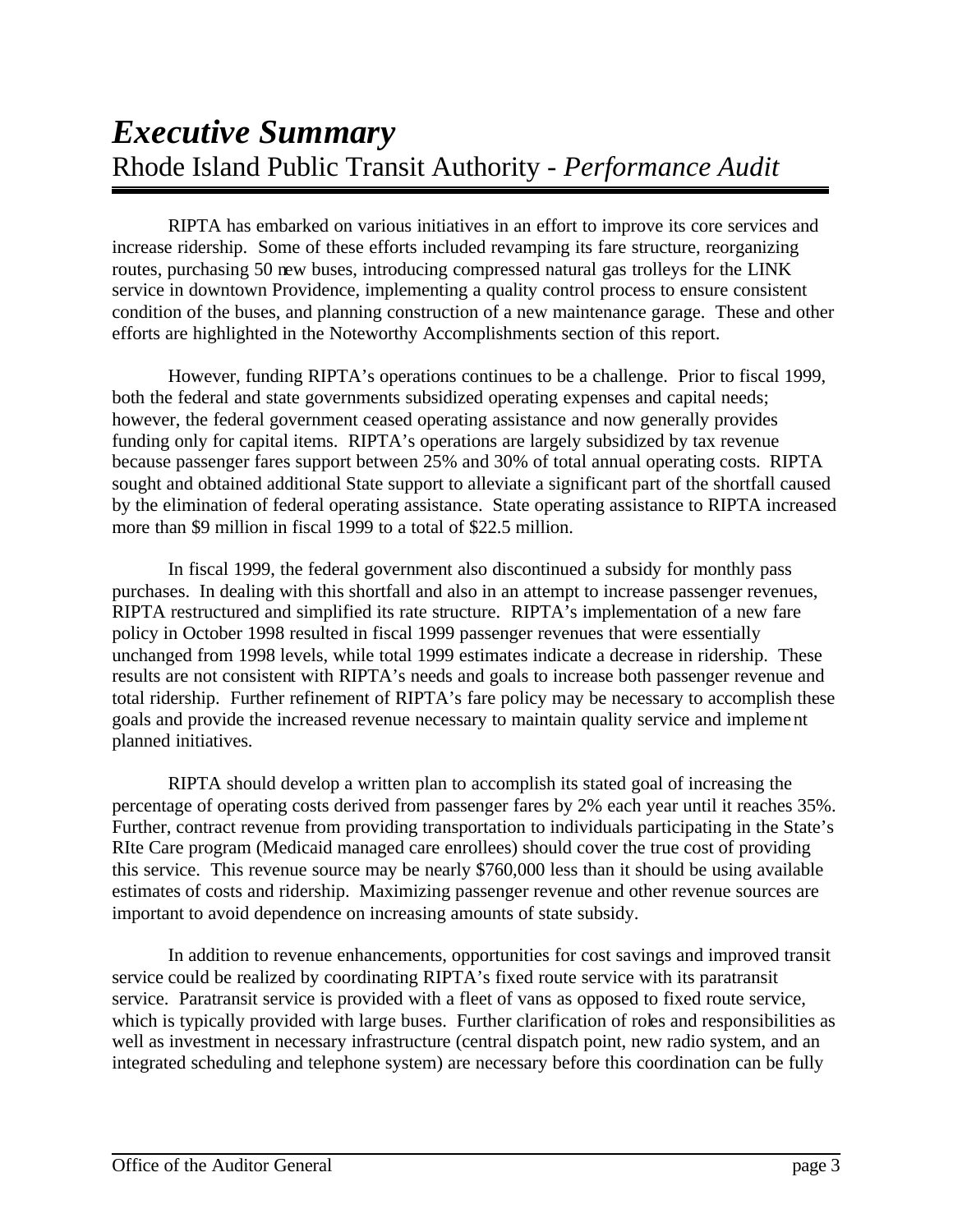achieved. Other cost savings and quality service enhancements can be achieved by centralizing maintenance for all paratransit vehicles. Presently, each contracted paratransit operator is responsible for maintaining the vehicles it leases from RIPTA. We found that maintenance costs varied widely for common services.

RIPTA can also improve key support functions such as management information systems, finance, and purchasing. Improvements in these areas will contribute to the overall efficiency and effectiveness of RIPTA, ensuring that the cost of services is affordable both to users of the system and those who subsidize its operations. Because of the increased level of State financial support, the State has an even greater interest in ensuring RIPTA is operating effectively and efficiently.

RIPTA should improve its procurement practices for lower dollar goods and services to ensure compliance with State law, maximize vendor participation, and obtain goods and services at the lowest possible price. We found that RIPTA needs to monitor and identify its recurring high volume lower cost procurements and use annual blanket orders or master price agreements to obtain discounts. Further, better planning of project needs may have resulted in costs savings by seeking bids for total project requirements rather than viewing each component separately. RIPTA also to needs to improve its administration of its purchasing function by requiring purchase orders for all purchases and ensuring that the procurement department is contacted prior to initiating any purchase.

RIPTA's primary computer system does not adequately serve RIPTA's management information needs. Consequently, personnel have developed many inefficient manual or personal computer based systems to meet specific needs. A complete assessment of RIPTA's information needs is required and new or re-engineered systems will most likely be necessary. RIPTA should engage a systems consultant with transit experience to assist with this process.

We also noted inefficient procedures within the finance area which are clearly impacted by the inadequacies of RIPTA's computer system. Again, manual procedures are common and data is often accumulated many times in multiple forms to meet specific needs.

RIPTA's bus radio system is obsolete and hard to repair since replacement parts are no longer manufactured. RIPTA provides drivers with cell phones if their buses do not have working radios; however, RIPTA needs to ensure that all buses have reliable radios, particularly in the event of accidents, breakdowns, and other emergency situations.

Other recommendations contained in the report address such areas as drug and alcohol testing, RIPTA's grievance procedures, security and improving RIPTA's visibility at the Newport Gateway Center.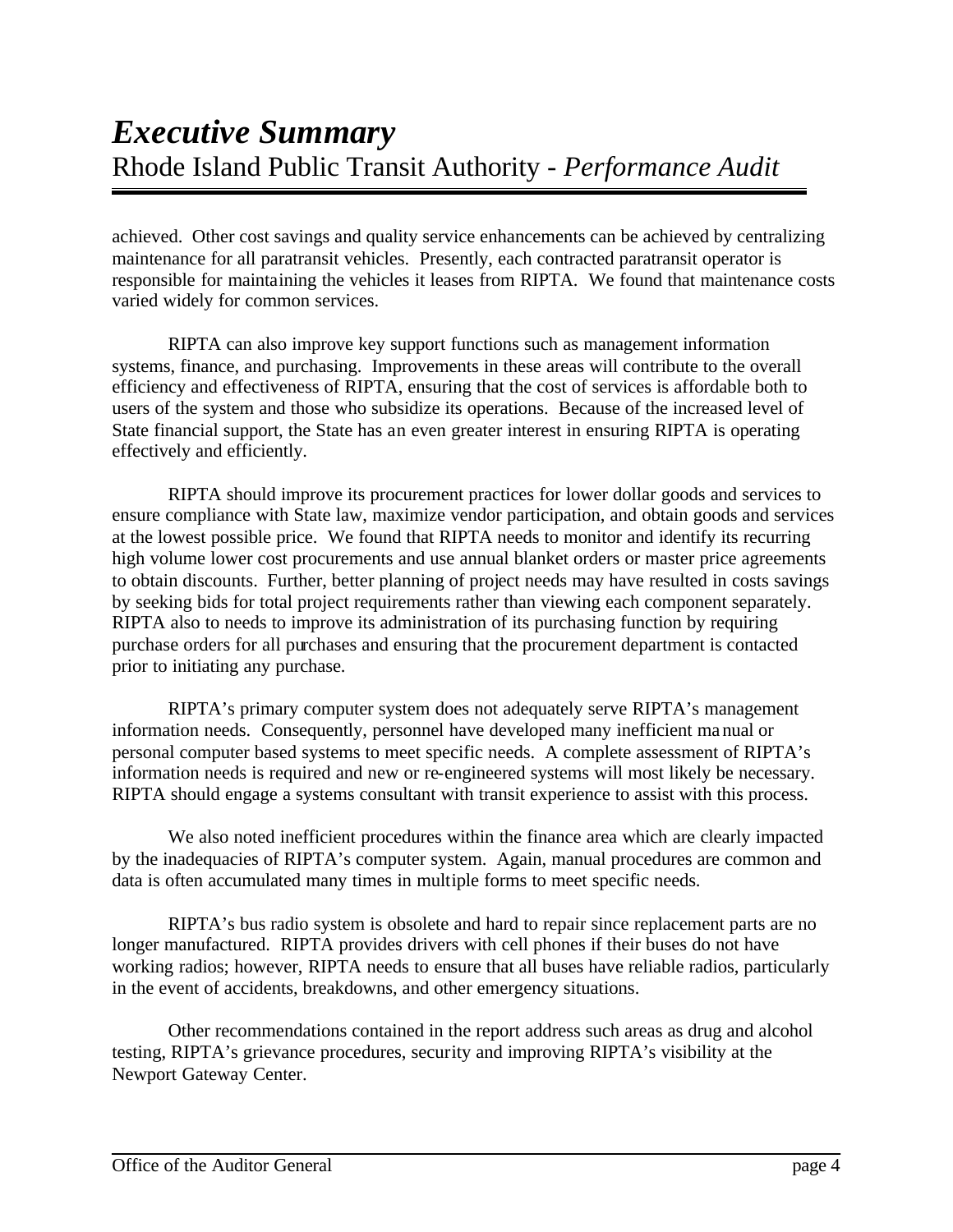## **II. INTRODUCTION**

#### **OBJECTIVES, SCOPE AND METHODOLOGY**

We conducted a performance audit of the Rhode Island Public Transit Authority (RIPTA) to determine if it was operating efficiently and effectively. Our audit was conducted in accordance with *Government Auditing Standards*. The period covered by our audit was primarily the fiscal years ended June 30, 1998 and 1999. Where relevant, we extended our audit procedures to preceding fiscal years.

Our audit focused on evaluating the practices and procedures employed by RIPTA in administering its operations and financial matters. Our objective was to identify practices and procedures which could be improved or made more efficient. To achieve our audit objectives, we reviewed relevant policies and procedures, interviewed responsible personnel, observed key operations, and performed tests and other audit procedures as considered necessary in the circumstances for the following functional areas:

- $\Box$  general administration,
- $\Box$  transportation operations,
- $\Box$  processing accounting data and financial reporting,
- $\Box$  payroll processing,
- procurement,
- $\Box$  inventory control,
- planning and project management,
- **q** management information systems,
- $\Box$  budgeting,
- □ fleet maintenance and related accounting issues,
- $\Box$  monitoring and control of overtime,
- $\Box$  employee drug and alcohol testing,
- $\Box$  human resources administration,
- **q** marketing, and
- <sup>q</sup> risk management.

## **BACKGROUND**

The Rhode Island Public Transit Authority (RIPTA) was established in 1964 by Chapter 39–18 of the Rhode Island General Laws to own and operate a bus transportation system within the State. A seven member Board of Directors governs RIPTA; the governor appoints four members, two members are legislators, and the Director of the Department of Transportation serves ex-officio. The Board appoints a General Manager who oversees all RIPTA operations.

RIPTA provides statewide transportation services with a fleet of 220 buses. Additionally, ten compressed natural gas trolleys provide service within downtown Providence.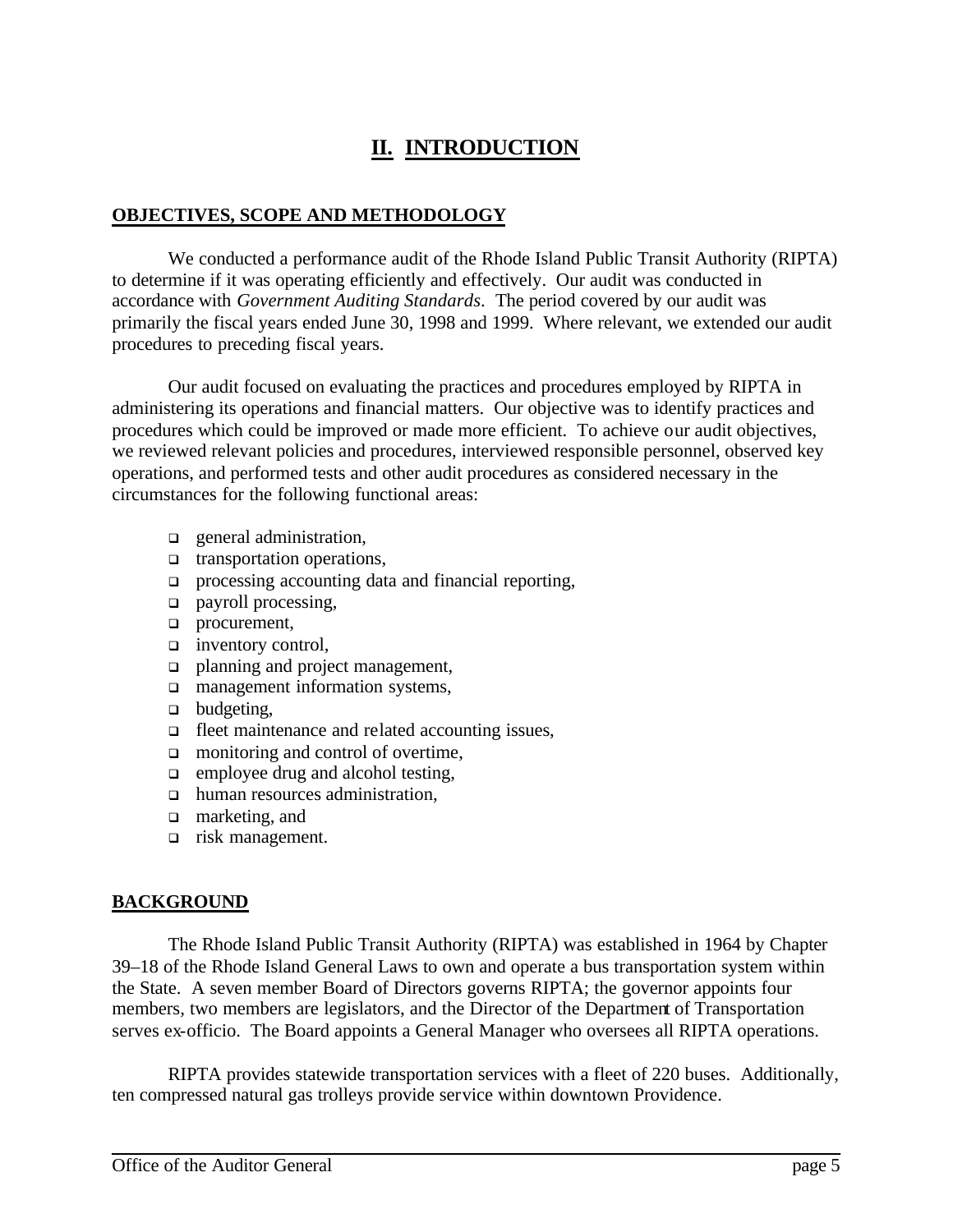RIPTA purchased a fleet of 87 vans which are currently leased to various carriers who provide "door to door" Paratransit service primarily for elderly and disabled individuals. Sponsoring agencies, such as the Departments of Elderly Affairs; Mental Health Retardation and Hospitals; and Human Services, purchase trips from a network of 11 carriers. A broker hired by RIPTA manages carrier contracts, schedules trips, bills the sponsoring agencies, pays the carriers for services provided, monitors their performance, generates various statistical reports, and performs other related administrative duties. Carriers are paid based upon contractual hourly rates which range from \$26.46 to \$30.00. In addition to its administrative responsibilities, RIPTA is also one of 11 carriers providing Paratransit services within the State.

As of March 1999, RIPTA reported a total of 549 full and part time employees. This work force is organized into several departments: operations (fixed route transportation, specialized transportation and maintenance), finance, planning, procurement, information services, marketing and communications, risk management and human resources. A chart of RIPTA's workforce by job function follows. An organization chart for RIPTA is on the next page.

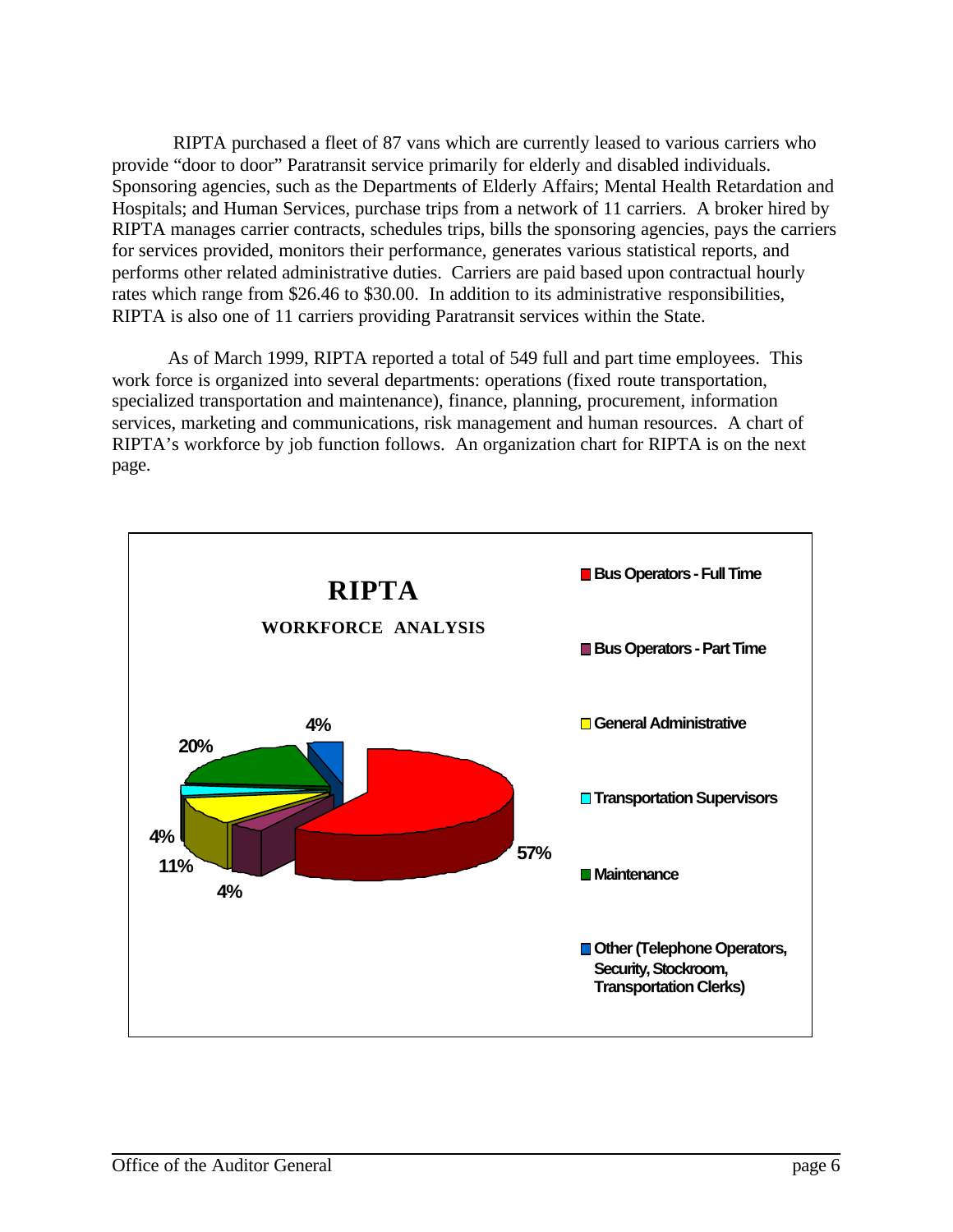# **RHODE ISLAND PUBLIC TRANSIT AUTHORIT**

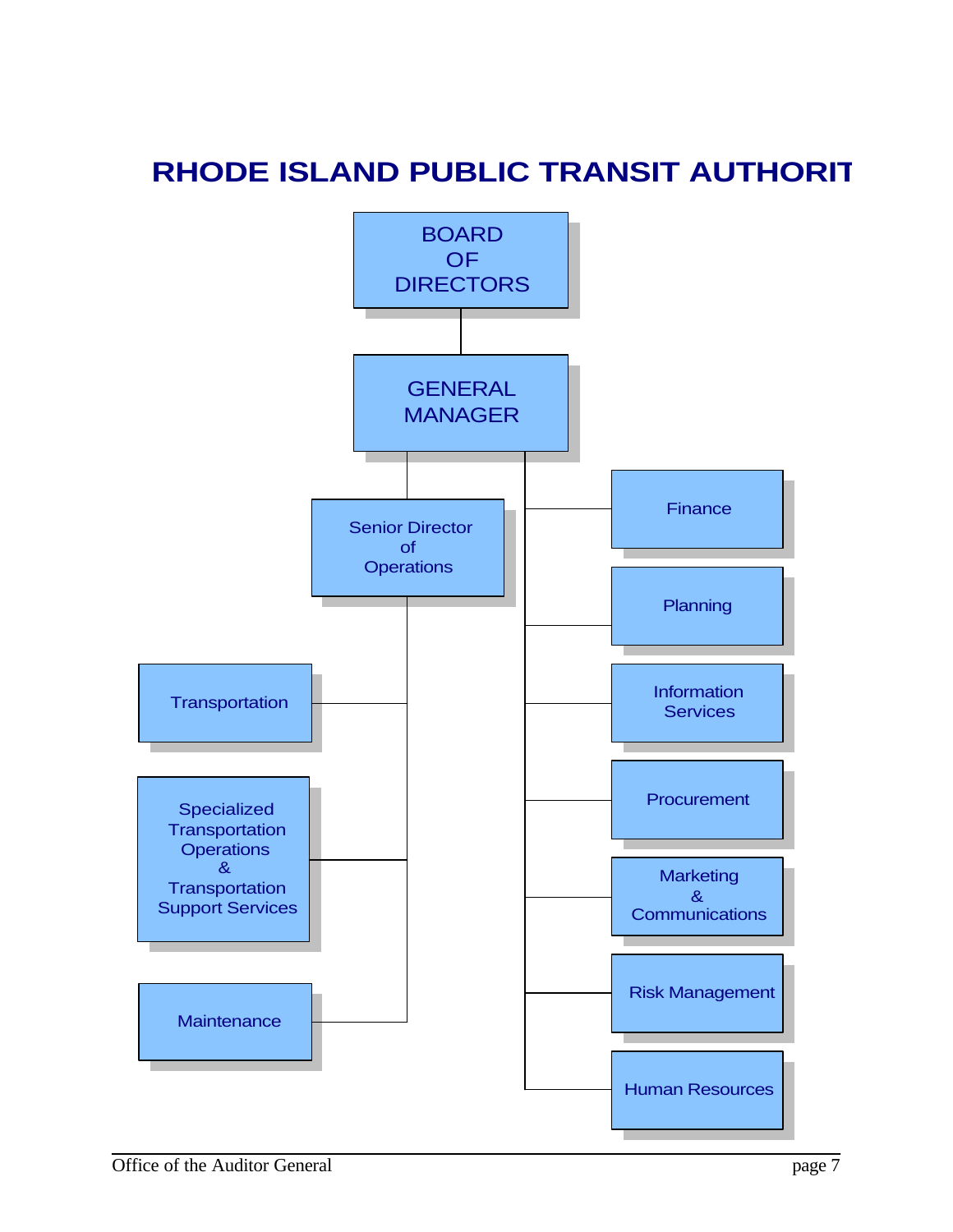RIPTA's administrative offices, primary maintenance facility and storage garages are located in Providence. RIPTA operates a smaller maintenance facility and storage garage in Newport.

RIPTA's operations are funded primarily through a combination of passenger revenues, a State subsidy (derived from a percentage of the State's gasoline tax), and federal assistance. The federal government subsidized RIPTA's operations with operating assistance and funding for capital improvements until June 30, 1998. Federal participation is now generally limited to funding of capital improvements. As a result, the share of the State gas tax designated for RIPTA was increased in fiscal 1999 and again in fiscal 2000.

The following graphs depict RIPTA's sources of revenue for fiscal years 1998 and 1999:



| <b>Revenue Sources</b>              | <b>Fiscal 1998 (a)</b> | <b>Fiscal 1999 (a)</b> | Change        |  |
|-------------------------------------|------------------------|------------------------|---------------|--|
| Passenger Revenues (b)              | 9,461,953<br>\$        | 10,428,328             | 966,375<br>\$ |  |
| <b>State Gasoline Tax</b>           | 13,136,311             | 22,516,024             | 9,379,713     |  |
| <b>Federal Operating Assistance</b> | 9,174,036              |                        | (9, 174, 036) |  |
| Contract Revenue (c)                | 3,590,700              | 3,345,015              | (245, 685)    |  |
| Capital Grants - Preventative       |                        |                        |               |  |
| Maintenance                         | 830,458                | 4,304,445              | 3,473,987     |  |
| Other (d)                           | 3,461,182              | 3,514,937              | 53,755        |  |
| Total                               | \$39,654,640           | \$44,108,749           | \$4,454,109   |  |

**12% 6 %**

(a) Source - Audited financial statements for the fiscal years ended June 30, 1998 and 1999.

(b) Fiscal 1999 includes paratransit revenues of \$979,716.

(c) Contract revenue includes amounts paid by the Department of Elderly Affairs to defray the cost of reduced-fare senior citizen transportation and paratransit service.

(d) Other includes certain federal assistance and advertising revenue.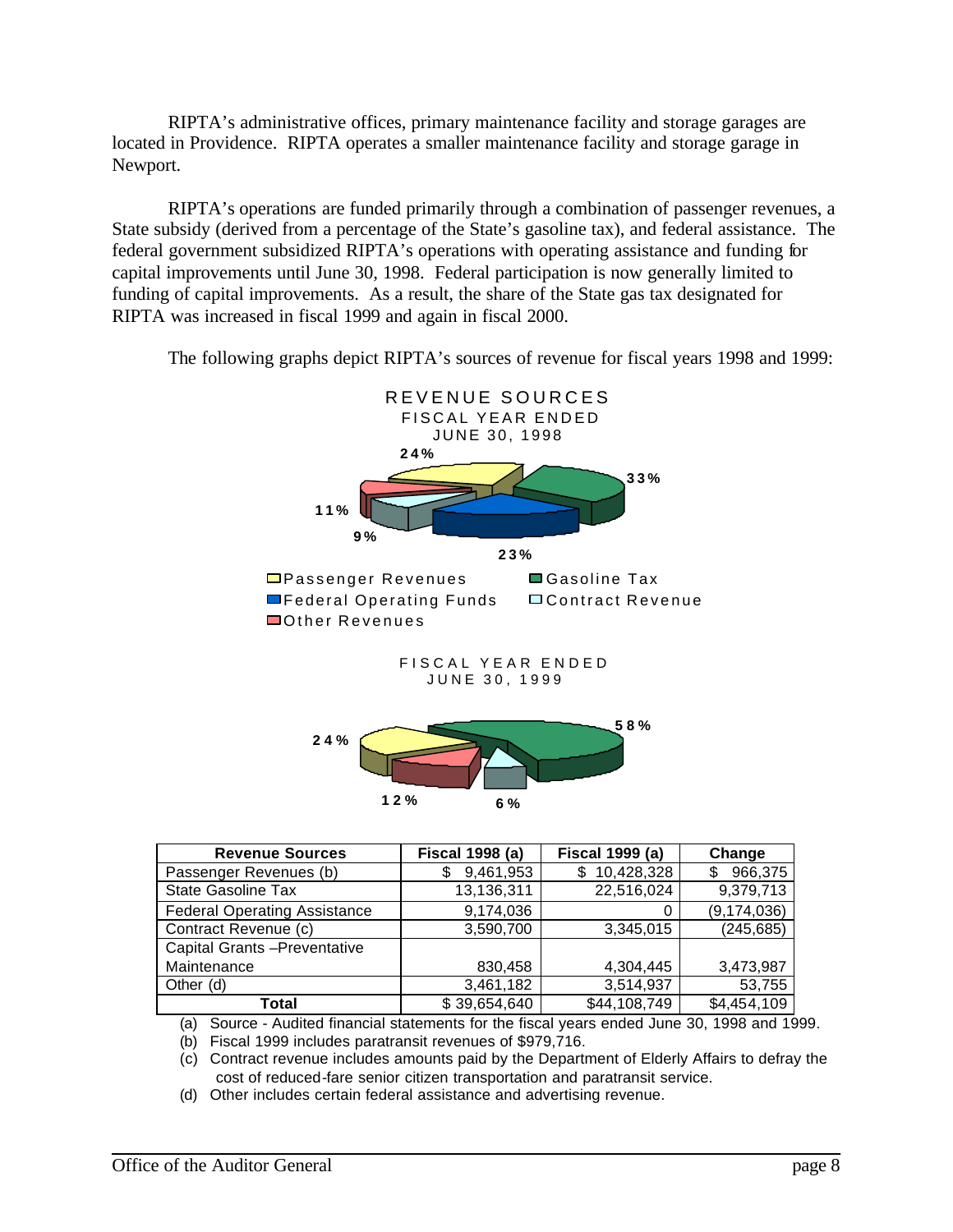## **NOTEWORTHY ACCOMPLISHMENTS**

RIPTA has developed and implemented a variety of innovative projects to improve the condition of its bus fleet, enhance the quality and extent of its services, and upgrade the capabilities of its operating and professional staff. These accomplishments reflect favorably upon RIPTA's efforts to redefine its role in providing an expanded number of mass transit options.

RIPTA continues to face financial resource issues. Federal operating assistance, which represented a significant portion of RIPTA's total revenue, recently ceased and a federal grant that subsidized a reduced monthly pass rate also expired. However, RIPTA has successfully lobbied for increased State financial support, and the State's enacted budgets for fiscal years 1999 and 2000 allocated a larger share of the gasoline tax to RIPTA. Furthermore, RIPTA has secured federal financial support for new projects such as the ten compressed natural gas trolleys introduced for the "LINK" service in downtown Providence and the planned high speed ferry service between Newport and Providence, as well as first-time Bus Discretionary and Jobs Access funding.

Recently, RIPTA acquired 50 new buses to replace vehicles that were well past their optimum service life; implemented a quality control program to ensure consistent condition of its bus fleet, particularly with regard to cleanliness; improved preventative maintenance standards and the bus inspection process; implemented programs to improve basic passenger amenities such as bus shelters and signage, and developed a plan to realign RIPTA's fixed routes in order to maximize transit usage.

Additionally, RIPTA is now a direct provider of Paratransit service in two major service areas; increased staff training; finalized plans to build a new maintenance garage facility; planned both a major redesign of its downtown Kennedy Plaza hub and a day care center in its new Pawtucket hub; and hired additional professional staff to strengthen certain core functions.

Some of these accomplishments emanated from RIPTA's extensive review of its entire transit system, which resulted in a comprehensive service initiative called "Transit 2000". Goals of Transit 2000 include steps to lessen traffic congestion, reduce energy consumption, facilitate low income residents' access to jobs and social services, decrease the need for increased parking facilities, and improve the overall quality and reliability of RIPTA's mass transit services.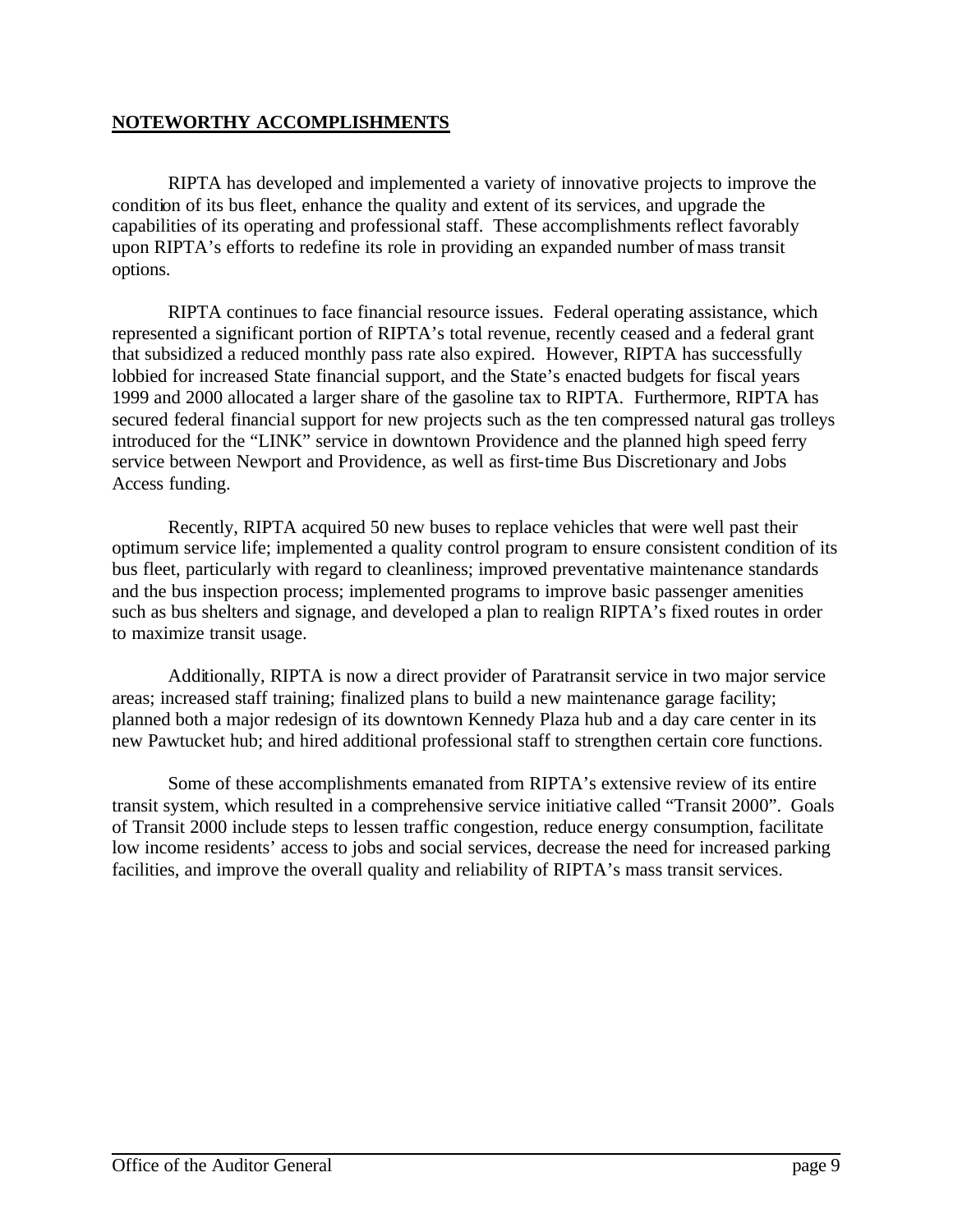## **III. FINDINGS AND RECOMMENDATIONS**

## **OPERATING REVENUES**

RIPTA's operations are subsidized to a large extent by both the State and federal governments, as is the case for most mass transit service providers. Passenger fares during fiscal 1998 covered 26.5% of RIPTA's cost of operations. Significant changes have occurred at both the State and federal level in recent years that have impacted RIPTA's operating environment. Federal operating assistance which represented approximately one-quarter of RIPTA's operating budget of nearly \$44 million no longer exists. The State, through dedication of an increased portion of the gasoline tax, now subsidizes more than one-half of RIPTA's operating costs. The portion of the State's gas tax dedicated for RIPTA increased from \$13.1 million for fiscal 1998 to more than \$22 million for fiscal 1999. The State's enacted budget for fiscal 2000 allocates \$26.3 million of the gas tax to RIPTA.

RIPTA's revenues are also affected by reduced fares. Special rates are available to senior citizens, persons with disabilities, and students. Low-income individuals aged 65 and over (or with a disability) ride free. All other senior citizens, persons with disabilities, and Medicare recipients pay half fare during non-peak hours.

RIPTA needs additional revenue to accomplish its plans to improve service, upgrade its buses and maintenance facilities and introduce the new service initiatives it has planned. Recovering a larger percentage of operating costs from passenger revenues would lessen RIPTA's dependence on increasing levels of State subsidies, both to maintain existing service levels and fund new initiatives.

#### **Passenger Revenues**

Effective October 1, 1998, RIPTA established a \$1.25 statewide fare and a \$35 monthly pass rate as part of an overall plan to correct structural deficiencies in previous fare policies, and also to increase ridership and passenger revenue. Previously, a different fare was charged for each of four zones throughout the state. The following table summarizes the rate change for single fares, RIPTIKS (a book of tickets for ten rides), and monthly passes:

|                | <b>Comparison of RIPTA's current and prior fare structures</b> |                                         |         |                    |              |         |                                      |                                                                                          |  |  |
|----------------|----------------------------------------------------------------|-----------------------------------------|---------|--------------------|--------------|---------|--------------------------------------|------------------------------------------------------------------------------------------|--|--|
|                |                                                                | <b>Cash fares</b><br>Riptiks (b)<br>(a) |         | Monthly passes (c) |              | (a)     | Cash fare is the price for one ride. |                                                                                          |  |  |
| Zone           | Prior                                                          | Current                                 | Prior   | Current            | Prior        | Current | (b)                                  | RIPTIKS are a discounted book of tickets -                                               |  |  |
|                | \$1.00                                                         | \$1.25                                  | \$9.00  | \$11.25            | $$21.00$ (d) | \$35.00 | (c)                                  | each ticket equals one ride.<br>A monthly pass allows unlimited use of the               |  |  |
| $\overline{2}$ | \$1.65                                                         | \$1.25                                  | \$15.00 | \$11.25            | \$34.50      | \$35.00 | (d)                                  | RIPTA system.<br>One-half of the prior monthly pass rate for                             |  |  |
| 3              | \$2.00                                                         | \$1.25                                  | \$18.00 | \$11.25            | \$42.00      | \$35.00 |                                      | zone 1 was subsidized - both the passenger<br>and the federal government paid \$21. This |  |  |
| 4              | \$3.00                                                         | \$1.25                                  | \$27.00 | \$11.25            | \$63.00      | \$35.00 |                                      | subsidy ceased October 1, 1998.                                                          |  |  |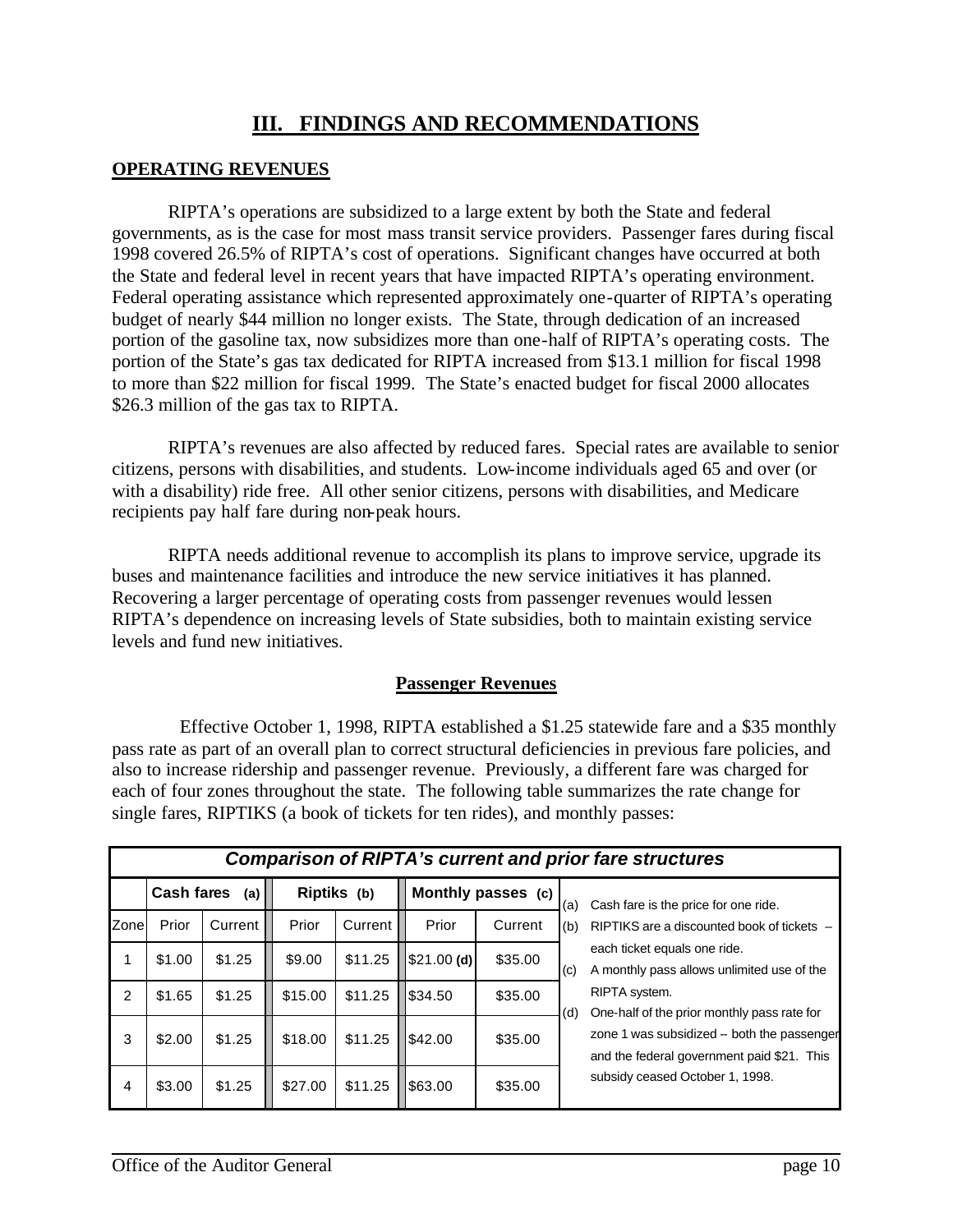By eliminating zones and having just one rate, fares increased significantly for riders in the former zone 1 and decreased significantly for riders in former zones 3 and 4.

As the table below demonstrates, the number of monthly passes sold has declined since the introduction of the one-state rate. Between January 1998 and September 1998 (the ninemonth period immediately prior to the fare changes), monthly pass sales averaged 5,954. For the nine-month period October 1998 to June 1999, monthly pass sales averaged 4,578, a decline of 23.1%.

| <b>Comparison of Monthly Pass Sales</b><br>by Fiscal Year                                                                                           |                                      |                                      |        |           |  |  |  |  |
|-----------------------------------------------------------------------------------------------------------------------------------------------------|--------------------------------------|--------------------------------------|--------|-----------|--|--|--|--|
|                                                                                                                                                     | <b>Monthly</b><br><b>Passes Sold</b> | <b>Monthly</b><br><b>Passes Sold</b> |        | Change    |  |  |  |  |
|                                                                                                                                                     | Fiscal 1998                          | Fiscal 1999                          |        |           |  |  |  |  |
| July                                                                                                                                                | 5,501                                |                                      | 5,578  | 77        |  |  |  |  |
| <b>August</b>                                                                                                                                       | 5,079                                |                                      | 5,109  | 30        |  |  |  |  |
| <b>September</b>                                                                                                                                    | 5,981                                |                                      | 5,866  | (115)     |  |  |  |  |
| <b>October</b>                                                                                                                                      | 6,405                                | (a)                                  | 5,105  | (1,300)   |  |  |  |  |
| <b>November</b>                                                                                                                                     | 6,283                                |                                      | 4,794  | (1,489)   |  |  |  |  |
| <b>December</b>                                                                                                                                     | 5,758                                |                                      | 4,362  | (1,396)   |  |  |  |  |
| <b>January</b>                                                                                                                                      | 5,940                                |                                      | 4,498  | (1, 442)  |  |  |  |  |
| <b>February</b>                                                                                                                                     | 6,246                                |                                      | 4,582  | (1,664)   |  |  |  |  |
| <b>March</b>                                                                                                                                        | 6,379                                |                                      | 4,700  | (1,679)   |  |  |  |  |
| <b>April</b>                                                                                                                                        | 6,488                                |                                      | 4,669  | (1, 819)  |  |  |  |  |
| May                                                                                                                                                 | 6,086                                |                                      | 4,394  | (1,692)   |  |  |  |  |
| June                                                                                                                                                | 5,895                                |                                      | 4,095  | (1,800)   |  |  |  |  |
| <b>TOTALS</b>                                                                                                                                       | 72,041                               |                                      | 57,752 | (14, 289) |  |  |  |  |
| (a) new fare structure implemented October 1, 1998 – one<br>monthly pass rate of \$35 replaced the previous four zone multi-<br>rate monthly passes |                                      |                                      |        |           |  |  |  |  |

A decline in monthly pass sales was expected because of both the fare change and the simultaneous termination of a federal subsidy for the vast majority of monthly pass purchasers. Due to termination of the federal subsidy, the new \$35 monthly rate represented a 66.7% increase from the previous rate of \$21 for riders in the former zone 1. Riders in the former zone 1 accounted for approximately 97% of all passengers as determined by RIPTA's consultant in a recent report.

Fare pricing decisions are difficult because of the interplay between a loss in ridership and an increase in revenue which results whenever fares increase. Obviously, the best fare policy is one that maximizes revenue with the least disruptive effect on total ridership. Following public hearings in July 1998, the RIPTA Board approved a \$35 rate effective October 1, 1998. In 1999, the Board approved continuation of the same monthly pass rate for fiscal 2000.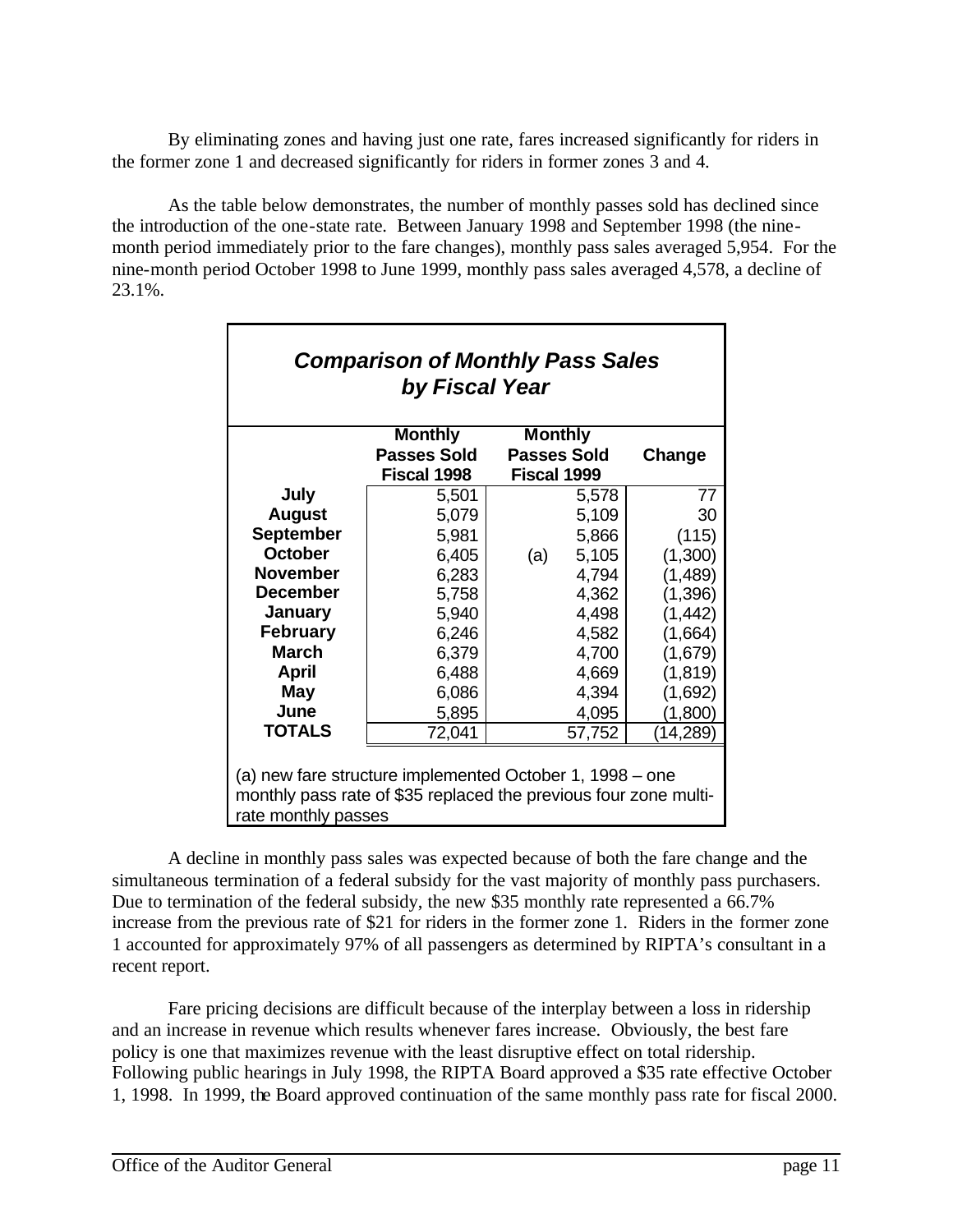RIPTA originally estimated that passenger revenue in fiscal 1999 would total \$10.2 million. This was revised downward to \$9.3 million in January 1999, three months after the rate change. For fiscal 1999, the amount of revenue for each component of passenger revenue (cash fares, RIPTIKS, monthly passes and RIte Care transportation) varied when compared to fiscal 1998; however, the total effect of the "One State-One Rate" plan on passenger revenues for fiscal 1999 is essentially revenue neutral. Fiscal 1999 passenger revenue of \$9,448,612 exceeds the budget amount but is slightly less than total fiscal 1998 passenger revenue of \$9,461,953.

The impact on total ridership is difficult to discern; however, results to date suggest a decrease in total ridership. RIPTA's Planning Department reported 19.5 million fixed route passengers for fiscal 1998. Best available estimates for fiscal 1999 indicate a total of 18.9 million fixed route passengers.

While these results are not consistent with RIPTA's need to increase passenger revenues and total ridership, they do not indicate that the simplification of fares and elimination of zones was misguided. The total effect could not be accurately predicted because the fare restructuring was unprecedented in scope and involved many variables. In order to fully achieve a pricing policy that maximizes both revenue and ridership, RIPTA must consider further refinement of its fare policy if total revenues remain static (or decrease) and total ridership continues to decline.

RIPTA is also proposing to eliminate the fee for transfers (currently 25 cents), as a means of softening the effect of the increase in the base fare in zone 1 from \$1.00 to \$1.25. Before this change is instituted, RIPTA should determine whether it is likely to lead to an increase in ridership. We estimate that a 4.6% revenue increase (from regular fares) is needed to offset the loss resulting from the elimination of the fee for transfers. Absent such an increase, we question whether RIPTA is fiscally able to sustain an estimated loss of \$179,000 in annual revenue from elimination of the transfer fee.

Lastly, RIPTA has a stated goal of increasing the percentage of operating costs recovered through passenger fares by 2% each year until it reaches 35%, but it has not developed a formal written plan to indicate how this could be achieved.

#### RECOMMENDATIONS

- 1. Continue refining fare pricing to maximize both revenue and ridership. Reconsider the plan to eliminate the transfer fee.
- 2. Prepare a written plan to increase farebox recovery by 2% each year until it reaches 35% of total operating costs.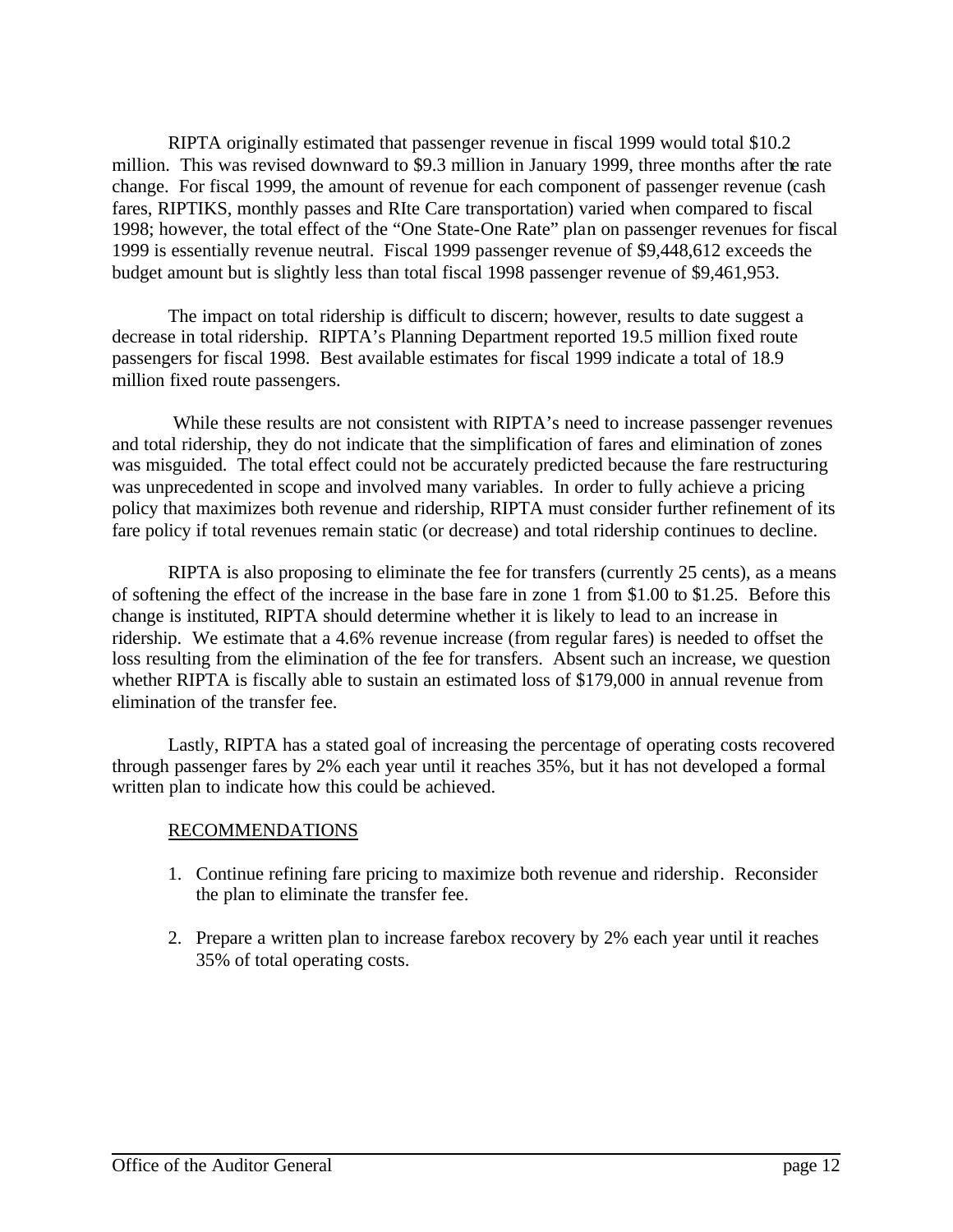#### *Auditee Views*

*RIPTA agrees that passenger revenues must increase; fare-pricing decisions should be continuously reviewed with a view towards maximizing both revenue and ridership; and documentation of ways to increase farebox recovery is a highly desirable goal. RIPTA is reviewing its transfer policy. No change is being implemented in FY 2000. Further, RIPTA believes that its current volume of monthly pass sales following the new fare pricing policy effective October 1, 1998 is consistent with the volume of monthly passes sold prior to the federal subsidy of the monthly pass rate for zone 1 riders. RIPTA believes that monthly pass sale volumes were artificially high because of the subsidy and therefore exaggerate the negative effect of the new monthly pass rate. In fiscal year 1999, RIPTA offset the loss of a 50% subsidy for the monthly pass discount program which totaled over \$1 million annually. RIPTA will develop a more formal plan to increase farebox recovery, but also notes that farebox recovery has improved over the past three years.* 

## **RIte Care Transportation Program**

RIPTA provides bus transportation to RIte Care Program recipients and their dependents by contractual agreement with the Department of Human Services (DHS). Under DHS's RIte Care program, eligible Medicaid recipients and other income qualifying individuals are enrolled with health maintenance organizations which provide health care. Transportation is provided, through RIPTA, to remove any barriers to accessing health care.

The number of enrolled RIte Care recipients has generally averaged about 70,000 per month, although the number of passes actually issued has been far fewer (between 6,000 and 7,000 per month). This occurs because (a) each family only gets one pass regardless of how many family members are eligible for RIte Care and (b) some enrollees do not utilize this option. RIte Care recipients who desire a bus pass must apply for a new pass, in person, every two months. RIPTA personnel verify eligibility and distribute passes to RIte Care recipients at various DHS offices.

Federal "Welfare-to-Work" legislation requires many RIte Care recipients to attend jobtraining classes and/or obtain employment. One of the primary means of transportation to job training classes or work is the RIte Care pass.

RIPTA believes that it is not being adequately compensated for the services provided under its RIte Care transportation contract with DHS. Currently, RIPTA receives \$2.70 per month for each eligible RIte Care enrollee. Compensation is based upon the number of eligible individuals enrolled in the RIte Care program, not the number of bus passes issued or the number of rides provided. Best available estimates for fiscal 1999 indicate that of RIPTA's 18.9 million fixed route passengers during fiscal 1999, approximately 5.1 million (26%) were RIte Care pass users. Total fiscal 1999 revenue from RIte Care transportation is estimated to total \$2.2 million. DHS believes that the current contract rate is fair because RIPTA is receiving revenue based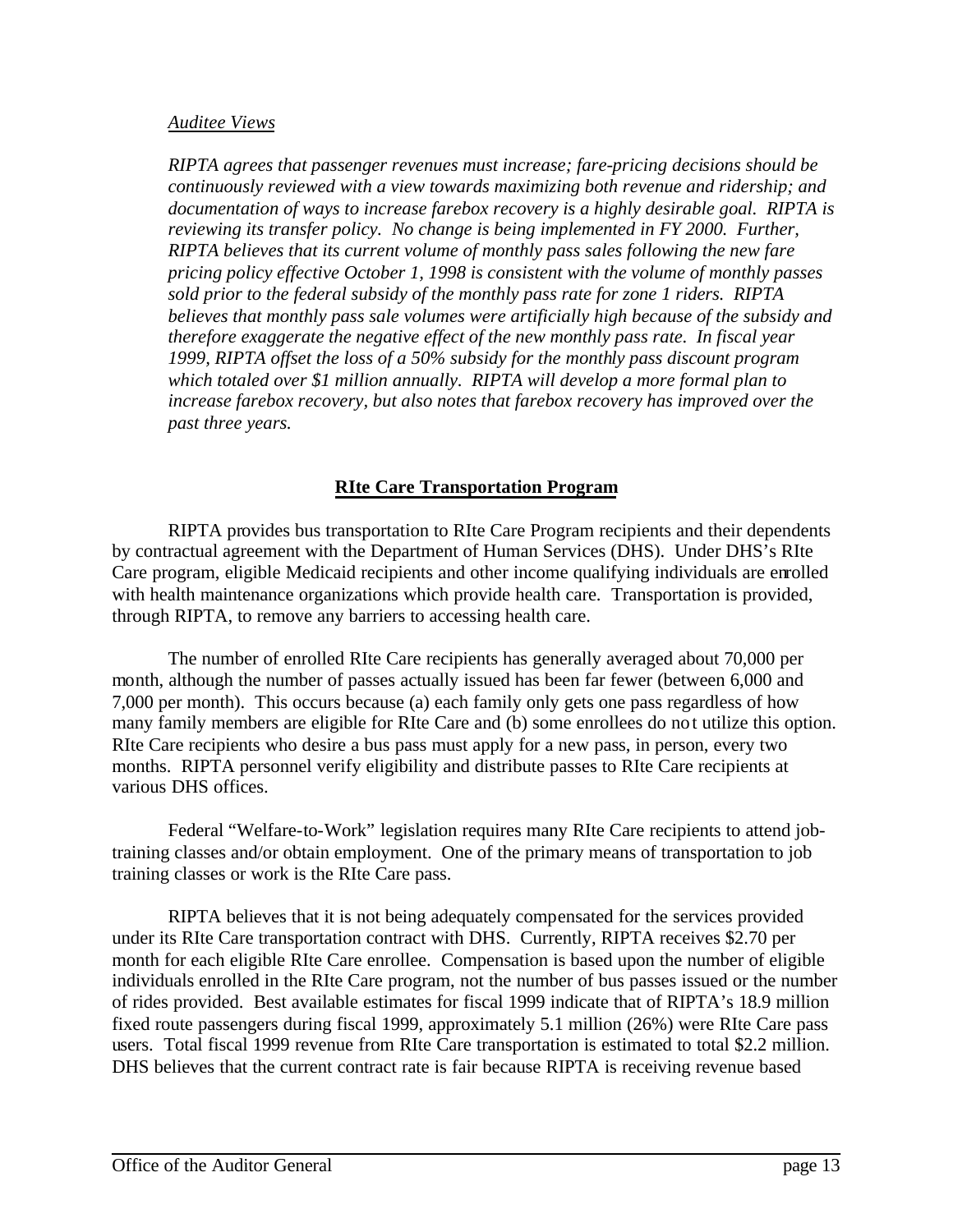upon all RIte Care enrollees, not just those who are issued bus passes. Assessing whether RIPTA is being adequately compensated is difficult for the following reasons:

- $\Box$  The RIte Care pass is equivalent to a \$35 monthly pass allowing unlimited transportation; however, the contractual rate paid by DHS is not based on the monthly pass rate charged to others.
- $\Box$  A pass is issued to a family not an individual. Other individuals can accompany the pass holder as long as they are family members who are eligible RIte Care recipients. All other RIPTA fares are for an individual, not a family.
- <sup>q</sup> RIPTA lacks precise statistics of actual RIte Care ridership. As a result, RIPTA engaged the University of Rhode Island to conduct a survey to determine RIte Care ridership. Based on this survey RIPTA reported 4.5 million RIte Care passenger trips during FY 1998; DHS believes that the actual number is somewhat lower.
- <sup>q</sup> RIPTA, by contractual agreement, bears the total cost of providing cab rides to RIte Care recipients whose trip origin or destination is more than one-half mile from a RIPTA fixed route. Cab rides are also provided when fixed route service is not operating, particularly at night and on holidays. During fiscal year 1999, RIPTA incurred a total of \$325,000 in RIte Care cab fares, which reduced the amount of net revenue for providing RIte Care transportation services. RIPTA has no control over utilization of cabs because individual health maintenance organizations authorize cab rides for RIte Care clients, not RIPTA.
- $\Box$  RIPTA personnel verify eligibility and distribute passes to RIte Care recipients at various DHS offices. The administrative costs to RIPTA for providing this service exceeded \$90,000 during fiscal 1999.

Both RIPTA and DHS need precise information on actual RIte Care ridership in order to negotiate fair contract terms in the future. The adequacy of existing information is questionable since there is no way to verify whether drivers are entering information consistently and accurately each time a passenger boards the bus. When implemented, swipe cards would automatically record the category (i.e. monthly pass, RIte Care pass, etc.) of trip provided and thereby provide the needed information. A swipe card system has been included as part of RIPTA's capital projects program, but it is not scheduled for implementation until December 2001.

Amounts available to RIPTA under its RIte Care contract are, in effect, reduced by amounts that must be paid for cab fares (approximately \$325,000 in fiscal 1999). Amounts available are further reduced by the estimated administrative costs of operating the program (approximately \$90,000 in fiscal 1999). For fiscal 1999, total contract revenue was approximately \$2.2 million. After deduction for the cost of cab fares and administrative costs, only \$1,739,000 remained as "passenger" revenue. Using RIPTA's estimate of 5.1 million RIte Care passengers for fiscal 1999, RIPTA received only \$0.34 per ride – significantly less than its standard fare of \$1.25. Using RIPTA's average cost of \$1.80 per trip and applying the average share of costs derived from passenger fares (27%), the reimbursement should approximate \$0.49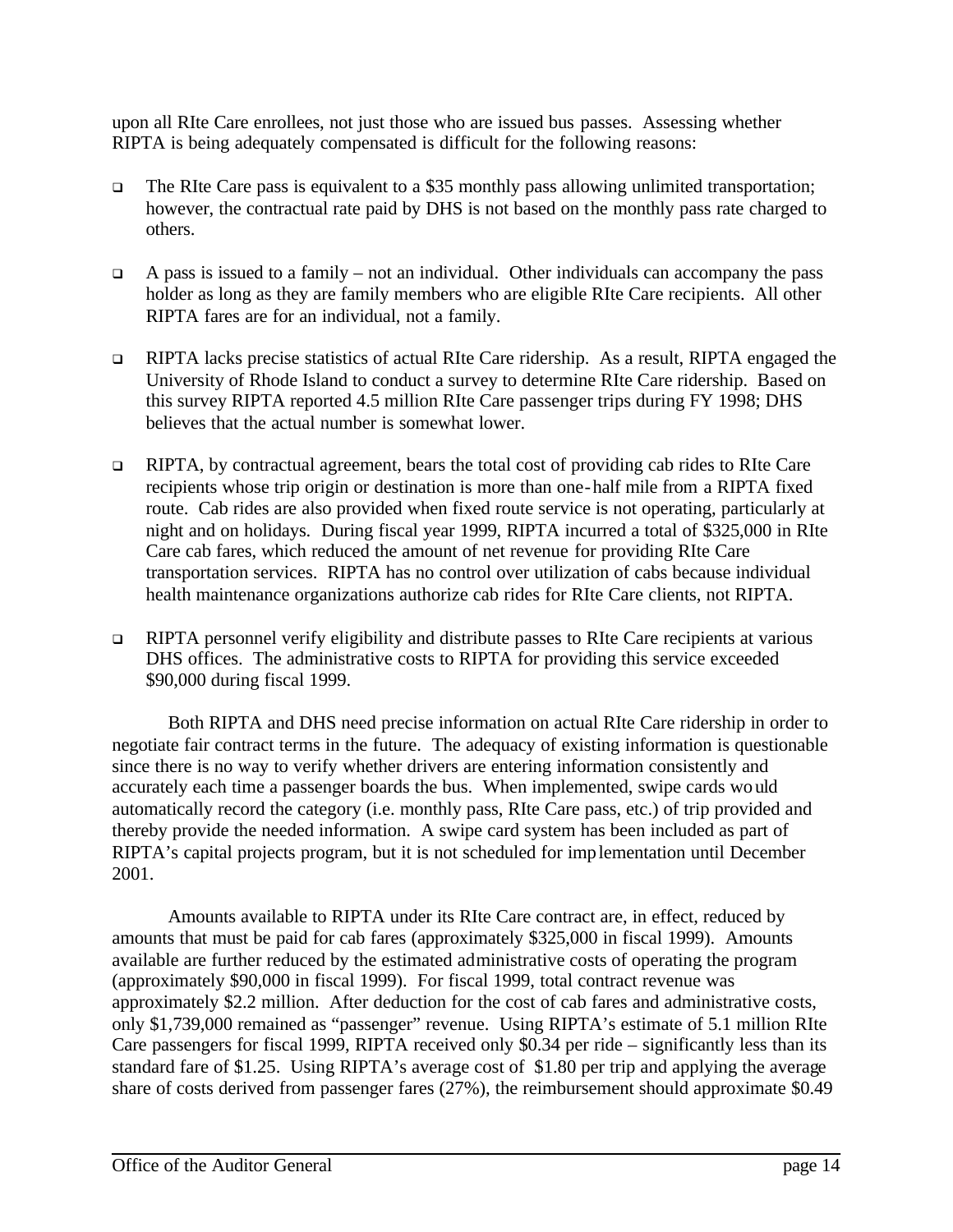per ride. Compensation at this rate would generate an additional \$760,000 annually based on the best available estimates of RIte Care ridership.

It is imperative that RIPTA use experience gained from its first RIte Care contract with DHS, which expired July 1999, to negotiate a new contract that fairly compensates RIPTA for its services. If the RIte Care pass is equivalent to a regular unlimited monthly pass then the compensation to RIPTA should reflect that fact.

The new contract should provide compensation to RIPTA based on the number of passes issued and be related to the current monthly pass rate. Additionally, RIPTA should be reimbursed for the actual cost of cab transportation authorized for RIte Care recipients by the HMO's since this represents an additional cost to RIPTA and is outside of RIPTA's control.

Alternatively, if DHS does not want to purchase an unlimited monthly pass for RIte Care recipients then RIPTIKS could be used to provide a set number of trips. RIPTA should also consider deriving additional revenue by charging RIte Care passengers a small co-payment.

#### RECOMMENDATIONS

- 3. Negotiate a new RIte Care transportation agreement that bases reimbursement upon the number of passes issued and reflects the current monthly pass rate.
- 4. Seek full reimbursement from DHS for the cost of cab rides provided to RIte Care enrollees and for the administrative expense of providing passes to eligible recipients.
- 5. Consider requiring a small co-payment for RIte Care passengers.

#### *Auditee Views*

*RIPTA agrees with these recommendations. Over the past two years, numerous discussions have been held between RIPTA and DHS regarding the RIte Care transportation program, including the legality of implementing a small co-payment. At a June 17, 1999 meeting, DHS agreed to assume the cost of cab rides and increase compensation beginning July 1, 1999. Further, there is agreement between DHS and RIPTA to move in the near future to purchase bus passes for RIte Care recipients on a per-pass basis at RIPTA's regular sales outlets.* 

## **PARATRANSIT SERVICE**

Clients needing Paratransit service arrange the trip in advance with a broker who confirms eligibility and assigns the trip to the appropriate carrier based upon the client's location and destination. The three main types of Paratransit trips are: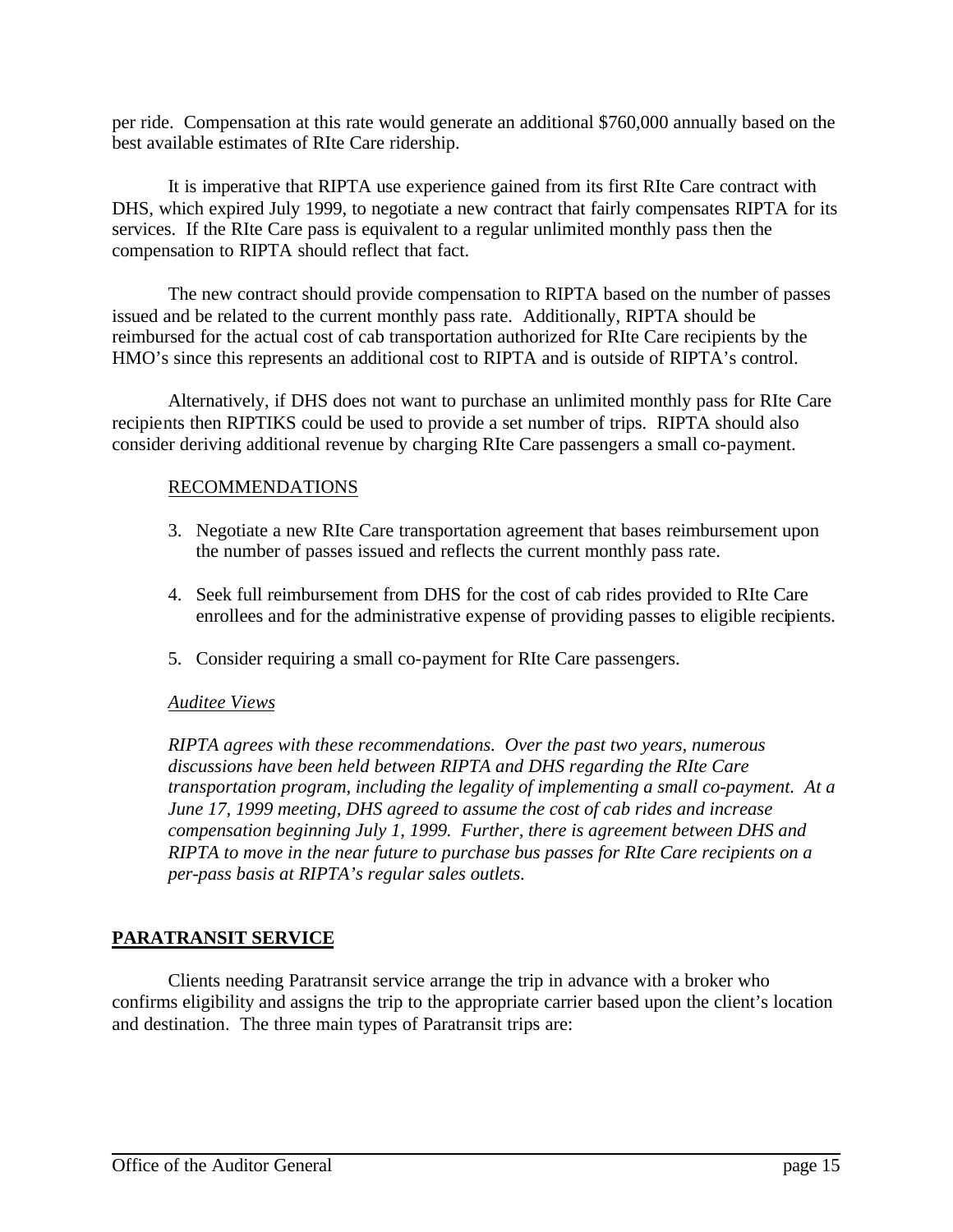- *standing orders*, which represent the majority of Paratransit trips and include transportation to meal sites, adult day care facilities, workshops and special medical services;
- *demand response*, which is primarily transportation for medical appointments and currently must be scheduled approximately two weeks in advance; and
- *Americans with Disabilities Act* (*ADA) service*, which RIPTA is required to provide by federal law.

Clients are not charged fares for standing orders or demand response trips; however, there are restrictions regarding the purposes for which these types of trips will be provided. The Americans with Disabilities Act of 1990 allows RIPTA to charge all ADA clients using Paratransit service a fare (\$2.50) that is twice the regular fixed route fare for each trip. This law also requires RIPTA to provide service within a three-quarter mile band of its fixed route service, but only during hours that regular fixed route service is offered. Cab rides are provided to ADA clients when Paratransit vans are unavailable or not in service.

## **Coordination of Fixed Route and Paratransit Service**

Executive Order 94-5 created a Paratransit Task Force to develop "policies and guidelines for the efficient transfer of the existing brokered Paratransit system to RIPTA," and also charged the Task Force to "create a coordinated statewide Paratransit system managed by RIPTA." Subsequently, Executive Order 97-6 charged the Task Force with developing "policies and guidelines which will effectively enable RIPTA to coordinate both Fixed Route and Paratransit services."

Although a coordinated system offers opportunities to achieve greater cost efficiencies, enhance mobility options, and provide quality mass transit service to more people, two main issues need to be addressed before this type of system can become operational.

First, in order to operate a coordinated system most effectively, a single agency must have the authority to manage the day-to-day operations and also be held accountable for program results. Presently, the lines of authority and accountability for the Paratransit program are not clearly delineated.

RIPTA currently has some degree of operational and/or administrative responsibility for the following Paratransit activities:

- q carrier for 2 of the 11 service areas;
- $\Box$  purchaser of trips for ADA clients;
- $\Box$  contract administrator for the broker services contract;
- **q** lessor of Paratransit vans to the other carriers;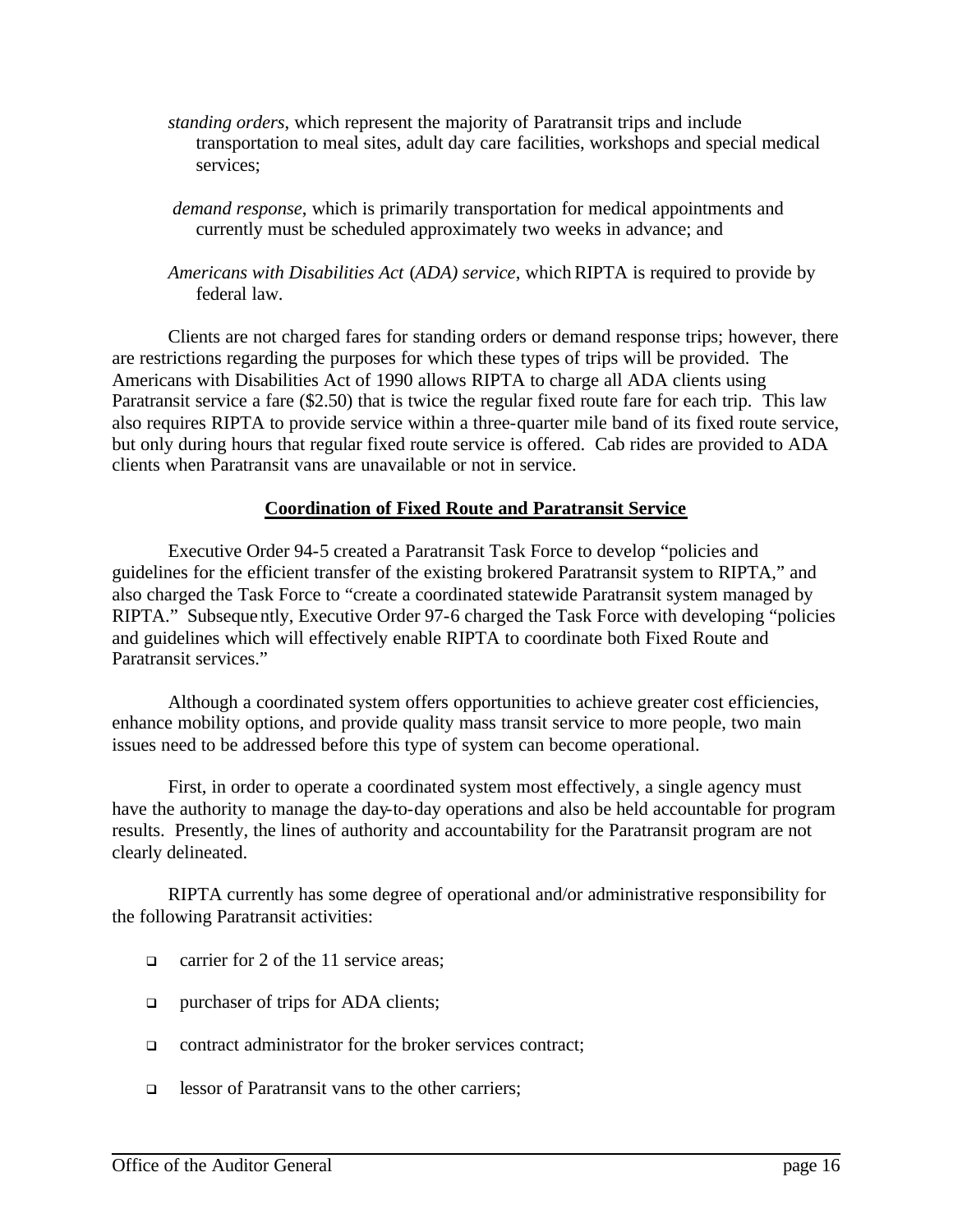- q manager of the Paratransit program; and
- <sup>q</sup> coordinator of Fixed Route and Paratransit services.

This results in a unique set of interrelationships. For example, the broker provides Paratransit brokering services according to the terms of a contract that RIPTA oversees and is 100% responsible for funding. At the same time, RIPTA has entered into a contract with the broker after winning a competitive bid process (RIPTA recused itself from the evaluation process) to provide carrier service in two areas of the state. In essence, RIPTA and the broker provide services to each other and also have varying degrees of oversight responsibility for each other, depending upon the situation.

The Executive Orders do not clearly define which entity (RIPTA or the Paratransit Task Force) is ultimately responsible for managing the Paratransit program, nor do they delineate who should be held accountable for program results. This situation needs to be resolved, preferably through legislative mandate and based upon an analysis of which entity is better suited to coordinate fixed route with Paratransit services.

Second, the coordination of Fixed Route and Paratransit services requires an established infrastructure, including the following:

- $\Box$  a central dispatch point;
- $\Box$  a reliable radio system capable of communicating to the various modes of mass transit;
- $\Box$  an integrated scheduling system that would include software capable of linking Fixed Route and Paratransit services; and
- $\Box$  a single telephone system that passengers could access to schedule trips and obtain information about any types of transit services.

Currently, none of this necessary infrastructure is in place. RIPTA fixed route, RIPTA Paratransit, and each of the 10 other Paratransit service providers operate independent radio systems from separate dispatch points. In addition, RIPTA's fixed route radio system is antiquated and many buses do not have working radios. Lastly, RIPTA and the broker have separate telephone systems for disseminating passenger information and scheduling trips.

Once in place, the coordinated statewide public transportation system would use Paratransit vans to provide more service to rural areas, including demand/response service, which would entail calling ahead to schedule a trip, and feeder system service where passengers would be transported by van to a fixed route bus. Another transportation option would be flex route service which would involve having a fixed route bus make a slight deviation from its regular route to provide more convenient service to passengers.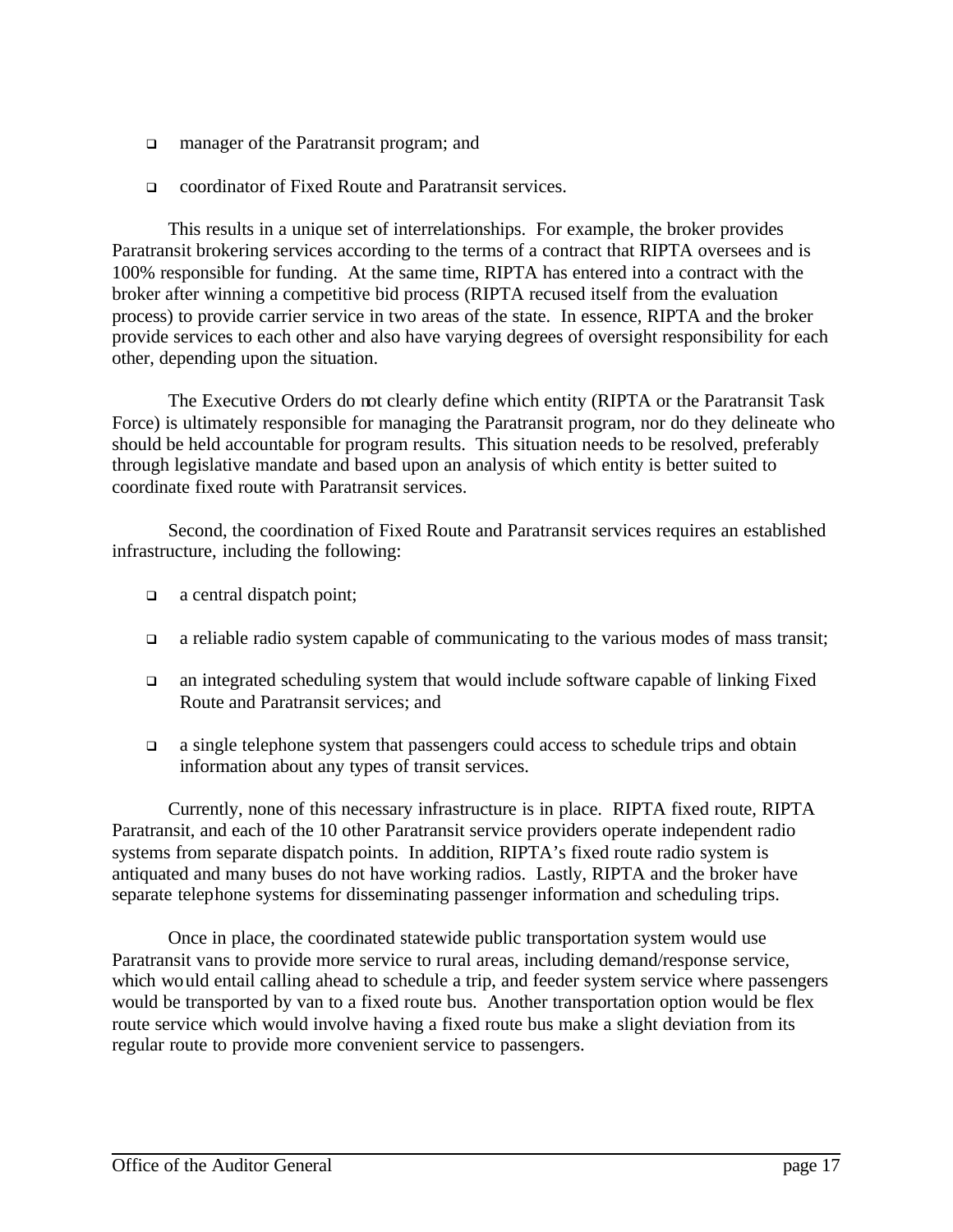Ultimately, a coordinated fixed route and Paratransit system will provide additional transportation options, offer better service to rural areas of the State, and achieve greater efficiencies. In particular, the opportunity to more fully utilize Paratransit van capacity will be optimized under the demand/response service; fixed route costs will likely decrease as a result of the feeder system; and flex route service should help to reduce the use of Paratransit vans for trips that could be provided at a lower cost by fixed route buses.

RIPTA has begun the process of implementing some of the preliminary steps necessary to establish a coordinated system; however, none of the desired outcomes discussed above can be fully realized until key infrastructure is in place.

## RECOMMENDATION

6. Continue efforts to coordinate fixed route and Paratransit service. Take steps to ensure that all necessary infrastructure is in place.

#### *Auditee Views*

*RIPTA agrees conceptually with this recommendation. RIPTA believes coordination is essential to providing a seamless transportation system for Rhode Islanders and optimizing the State's significant transportation investment. Core issues such as funding sources and agency responsibilities must be clarified before this recommendation can be fully implemented.* 

## **MATTER FOR FURTHER LEGISLATIVE CONSIDERATION**

**Empower a single agency to manage all aspects of a coordinated fixed route and paratransit system.** 

## **Centralized Maintenance**

Each Paratransit carrier is responsible for maintaining its own fleet of vans. We requested information regarding the costs incurred by each of the carriers for specific maintenance functions and then compared the reported costs for the 5 carriers with the largest fleets. These 5 carriers are presently responsible for performing maintenance on 72 of the 87 vans currently leased by RIPTA.

As the following table demonstrates, the highest and lowest reported costs for each maintenance category varied significantly: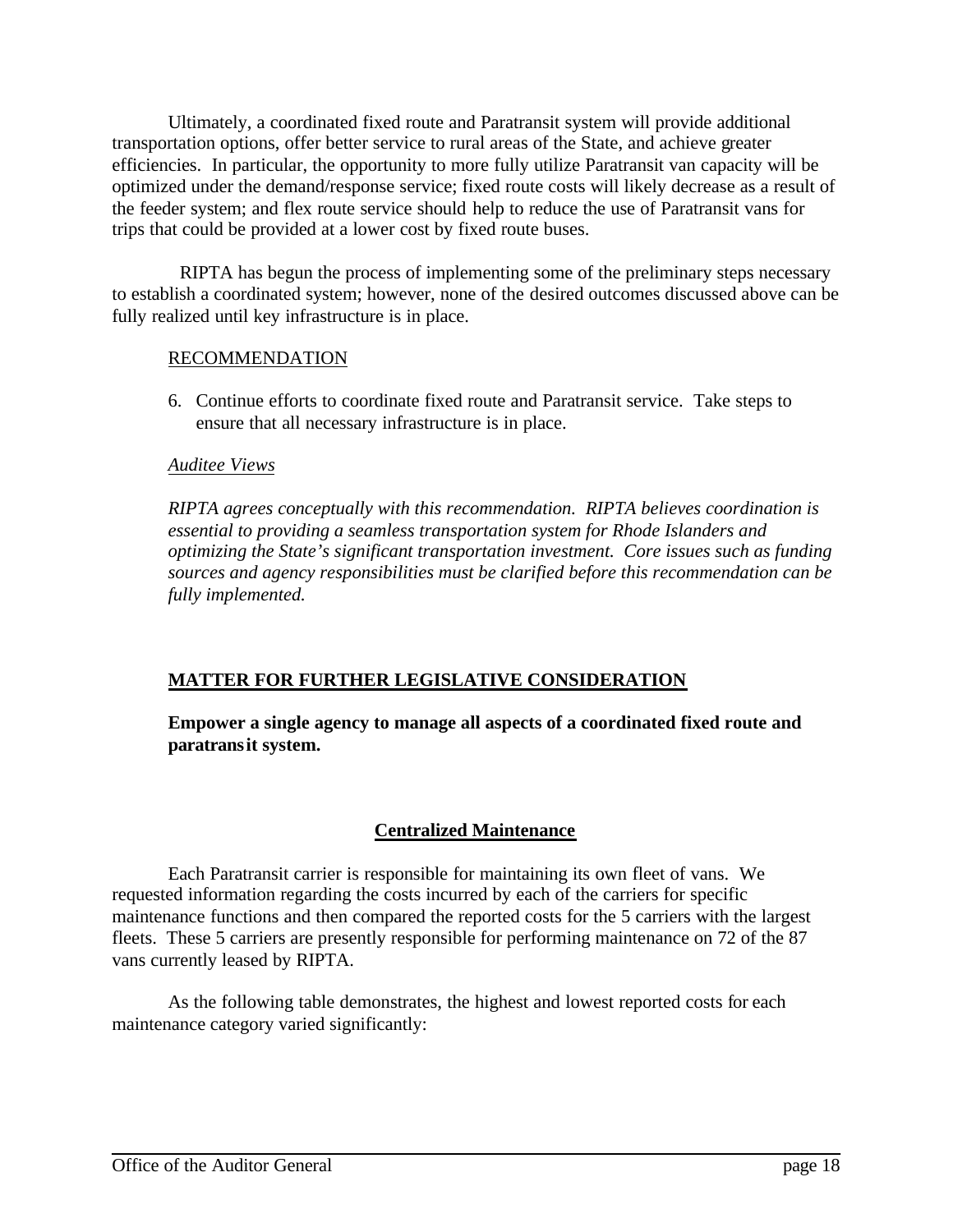| <b>Paratransit Maintenance Costs-</b>                                                |                                                   |                                           |                                            |                                     |                                              |                                                                     |                                                                     |  |
|--------------------------------------------------------------------------------------|---------------------------------------------------|-------------------------------------------|--------------------------------------------|-------------------------------------|----------------------------------------------|---------------------------------------------------------------------|---------------------------------------------------------------------|--|
| <b>Comparison of actual costs paid by Paratransit carriers for specific services</b> |                                                   |                                           |                                            |                                     |                                              |                                                                     |                                                                     |  |
|                                                                                      | <b>LABOR</b><br>COST<br><b>PER</b><br><b>HOUR</b> | OIL AND<br><b>FILTER</b><br><b>CHANGE</b> | <b>FRONT</b><br><b>BRAKE</b><br><b>JOB</b> | <b>REAR</b><br><b>BRAKE</b><br>JOB. | <b>FRONT</b><br><b>END</b><br><b>ALIGNED</b> | <b>DIESEL</b><br><b>FUEL</b><br>COST<br><b>PER</b><br><b>GALLON</b> | <b>PER TIRE</b><br>COST TO<br><b>MOUNT</b><br>and<br><b>BALANCE</b> |  |
| <b>HIGH</b>                                                                          | \$48                                              | \$58                                      | \$350                                      | \$200                               | \$98                                         | \$1.26                                                              | \$139                                                               |  |
| <b>LOW</b>                                                                           | \$18                                              | \$35                                      | \$44                                       | \$52                                | \$50                                         | \$0.83                                                              | \$81                                                                |  |

Given the wide variances in maintenance costs currently incurred by the major Paratransit carriers, it would appear that savings could be achieved if a centralized maintenance program were implemented. Although the lowest reported cost could probably not be achieved in every category, the savings realized by the economies of scale associated with centrally repairing most, if not all, of the 87 vans would clearly be worth the effort.

Since RIPTA has an experienced maintenance staff, serious consideration should be given to having Paratransit vans centrally maintained by the Authority. Under this proposal, RIPTA would charge service providers a uniform rate for each category of repair work, which would result in both lower overall maintenance costs incurred by service providers and additional revenue for RIPTA.

Current plans for RIPTA's \$20 million maintenance facility do not contemplate the inclusion of repair bays for Paratransit vehicles. Since Paratransit vans will be an integral part of any future coordinated mass transit system, they will need to be well maintained. Paratransit repair bays should be included in the plans for the new maintenance facility.

## RECOMMENDATION

7. Develop and implement a plan for centralized maintenance for Paratransit vehicles. Include bays for Paratransit van repairs in the new maintenance facility.

## *Auditee Views*

*RIPTA agrees with and has advanced the concept of centralized Paratransit maintenance as both a cost savings and quality control measure. RIPTA disagrees with the recommendation to locate and commingle this work with its existing maintenance operation. For labor relations purposes, the Authority has consciously maintained a clear distinction (i.e., different wage rates, work rules, etc.) between fixed route and*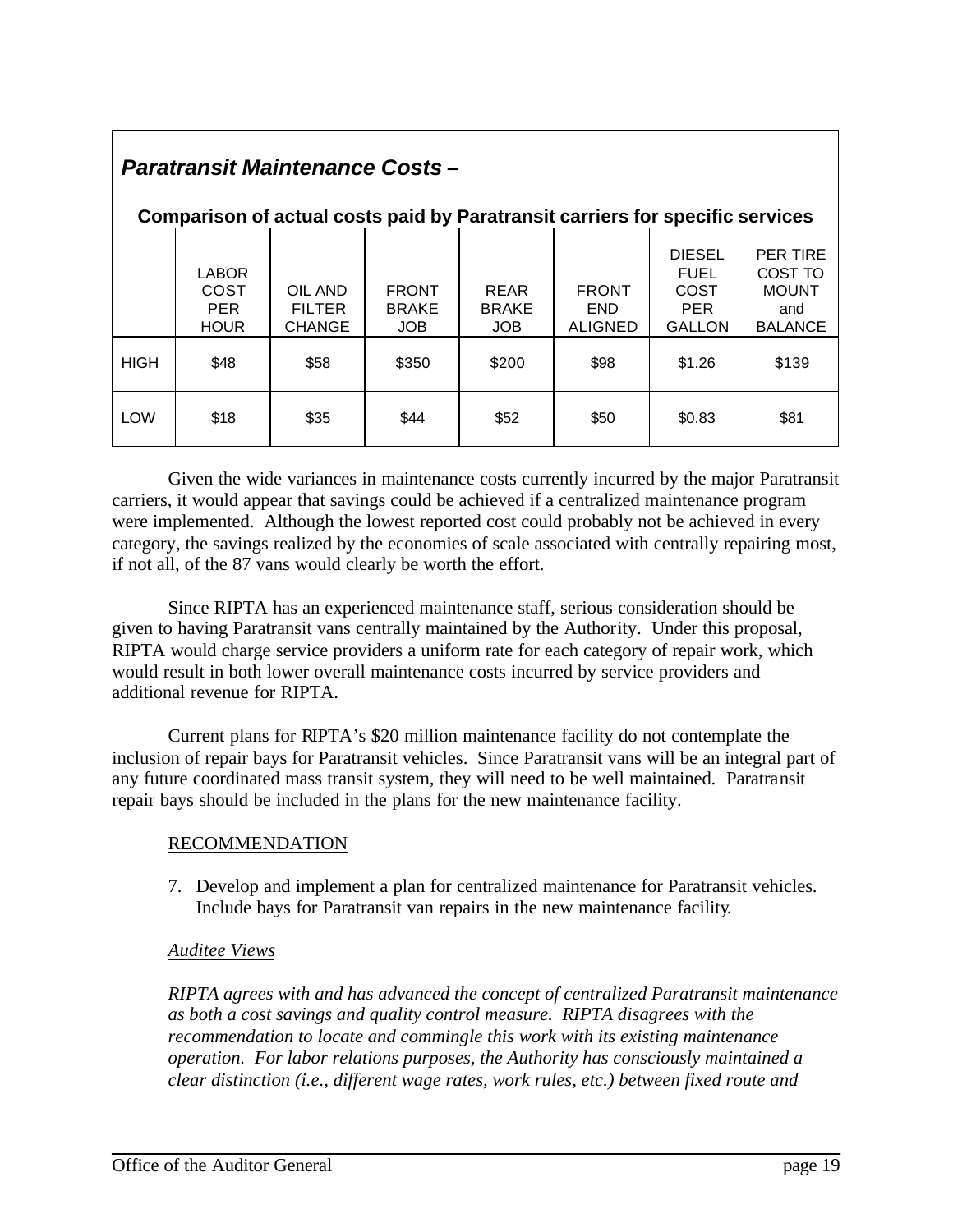#### *Auditee Views (continued*

 *Paratransit operating personnel (both drivers and mechanics) below the level of management). The bids for constructing the new maintenance facility were opened in July 1999. As part of its future plans, RIPTA would locate this work on its Ryder property, which adjoins its Providence operation.* 

#### **Broker Costs**

RIPTA has been responsible for funding 100% of Paratransit broker costs each year since fiscal 1995. Funding sources for each fiscal year were comprised of 80% federal money from RIPTA's FTA funds and 20% State match from RIPTA's operating funds. During fiscal 1998, RIPTA paid \$767,403 for broker services.

One possible way to reduce these costs would be for RIPTA to assume the brokering responsibilities. This would not be a seamless transition because RIPTA's primary focus has always been the Fixed Route system. The experience garnered from managing this type of system differs from the expertise required to administer and operate a Paratransit brokering service.

For example, the broker uses software that it specifically designed to meet the needs of the Paratransit system, especially regarding the scheduling of trips and billing requirements. RIPTA currently does not possess software with these specific Paratransit-related capabilities; however, we were informed by RIPTA that its vendor for Fixed Route scheduling software is in the process of developing Paratransit software.

Although certain Paratransit functions are not comparable to Fixed Route operations, many other tasks presently undertaken by the broker are similar to roles performed by RIPTA employees, including accounting, customer service, and general office administration. RIPTA's goal is to have a coordinated mass transit system, so eventually all administrative, scheduling, and communications functions for Fixed Route, and Paratransit services will have to be integrated in one centralized location under the management of a single entity.

RIPTA has one more option year in its contract with the broker; once this contract expires the Authority should strongly consider assuming the se responsibilities, which would result in significant costs savings. Based upon the broker's budgeted fiscal 1999 expenses of approximately \$975,000, we estimate that \$485,000 could be saved under this proposal as follows: consolidating duplicative positions would save \$340,000, avoiding a built-in profit margin would save \$73,000, and eliminating technical support expenses for the broker's out-ofstate employees would save \$72,000.

#### RECOMMENDATION

8. Consider assuming Paratransit administrative responsibilities after the current broker's contract expires at the end of fiscal 2000.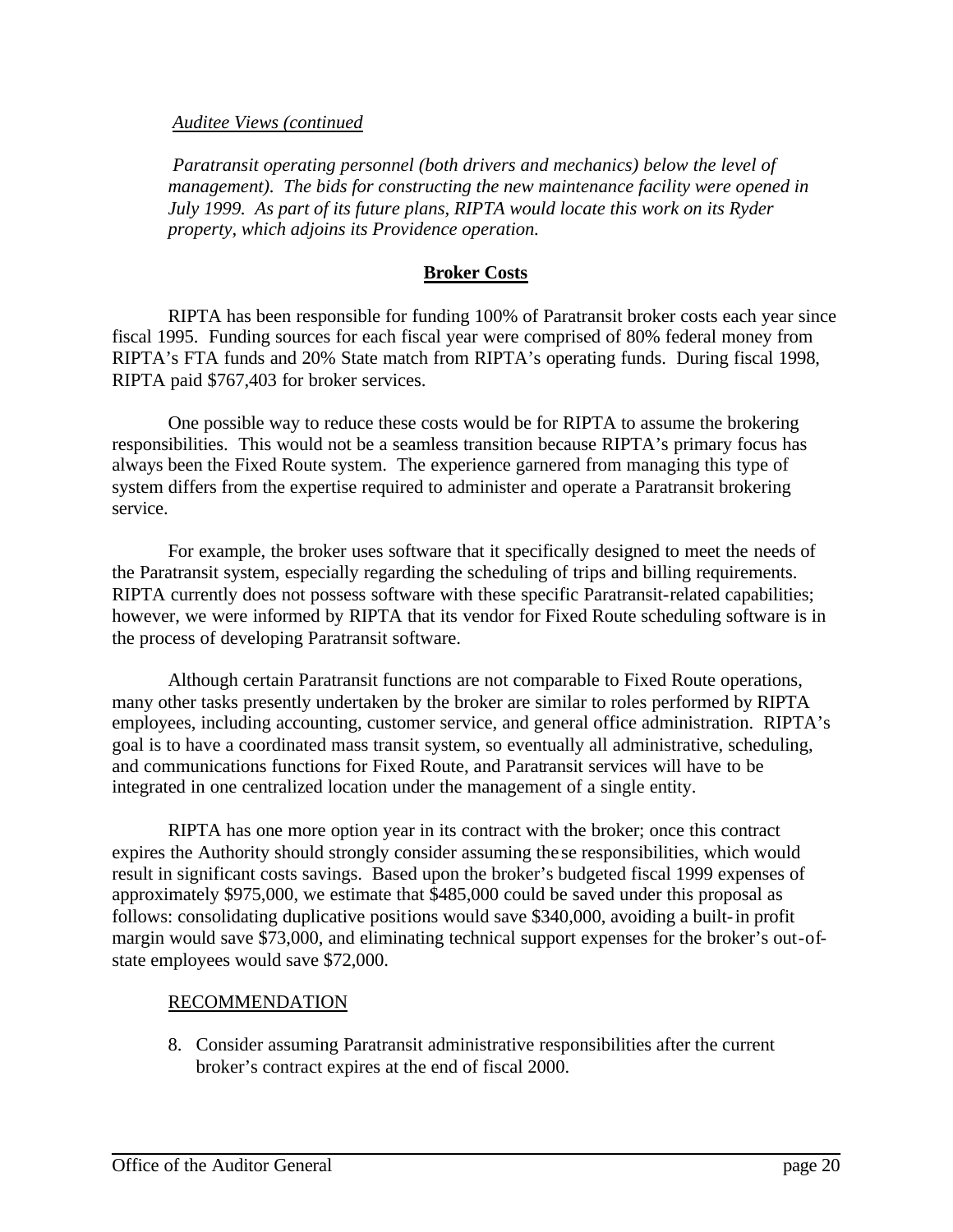#### *Auditee Views*

*RIPTA agrees with this recommendation, but believes that a longer transition period of 18 months will be required for implementation. RIPTA also believes that broker costs should be fairly allocated among all of the agencies that purchase Paratransit services. Realistically, the Authority feels that agency roles and responsibilities for Paratransit operations must be resolved before program changes of this magnitude can be implemented.* 

## **MAINTENANCE DEPARTMENT**

#### **Mileage Adjustment**

A report on vehicle maintenance and servicing prepared by an outside consultant to RIPTA in 1992 noted that bus mileage was recorded from hubodometer readings, which were taken each day at the fueling station and entered into the maintenance information system the following day.

According to the report, the "information system records elapsed mileage but does not record life-to-date mileage because there is no mileage adjustment routine to compensate for replacement of hubodometers. Mileage starts over at zero when a hubodometer is replaced. This problem has been identified and reportedly will be fixed in the next system upgrade."

Our audit found that there remains no mileage adjustment routine to compensate for the zeroing out of accumulated mileage when hubodometers are replaced. Accurate mileage statistics for each vehicle are necessary to schedule preventative maintenance and evaluate replacement considerations.

#### RECOMMENDATION

9. Upgrade the maintenance information system to compensate for the loss of elapsed mileage when hubodometers are replaced on buses.

#### *Auditee Views*

*RIPTA concurs with this recommendation.*

## **Bus Radio Communication System**

A RIPTA report indicated that 92 of the 213 buses available for service on February 17, 1999 did not have working radios. RIPTA's bus radio system is obsolete (almost 17 years old) and hard to repair since replacement parts are no longer manufactured. Radios are needed to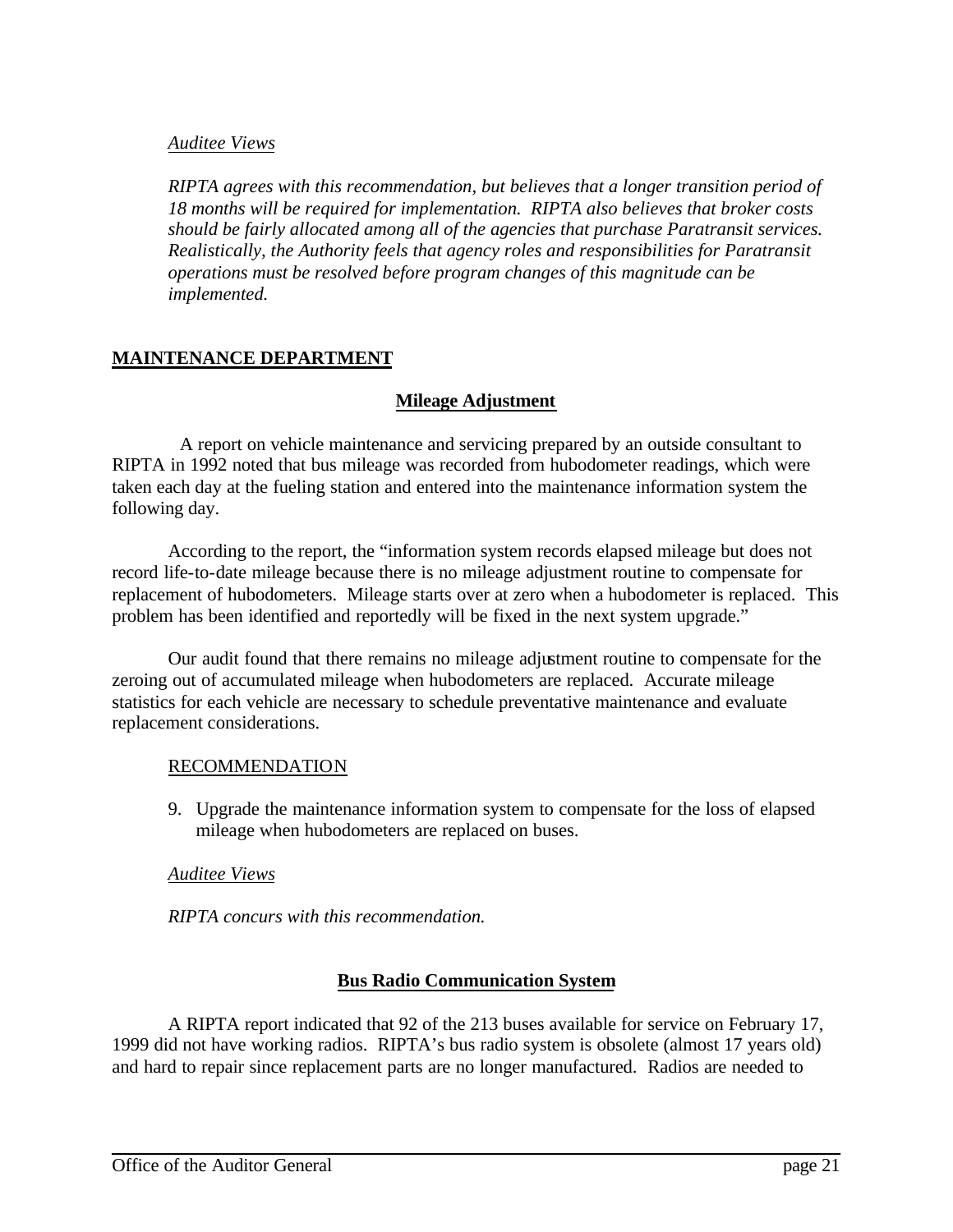allow communication between the drivers and RIPTA headquarters and for emergency purposes in the event of breakdown or passenger emergencies.

#### RECOMMENDATION

10. Ensure all buses have working radios.

## *Auditee Views*

*RIPTA concurs with this recommendation but has been hampered by a lack of availability of parts to repair its existing radios. RIPTA has not been able to procure new radios because of a lack of state funds to match available federal funds. In the meantime RIPTA has used available parts from other radios for repairs and has provided drivers with cell phones if their buses do not have a working radio.* 

## **PARTS INVENTORY**

## **Inventory Report Discrepancies**

RIPTA maintains an extensive inventory of bus and related parts at its Elmwood garage in Providence. Our review of inventory reports noted certain discrepancies that we referred to RIPTA for resolution. RIPTA found that the discrepancies were caused by timing differences, which still need to be resolved to ensure consistent data among the various inventory reports.

We also found that an inventory report disclosed a significant number of items for which the supply exceeded 12 months, or for which there was no usage for the preceding 12 months. Also, the Inventory Manager noted that one part (steering assembly with a value of \$505.11) for which the Report showed no usage for the past three months was actually used the previous month. Subsequently, additional differences of this type were found. RIPTA found a programming error which prevented the transfer of parts and parts usage from being deducted from the inventory balance. RIPTA intends to have the programming error corrected.

RIPTA should rerun these inventory reports once the programming errors are corrected to determine if the reports reconcile and whether indications of unneeded parts remain. If necessary, RIPTA should undertake a thorough review of the parts inventory and remove unneeded parts.

We also noted that rebuilt bus components are stored near the Unit Room until installed on buses. For inventory control purposes, these rebuilt parts should be reentered into the inventory management system and stored in the parts room.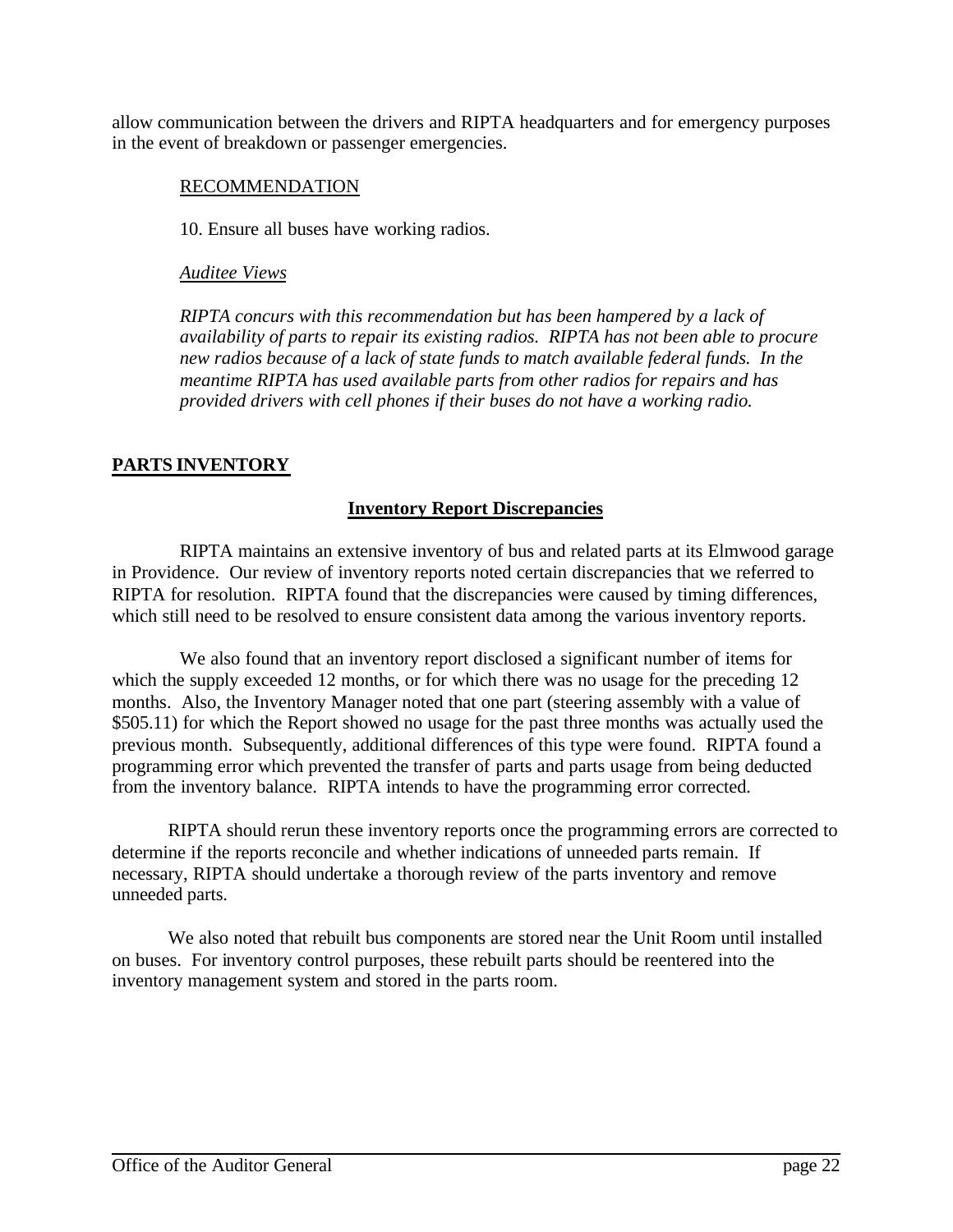## RECOMMENDATIONS

- 11. Correct the programming of the parts inventory data processing system. Rerun the inventory reports, once the programming is corrected, to determine if the reports reconcile and indications of unneeded parts remain. If necessary, perform a complete review of the parts inventory; remove any unnecessary stock.
- 12. Reenter rebuilt parts in the inventory and store these parts in the parts room.

#### *Auditee Views*

*RIPTA concurs with these recommendations.*

## **Tracking of Parts Warranties and Entering of Job Orders**

RIPTA does not track warranties for certain bus parts although we were informed that a tracking system for the new 1998 buses was recently established. The Director of Maintenance concurred with our observation that parts still under warranty on the other buses have been disposed of prematurely. We were unable to quantify the amount of this loss because no tracking system for parts warranties currently exists; however, we were informed that the computer system is capable of performing this function.

Additionally, mechanical foremen are currently responsible for entering job orders into the mainframe computer system. We were informed by the Director of Maintenance that this paperwork burden has led to increased overtime incurred by the mechanical foremen, less time available to supervise mechanics, and inconsistent entering of codes on the job orders.

## RECOMMENDATION

13. Train clerks to track bus part warranties and enter job orders.

*Auditee Views*

*RIPTA concurs with this recommendation*.

## **PROCUREMENT**

#### **Compliance with State Purchasing Law and Regulations**

RIPTA should improve its procurement practices, for lower dollar goods and services to (1) ensure compliance with State law and its own purchasing regulations and (2) maximize vendor participation and procurement of goods and services at the lowest possible price.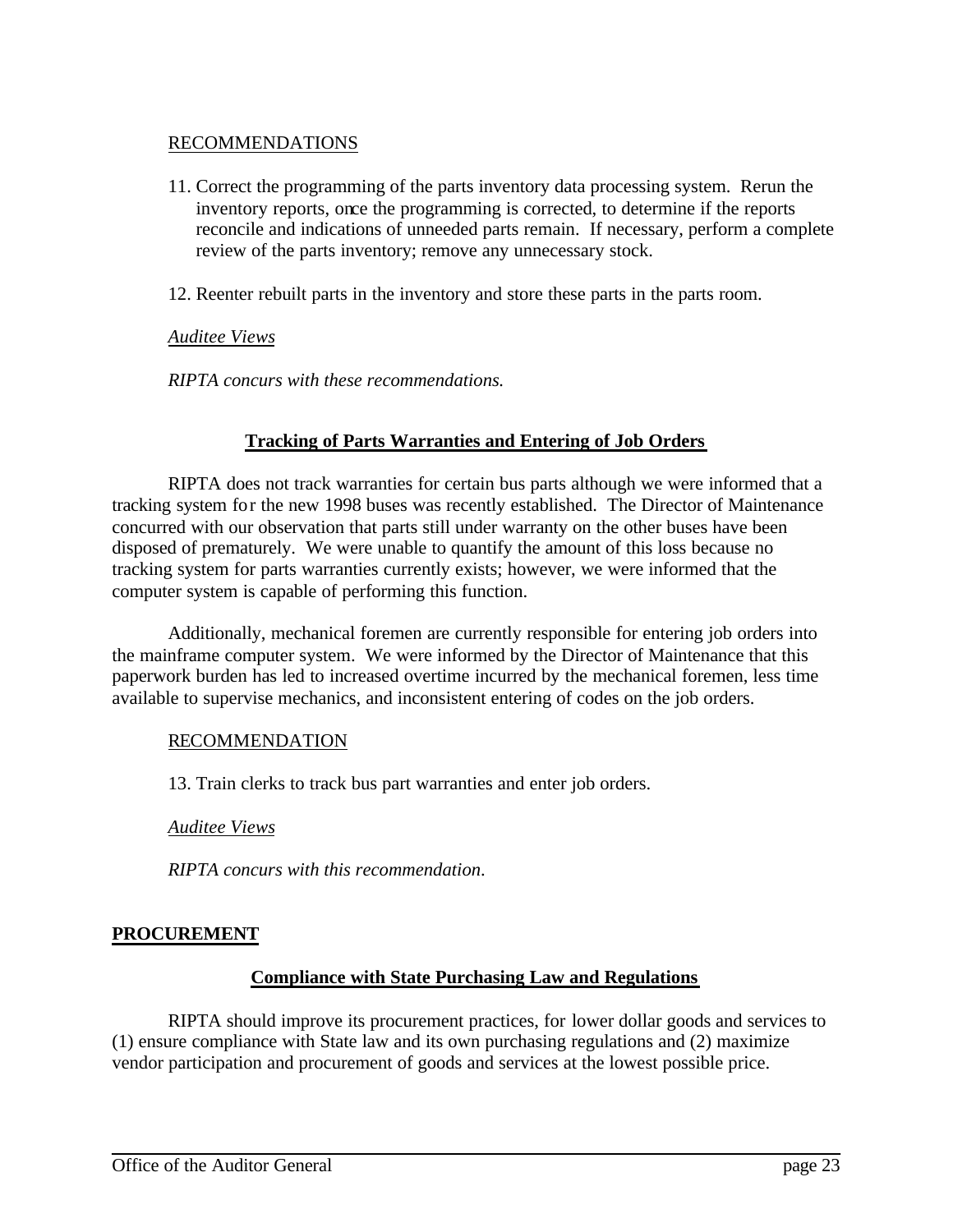RIPTA has adopted procurement regulations, which are in accordance with state law. These regulations generally require that all purchases in excess of \$2,500 be competitively bid. Public agencies, such as RIPTA, are allowed to develop small purchase regulations in accordance with the law. The law defines small purchases as procurements not exceeding \$5,000 for construction and \$2,500 for all other purchases. Accordingly, RIPTA requires that at least 3 quotes be obtained for purchases in excess of \$250 but not exceeding \$2,500. Informal written records of quotations are required to document the propriety of the procurement process.

The large dollar procurements that we reviewed were in compliance with applicable law and regulations and were generally well executed. These large dollar procurements tested represented approximately 90% of the total dollar amount of items in our sample.

We also reviewed a sample of approximately 270 lower dollar purchases which indicated that RIPTA should improve its procurement practices for these types of purchases. For certain types of services such as printing and recurring repairs, separate purchase orders were prepared (generally \$2,500 or below) when the aggregate volume of like purchases during the year warranted a competitive blanket order or master price agreement (MPA) bid process. This may allow RIPTA to introduce competition among vendors into the process, consistent with the intent of the law, and obtain volume discounts based on the aggregate likely purchases during the year. RIPTA frequently used the same vendor for these services but treated each purchase individually. For example:

- multiple purchase orders for printing services with a single vendor totaled  $$66,708$ during fiscal 1997, and \$133,450 during fiscal 1998,
- $\Box$  frequent air conditioning/heating system purchases and repairs with a single vendor totaled \$141,453 during fiscal 1997 and \$66,068 during fiscal 1998,
- q routine garage door purchases and repairs with a single vendor totaled \$54,454 during fiscal 1997 and \$64,150 during fiscal 1998,
- $\Box$  various generic interchangeable vehicle part purchases with a single vendor totaled \$379,152 during fiscal 1998 and \$295,322 during the first 9 months of fiscal 1999.

In other instances, better planning of procurements may have resulted in overall cost savings. For example, during fiscal 1998 the City of Providence gave RIPTA two months (later extended an additional month) to vacate the Francis Street bus loop area so the City could begin the skating rink project. To accommodate the buses and the ticket sales office, RIPTA performed renovations to Kennedy Plaza and property on West Exchange Street costing at least \$107,801.

RIPTA could have obtained three informal quotes for the aggregate amount of each type of service required (i.e., construction, equipment rentals, electrical work, air conditioning and heating equipment purchase and installation, lumber purchases, plumbing, etc.). Instead project requirements were often split into separate purchase orders without obtaining informal quotes or bids. In many cases, goods and services obtained from the same vendor were spread over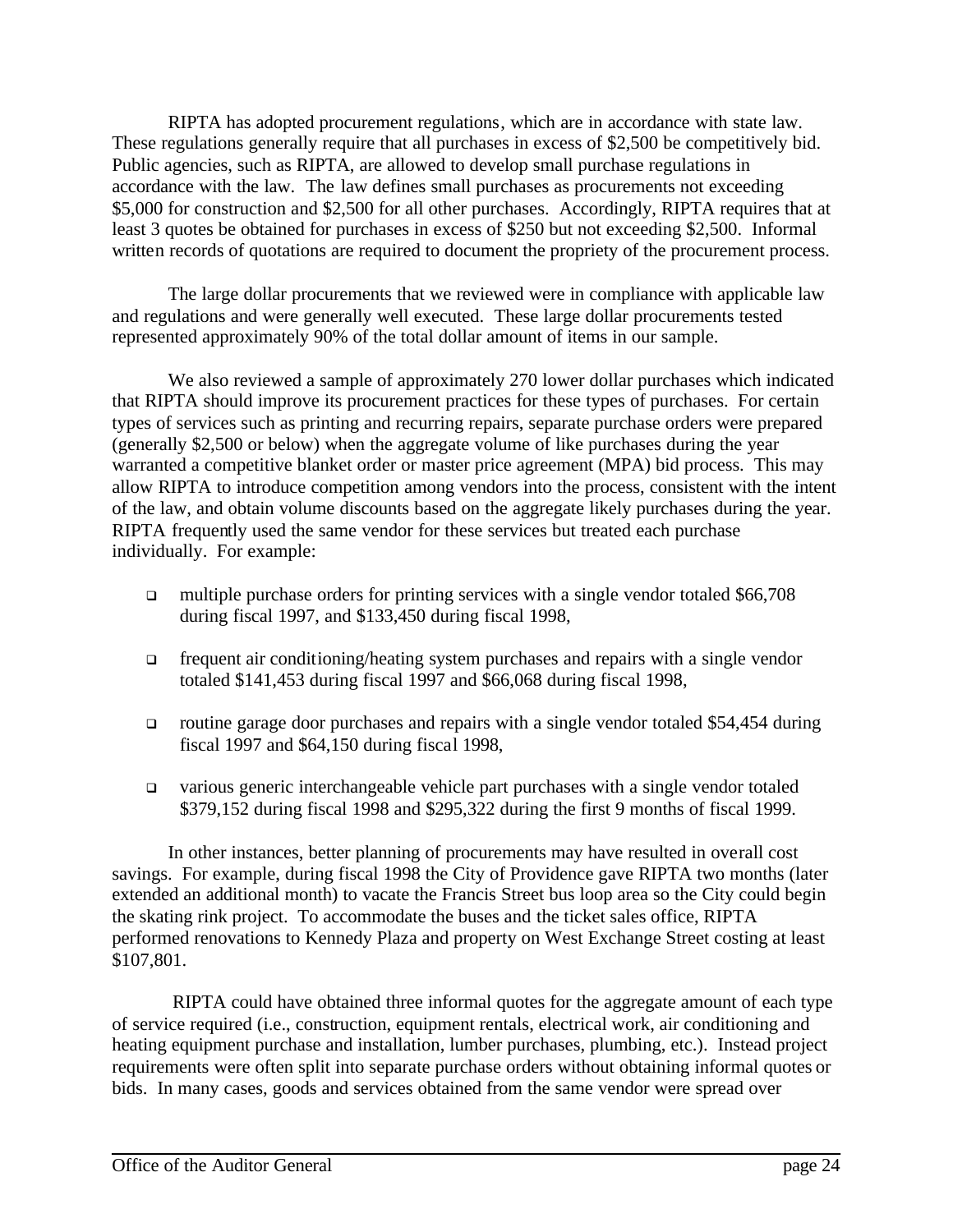multiple purchase orders. Even in a short time frame RIPTA could have procured the required materials and services through informal competition.

We noted similar instances with RIPTA's renovations of the Paratransit administrative offices and maintenance garage, as well as renovations of RIPTA's main administrative offices. Cost savings may have been achieved in each case had RIPTA better planned and handled the various types of procurements for projects as single purchases, while following competitive procurement practices as required by purchasing regulations and state law. Alternatively, RIPTA could have sought bids and hired a general contractor to handle any of these projects, instead of ordering each project component a piece at a time.

#### RECOMMENDATIONS

- 14. Monitor agency purchases to identify recurring high volume/lower cost procurements. Utilize a bid process resulting in blanket orders or master price agreements to achieve deeper discounts.
- 15. Plan project procurement requirements in advance.
- 16. Prohibit splitting purchases among separate purchase orders.

#### *Auditee Views*

*RIPTA concurs with these recommendations. RIPTA management indicated it has directed increased attention over the past several years to the procurement of large contracts and larger capital items to ensure compliance with applicable requirements. Management is now taking action to review all procurement policies, procedures, practices and internal controls to ensure compliance with applicable requirements. A procurement administrative procedures manual is being prepared to clarify the procedures required for procuring lower dollar goods and services. A formal training program is also being developed to instruct personnel involved in the procurement process regarding compliance requirements applicable to the type of procurements typically encountered by RIPTA.* 

Certain bus parts and major components are sole source procurements by virtue of vehicle manufacturer warranties, which require RIPTA to purchase all parts from the manufacturer in order to maintain bus warranty coverage. However, we found that the procurement department does not monitor the lapsing of warranties to determine when these parts can be purchased from other vendors at lower prices with bid blanket orders or MPA pricing agreements. Lapsing of vehicle warranties should be monitored by the Procurement department and included in their routine analysis of agency purchases.

To maximize discounts and obtain lower pricing, RIPTA should consult with the State Division of Purchasing to determine the possibility of participating in some of the state's blanket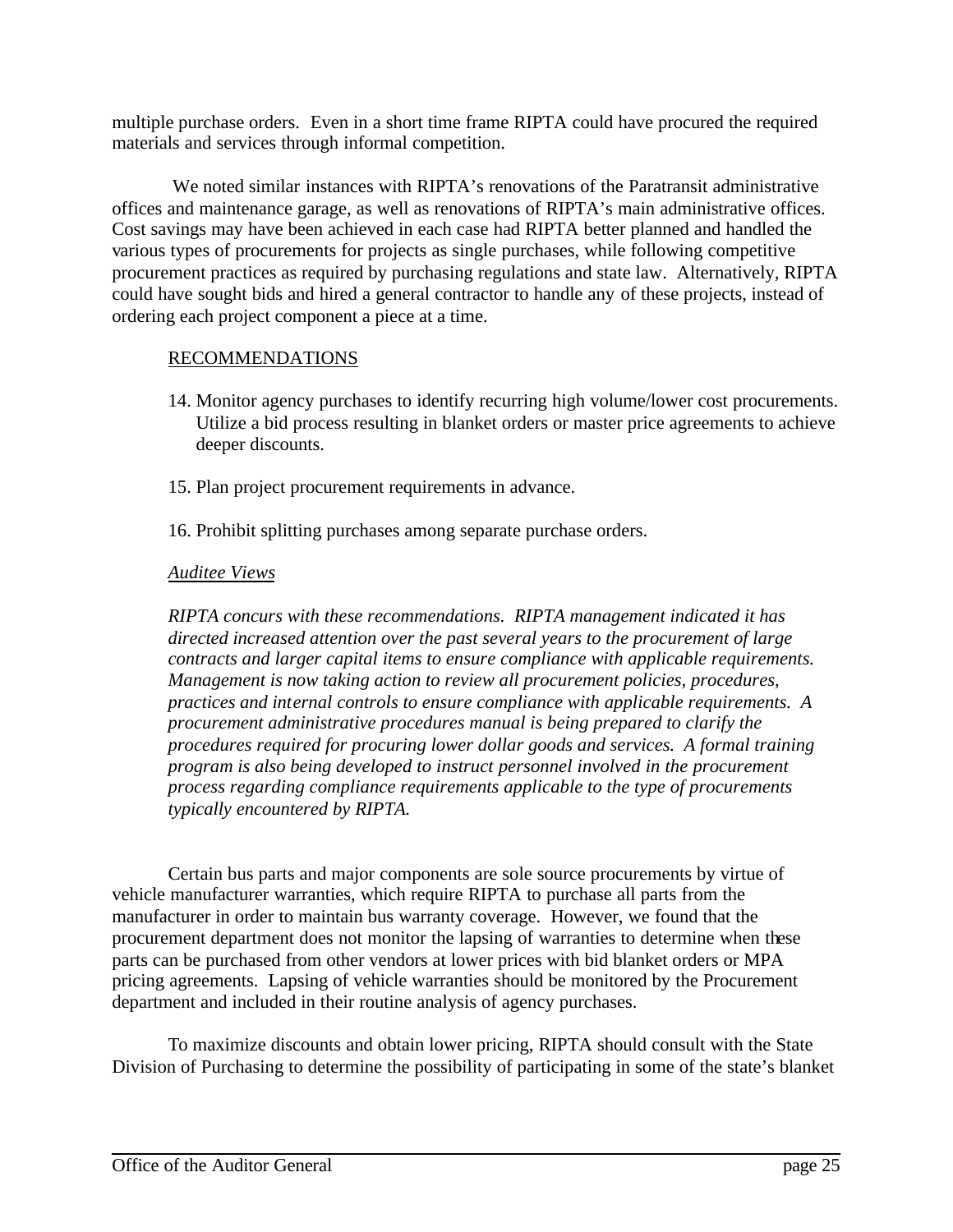orders and MPA's. For some unique transit procurements RIPTA may need to begin a competitive blanket order or master price agreement bid process.

#### RECOMMENDATIONS

- 17. Monitor lapsing of vehicle warranties to determine when generic interchangeable parts can be competitively bid for blanket orders or Master Price Agreements.
- 18. Consult with the State Division of Purchasing to determine the feasibility of participating in some of the state's blanket orders and Master Price Agreements.

#### *Auditee Views*

*RIPTA concurs with these recommendations.*

## **Operation of the Procurement Department**

Procurement Department administrative procedures should be revised to ensure compliance with state purchasing law and RIPTA regulations. RIPTA has allowed departments to initially order goods or services using manual purchase orders which do not require the approval of the Procurement Department. Subsequently the Procurement Department is contacted for the assignment of a manual purchase order number. Procurement Department approval in these instances is perfunctory once goods or services have been ordered and received. We also noted instances where a requisition was not prepared for a purchase as required by RIPTA regulations, yet the procurement department prepared a purchase order.

We also noted that RIPTA does not prepare purchase orders for all contracts or agreements with established prices or limits. Purchase orders should be used to provide control over these procurements to ensure that agreed-to price maximums are not exceeded without appropriate approvals and to ensure that funds are properly encumbered in the accounting system. This is especially necessary when a contract involves routine progress payments and a contract maximum could be inadvertently exceeded if the approved maximum is not properly recorded in the accounting system.

Additionally, not all procurements require a purchase order, and not all vendor invoices are processed through the Procurement Department. In many cases, vendor invoices are processed directly through the Finance Department. The Finance Department has no control procedure to ensure that, when appropriate, purchase order authorizations have been prepared and recorded in the accounting system prior to making payment to a vendor. This control is critical to ensuring that procurements have purchase order authorization, as necessary. Without proper control, an invoice could be forwarded directly to the Finance Department and paid without having been appropriately bid or authorized by the Procurement Department, other appropriate personnel or the RIPTA Board.

The Finance Department should maintain an updated list of vendors to whom payment can be made without a purchase order and personnel should also be trained to recognize when a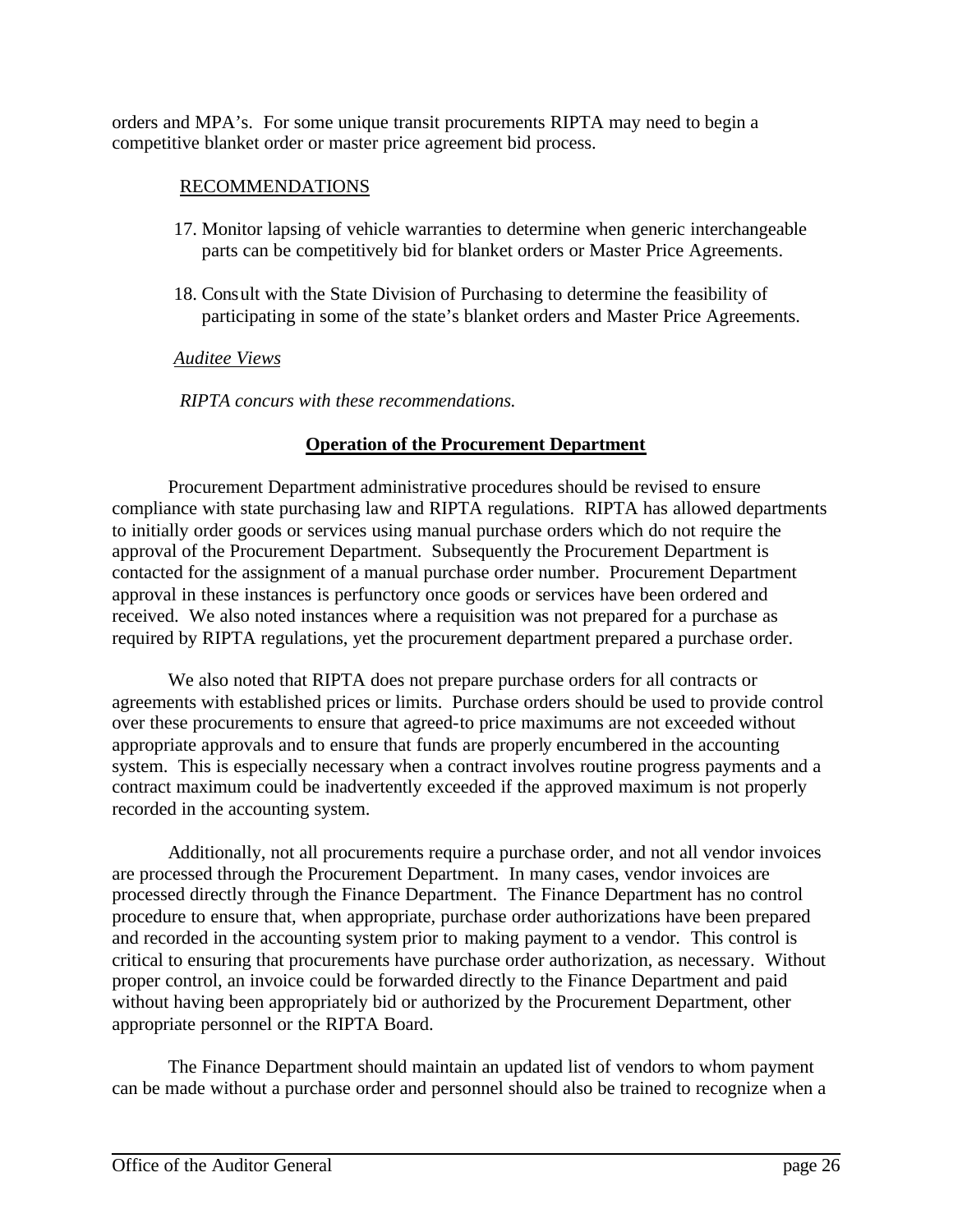purchase requires competitive bidding so they can assist in monitoring staff compliance with procurement regulations and state law. Prior to making any payment, Finance Department personnel should check this list to determine if a payment requires purchase order authorization. If purchase order authorization is required, finance department personnel should verify that the purchase was properly authorized by a purchase order (and that the purchase order lists a bid number if bidding was required). Payment should not be made until applicable authorization is obtained.

## RECOMMENDATIONS

- 19. Discontinue allowing departments to order goods and services without first contacting the Procurement Department for approval.
- 20. Require the use of purchase orders for all contracts or agreements.
- 21. Establish a control procedure in the Finance Department to ensure that, when appropriate, purchase order authorizations have been prepared and recorded in the accounting system prior to making payment to a vendor.
- 22. Maintain an updated list of vendors to whom payment can be made without a purchase order and instruct Finance Department staff to recognize when a purchase requires competitive bidding so they can assist in monitoring staff compliance.

*Auditee Views*

*RIPTA concurs with these recommendations.*

## **MANAGEMENT INFORMATION SYSTEMS**

## **Deficiencies in Available Management Information**

RIPTA's primary computer system does not completely provide the information necessary to meet many of the Authority's needs; further, we found that the information it does provide is sometimes inaccurate due to program design flaws. As a result, personnel have developed inefficient manual or personal computer-based systems for accumulating and summarizing necessary information.

RIPTA purchased its main computer system in 1990 for approximately \$1.5 million. One software vendor is used for most major applications on the system, including various accounting, purchasing, inventory and related packages. However, because fully integrated systems capable of meeting the majority of RIPTA's information needs were not available, certain custom designed programs were developed by consultants, such as a claims management system and a customer complaints management system.

RIPTA's computer systems have not been sufficiently upgraded due to inadequate planning and insufficient investment in programming staff and technology. In recent years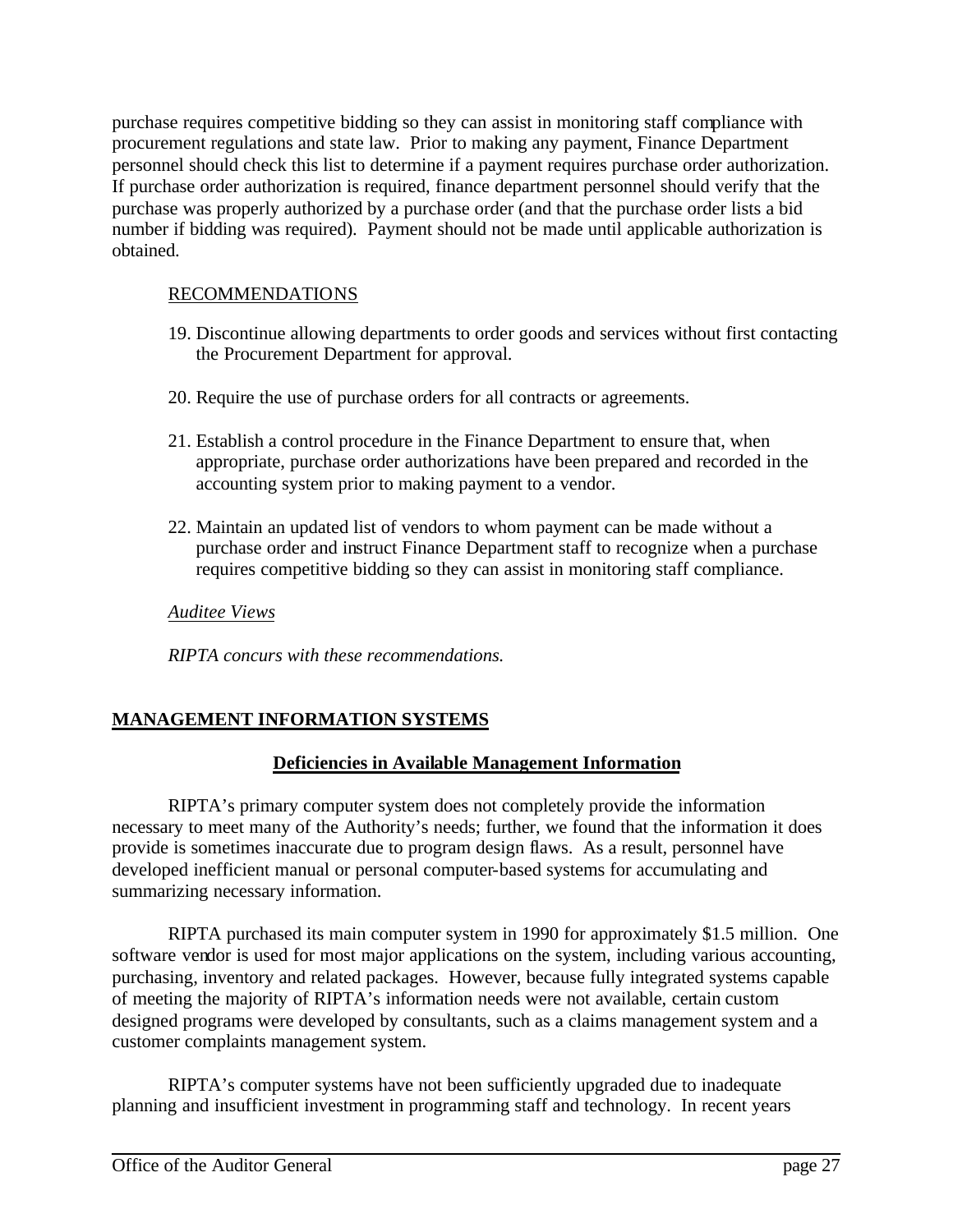RIPTA has placed more emphasis on improving its information systems by increasing staff in the information services department, increasing staff training, updating systems for Year 2000 compliance and designing new report queries in such areas as the transportation department. Additionally, other PC based vendor software was purchased for various tasks, including mapping bus routes, scheduling bus driver assignments, and managing the Express Travel program, because the main system could not meet these critical information needs.

Despite recent attempts to make improvements, RIPTA's management information systems remain excessively manual and inefficient, and thus do not provide adequate management information. Systems remain inefficient primarily because improvements have not been comprehensive enough in scope to correct the various deficiencies of the basic systems.

We noted the following system inadequacies:

<sup>q</sup> In many instances required detailed data is recorded in the main system but RIPTA has not designed the appropriate report queries to extract and summarize the information required.

For example, payroll data is recorded in the computer system but the system is not programmed to extract the information in the manner required for the monthly General Manager's Report. Instead, payroll data is manually taken from system reports and is accumulated and reclassified on a manual spreadsheet. The information on the manual spreadsheet is then separately input to two PC spreadsheets in order to accumulate the information in the manner required for the monthly General Manager's Report. Consequently, the same payroll data is separately recorded or reclassified four times when the computer system could be programmed to perform these reclassifications and report the information in the required format.

The Marketing, Maintenance, Personnel and Procurement departments also manually accumulate and summarize certain information for the monthly General Manager's Report because either the system is not programmed to record and provide the information, or it does not provide it in the required format.

- <sup>q</sup> RIPTA uses manual purchase requisitions even though the purchasing system is designed to process requisitions electronically.
- $\Box$  RIPTA's job applicant tracking system is not used properly because the majority of employee positions have never been set up for tracking; only four of seventy five employee positions can be tracked by the system.
- $Q$  We requested computer report summaries of routine accounting information and were informed that the information could not be easily obtained through the computer system. In most cases the system could only provide detailed accounting transactions. Summaries of the information had to be manually calculated, required the development of new queries, needed additional programming or were not available at all. For example, we requested a report that would separately identify scheduled overtime and unscheduled overtime paid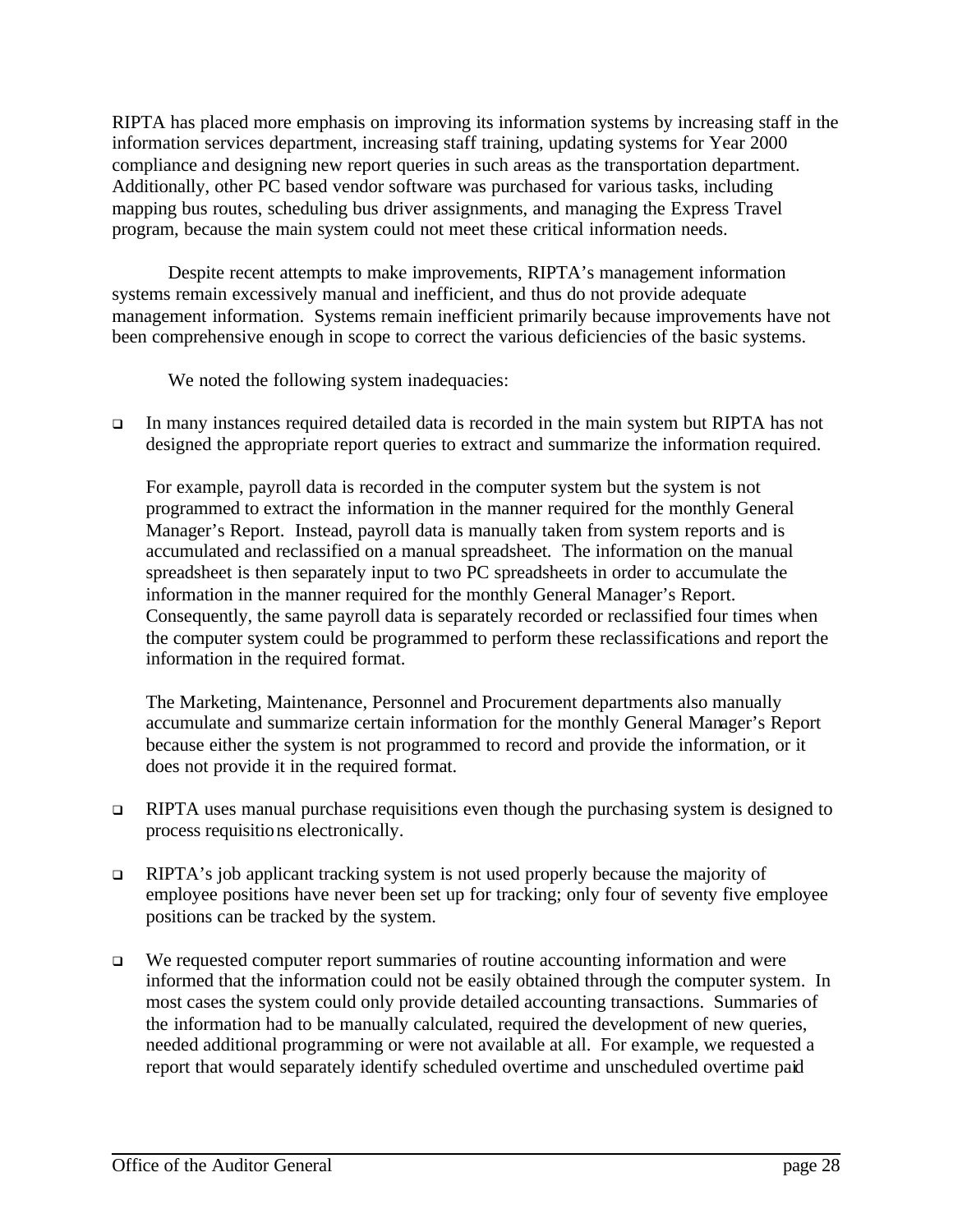during fiscal years 1996–1999. We were informed that the system could not distinguish between the two types of overtime.

We also requested separate reports listing expenses paid during each of the fiscal years 1996–1999, sorted by type and month with subtotals by month and year. We were informed that this fundamental accounting report was not readily available and would require development of a new query or program. These overtime and expenditure reports are just two examples of information that would be useful to management and the Board as additional tools for both strategic planning and controlling RIPTA spending.

In some instances staff could improve their understanding of the full capabilities of the existing system. We reviewed various system control function selections with certain staff and they could not readily identify what system capabilities some of the functions represented.

RIPTA needs to consider hiring an additional programmer to design queries and programs, update custom programs to interface with periodic software updates or new computer applications, perform routine file maintenance, and test current and new systems programming to ensure proper functioning.

To correct the system inefficiencies, program flaws, and limitations, RIPTA should determine the full capabilities of the present systems, perform a complete assessment of each department's specific information needs, re-engineer current systems, and purchase new systems as necessary.

## RECOMMENDATIONS

- 23. Perform an assessment of each department's specific information needs and determine the full capabilities of the present systems. Re-engineer current systems and/or purchase new systems as needed to better meet management information needs. Engage a systems consultant with experience in the transit industry to assist with the entire process.
- 24. Test existing computer programs to ensure reliability. Test all new systems upon installation.
- 25. Consider hiring an additional in-house computer programmer to manage system applications.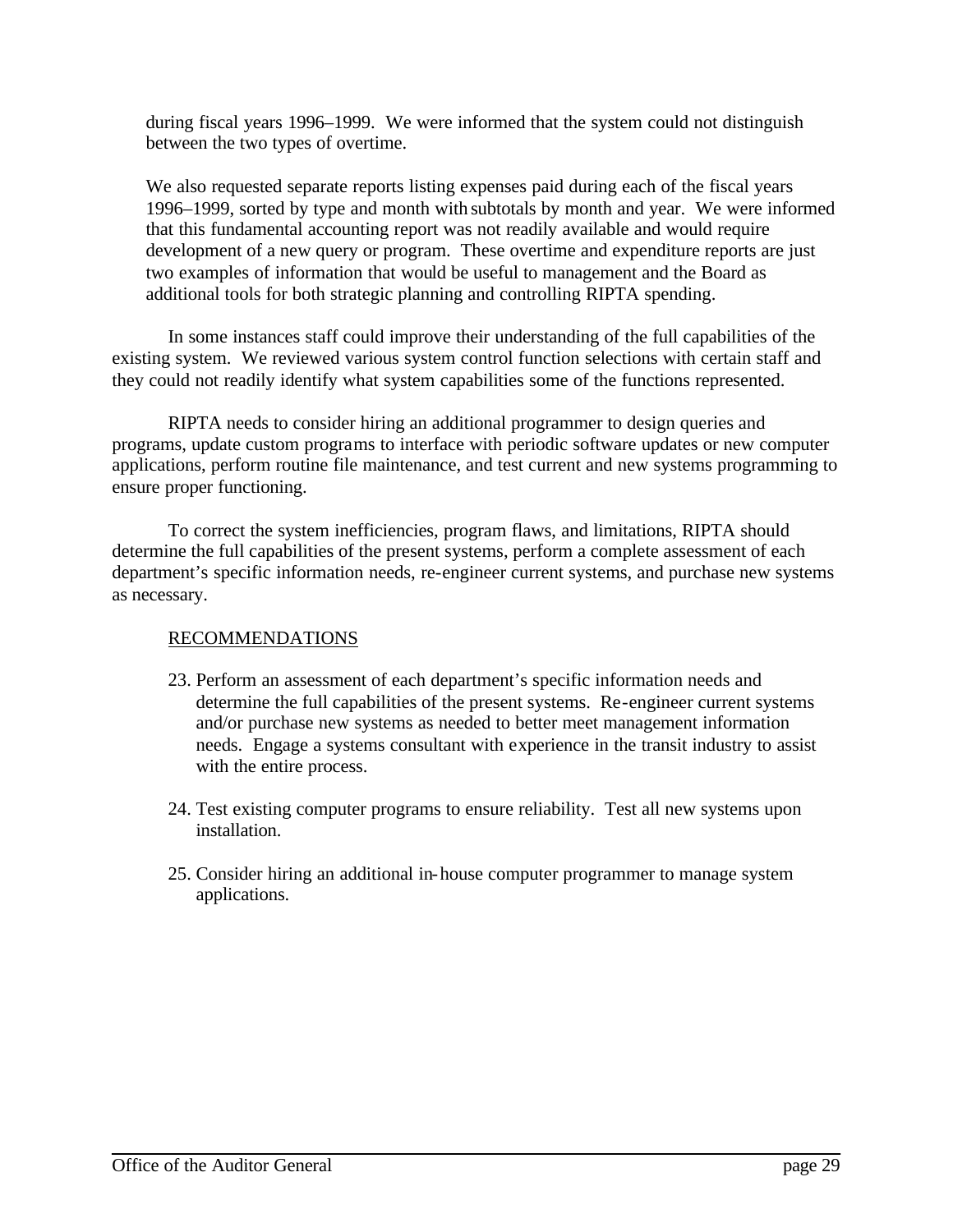#### *Auditee Views*

*RIPTA fully recognizes the severe limitations of its existing management information systems, concurs with these recommendations, and has budgeted for a consultant to perform a comprehensive management information/business process analysis commencing in the fall of fiscal 2000. RIPTA believes that the magnitude of the issues facing the Authority in this area – hardware, software, personnel, and inefficient internal business processes – requires an Authority-wide assessment, including expert support from transportation industry systems professionals.* 

#### **Parts Inventory Data**

We also noted the following instances where the system produced erroneous parts inventory information:

- □ Due to a programming flaw, RIPTA's parts inventory was overstated by approximately \$1.7 billion in the general ledger for the month of September 1998. RIPTA has adjusted the inventory amount in its general ledger, however, the software provider does not intend to correct the programming until some future upgrade of the system.
- $\Box$  While working with the software provider to understand and correct the erroneous inventory balance, RIPTA discovered that the system had different unit costs recorded for identical parts at the Elmwood and Newport garages. Since all purchases are made at the Elmwood location, there should be only one unit cost recorded in the system. The fact that the system allows more than one unit cost to be recorded for an identical part gives rise to the question of how the program actually calculates inventory costs and whether it is calculating these costs properly. This discrepancy has potentially serious ramifications relating to the validity of RIPTA's parts inventory. If the system is not costing inventory properly, immediate steps should be taken to correct the system program and determine the financial statement impact.
- <sup>q</sup> Inventory balances for a parts inventory report and a separate parts inventory usage report reflected different item counts and dollar values.

#### RECOMMENDATION

26. Require the software vendor to immediately install corrected parts inventory software.

#### *Auditee Views*

*RIPTA concurs with this recommendation.*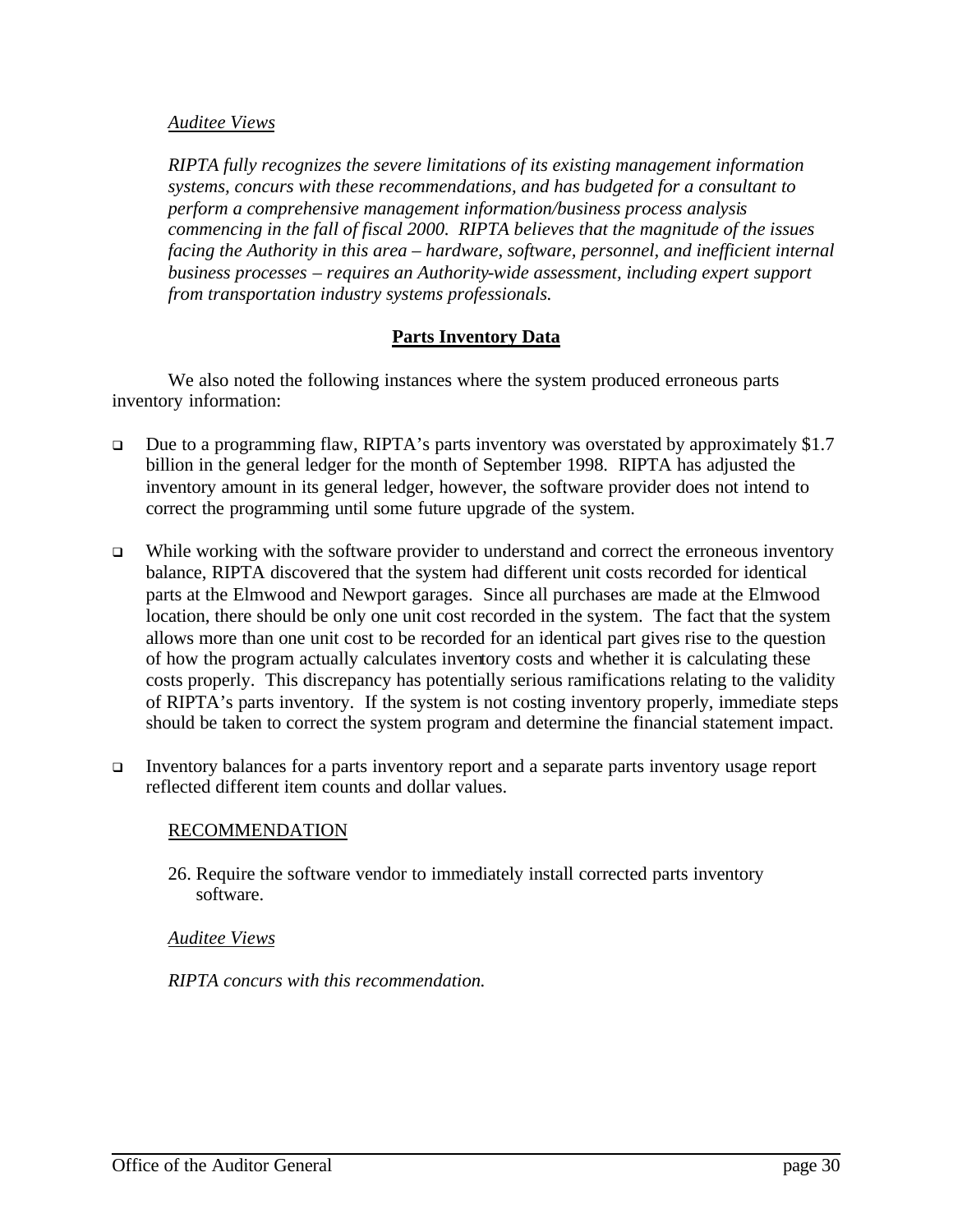## **Computer Data Storage**

RIPTA stores many years of data on its main computer system, instead of in a separate tape library. Generally, businesses and government agencies maintain up to 3 years of critical data on computer systems; subsequently, files are archived to a tape library for storage. Less critical data is archived even more frequently, sometimes as often as the end of every year. When archived data is needed, programming staff can retrieve and make the required information available.

RIPTA personnel are hesitant to archive older data because the information services department does not have sufficient programming staff to allow retrieval of information when needed. Consequently, eight years of accounting system data is kept on the main computer system; the payroll system maintains four years of data; the fleet maintenance system has six years; and the purchasing system keeps seven years of data.

Excessive computer data storage reduces the processing efficiency of the computer system. To maximize computer efficiency, RIPTA should archive older data on a more frequent basis.

#### RECOMMENDATION

27. Archive older computer data to a separate tape storage library more frequently.

#### *Auditee Views*

*RIPTA concurs with this recommendation and plans to develop a computer data storage policy as part of a comprehensive management information systems study scheduled for the fall of fiscal 2000.*

## **FINANCE DEPARTMENT**

#### **Accounting and Reporting Procedures**

We noted inefficient procedures within the Finance Department. Generally procedures are manually intensive and involve duplicative recording, unnecessary recalculation and use of various manual accounting ledgers and procedures. The system is outdated and ineffective and should be improved by maximizing the use of more advanced computer programming and technology.

Procedural inefficiencies are primarily due to information system limitations discussed in the Management Information Systems section of this report. For example, preparation of the Finance Section of the monthly General Manager's Report to the Board of Directors is a major reporting function of the accounting section. The finance section of the General Manager's report contains budget to actual comparisons. Manual accounting procedures have been developed to accumulate data on a cash basis for this monthly presentation to the Board. This information is already recorded on the accrual basis in the computer system, but the computer is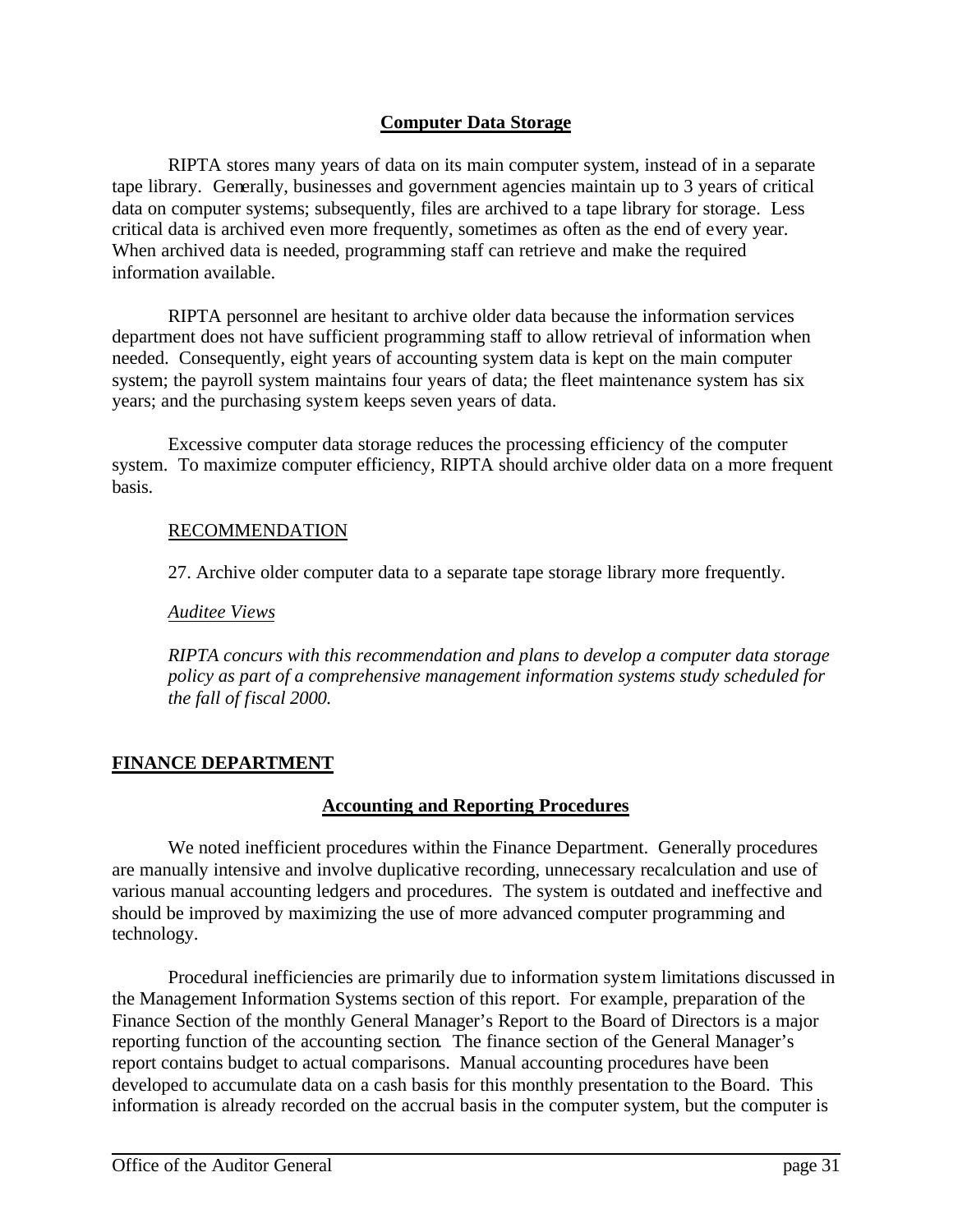not capable of providing the information on a cash basis. Consequently, cash basis information is manually accumulated, reclassified, and consolidated by the accounting staff.

RIPTA has traditionally prepared its budgets and monthly management reports on the cash basis. RIPTA has not recently consulted with the primary users (the Board of Directors and the State Budget Office) of this information to determine if cash basis information is still preferred.

The State Budget Office informed us that RIPTA is not required to provide their budget on the cash basis. However, before changing its budget to the accrual basis, RIPTA should determine the impact of the change and consult with the State Budget Office.

If a cash basis presentation is still preferred by some or all and considering the time consuming and manual process currently involved in preparing this data, RIPTA should program its computer system or purchase new software to automate the process of accumulating, reclassifying, and consolidating the required cash basis data.

The grant accounting process is another area heavily dependent upon manual ledgers and procedures because the computer system is not designed to account for grant information in the manner required by the Finance Department. Consequently, grant information is recorded in the computer system and is also accumulated in manual ledgers and reclassified for each federal grant.

Certain adjusting journal entries are made routinely. Some of the adjustments could be automated by the system. For instance, certain payroll adjusting journal entries are based upon information already available in the system and would lend themselves to automation.

We noted other manual and duplicative procedures involved in the preparation of bank reconciliations, general ledger adjusting journal entries, capital grant depreciation and year end trial balances.

Management should completely review accounting and reporting practices to determine where improvements can be made to streamline the process and function more efficiently. Redesign should make maximum use of current computer systems. However, proper redesign may require purchase of additional software better suited to automating RIPTA's accounting functions.

## RECOMMENDATIONS

- 28. Review and redesign the accounting system and reporting process to streamline and automate accounting procedures.
- 29. Consult with the Board and the State Office of Budget to determine if budget information can be prepared on the accrual accounting basis.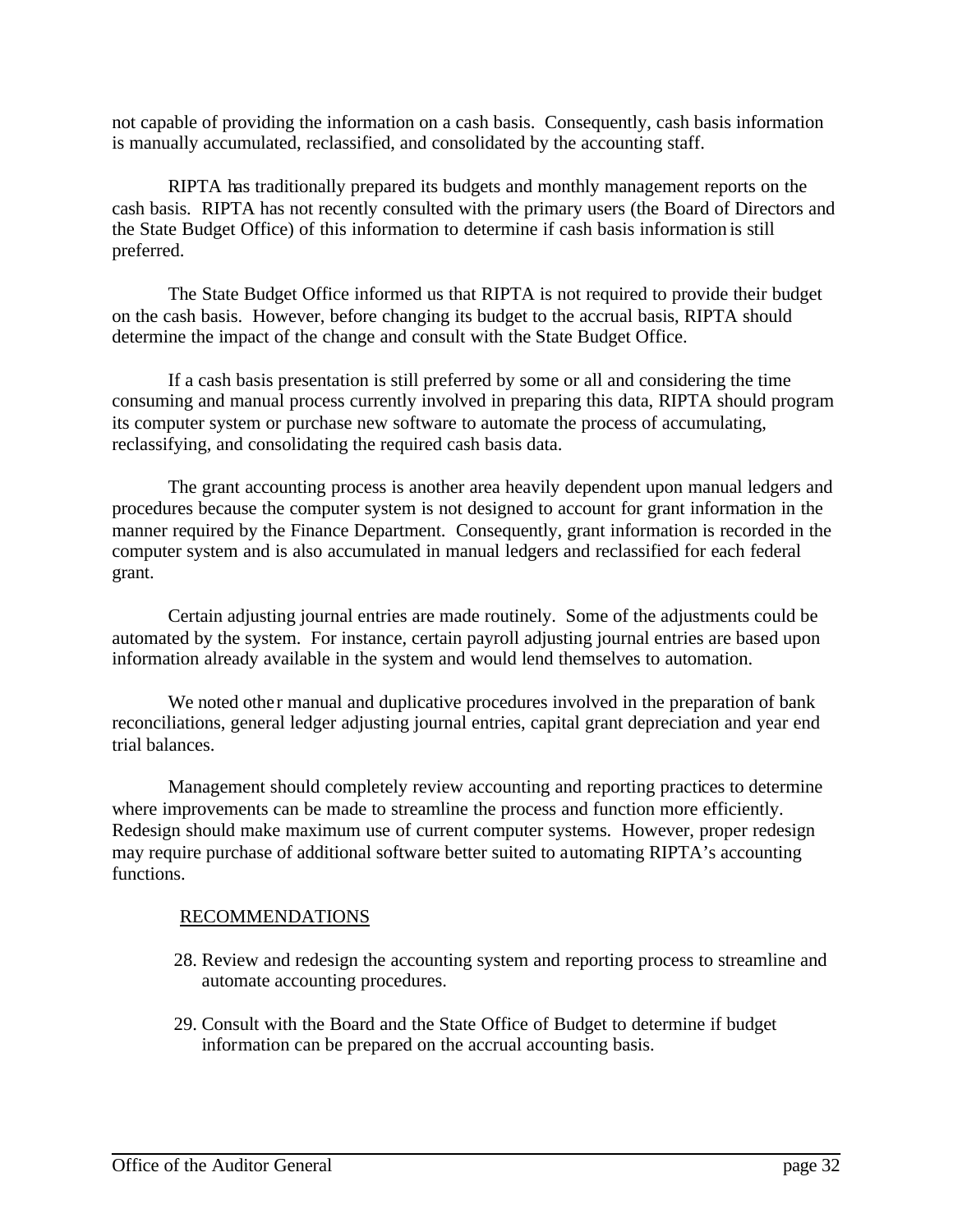#### *Auditee Views*

*RIPTA concurs with these recommendations and will address these issues as part of the comprehensive management information systems study scheduled for the fall of fiscal 2000.*

## **Payroll Processing**

Payroll processing involves many duplicative procedures. For example, after each payroll, personnel manually recalculate computer system summary totals to make sure the computer calculated the totals properly. Other payroll system totals are also accumulated and recalculated on a monthly, quarterly and annual basis. Testing computer programs is an information services function and should not be performed by the payroll section.

Transportation clerks manually prepare driver timesheets and then input the same information into the computer system. The payroll section audits 100% of the driver timesheet information recorded in the system. Payroll section employees informed us that this is necessary because there are numerous data entry errors. We observed the payroll section's audit of the driver timesheets on a few occasions and found that correction of many errors was necessary.

RIPTA's Director of Transportation confirmed that the data entry error rate is high. The transportation section attributes the problem to a combination of causes including inadequate training and the fact that the payroll function is a low priority within the transportation section.

In addition, control totals are not calculated and recorded by personnel preparing timesheets, time cards, etc. for use by the payroll section in verifying the accuracy of data entry. If control totals were used, the payroll section could save time by verifying the controls totals to the totals recorded in the system and could reduce its review to spot checking the data for accuracy.

Further, after completion of each payroll a manual voucher is prepared using totals from a payroll computer report. The voucher and the computer report are submitted to the accounting section for posting to the accounting system, instead of just submitting the computer report.

The extensive manual procedures performed to verify and recalculate payroll data does result in a high degree of accuracy. However, procedures could be streamlined and revised for efficiency without any reduction in accuracy. RIPTA should develop procedures to monitor and reduce the level of data entry errors made in recording driver time sheet information. Timesheet information should be prepared directly in the computer system instead of recording the same information twice, once on the manual timesheets and again in the computer system. Control totals should also be calculated prior to data entry as a means of verifying the accuracy of the data input. The control totals should be submitted to the payroll section for use in reviewing the uploaded timesheet information.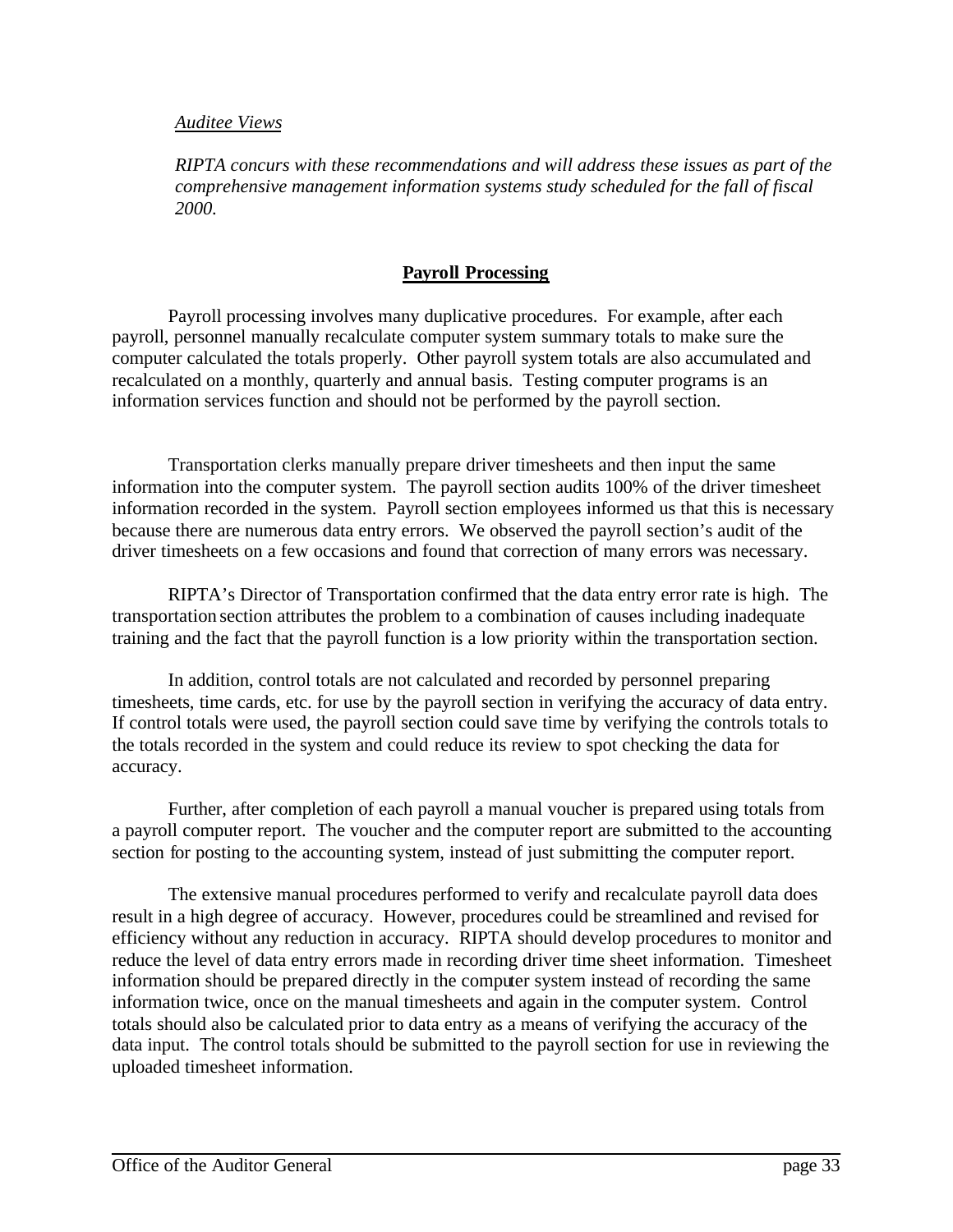## RECOMMENDATIONS

30. Redesign payroll procedures to require the use of control totals, eliminate duplicative procedures and reduce the level of detailed input review.

#### *Auditee Views*

*RIPTA believes that, in general, it would be more practical to implement this recommendation as part of a future redesign of the entire computer system. However, in the interim, payroll procedures will be reviewed to identify any unnecessary duplicative recalculations of computer-generated totals.*

31. Develop procedures to monitor and reduce the frequency of data entry errors made recording driver timesheet information in the computer system.

#### *Auditee Views*

*RIPTA concurs with this recommendation.*

#### **Payroll Change Procedures**

Payroll information is not consistently reviewed and approved by department directors prior to submission of information to the payroll section for processing. We found that driver timesheets and the maintenance time-clock reports are not approved and signed by the department directors, unlike employee timecards prepared for other employees.

Additionally, RIPTA should consistently document authorized employee payroll changes. A standard payroll change form exists but we found it was not used in all instances. For instance:

- $\Box$  Salary increases for certain senior level staff were not communicated to the payroll section using the standard payroll change form. The increases were appropriately approved by an individual(s) at least one level above the employee receiving the change; however, written evidence of these approvals was not always submitted to the payroll section to initiate the posting of the payroll change.
- □ In at least two instances a director approved grievance settlements for various employees which were included in the employees' paychecks. A member of the director's family was one of the employees approved by the director to receive the grievance settlements.
- $\Box$  We reviewed 28 instances where maintenance employees were paid for additional hours worked during calendar year 1998. These additional hours were primarily incurred for grievance settlements, training pay, and overtime. Documented authorization (with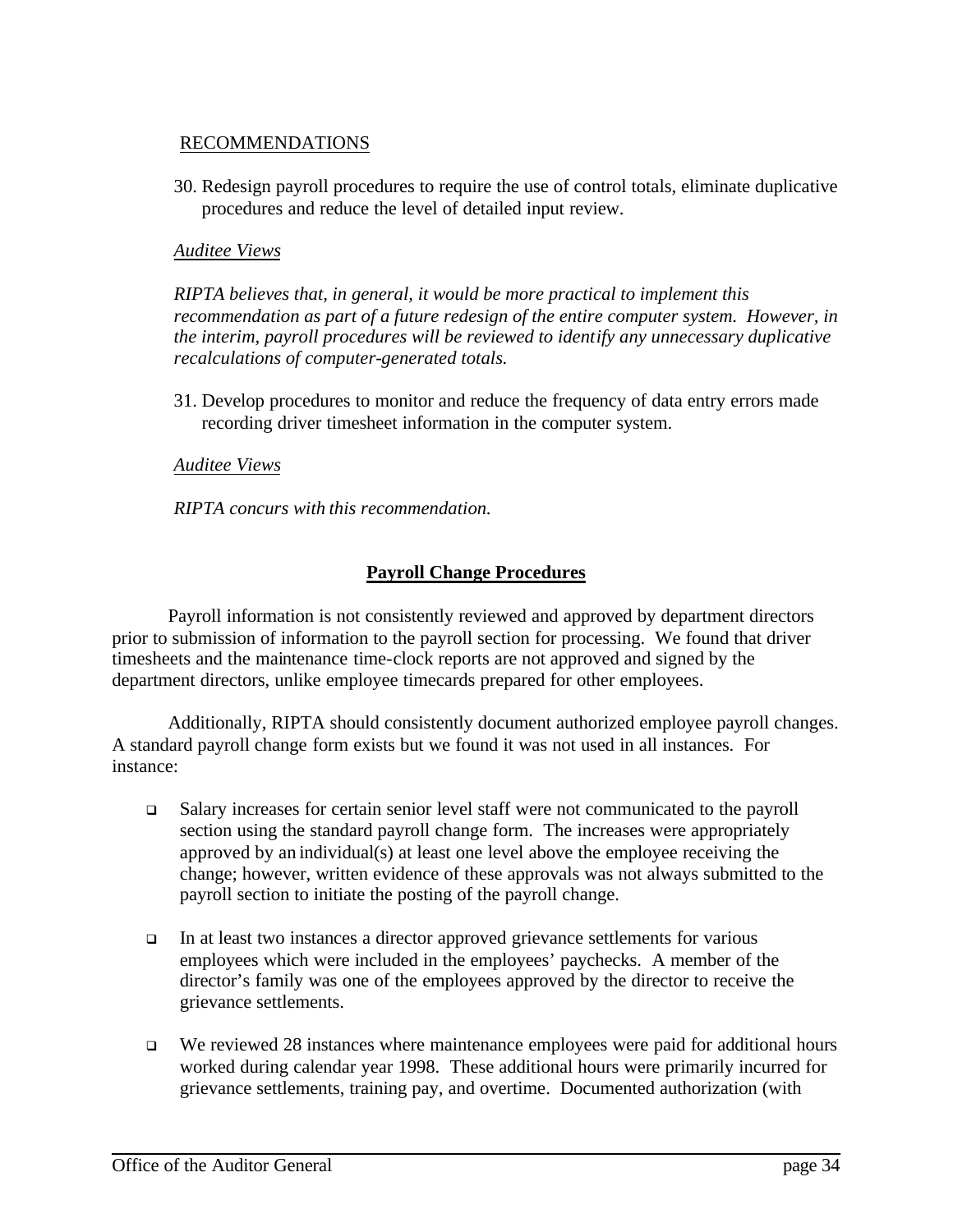appropriate back-up) for these payments, which were approximately 4.3 hours on average, could only be found for 4 of the 28 instances tested. In the other 24 instances, the only documentation was handwritten notations in the margin of the "Employee Weekly Transaction Reports."

At a minimum, employee payroll changes (including pay increases, grievance settlements, overtime, training pay, etc.) should be authorized using the standard payroll change form to evidence approval by appropriate management at least one level above the employee receiving the payroll change. The payroll section should not make employee payroll changes until appropriate written approval on the standardized payroll change form is received.

#### RECOMMENDATIONS

- 32. Require each director (or designee) to review and sign employee time reports to authorize payment.
- 33. Use the standard payroll change form consistently to authorize all employee payroll changes. Prohibit the payroll section from posting employee payroll changes until proper authorization is received on the standard payroll change form

## *Auditee Views*

*RIPTA concurs with these recommendations.*

All additions to the payroll require approval by the General Manager, the Director of Human Resources, and the Director of Finance. However, we were informed that an employee could be added to the payroll based upon only the Director of Human Resource's approval. The authorization form is then passed on to the Finance Director and the General Manager for approval.

## RECOMMENDATION

34. Prohibit the practice of adding employees to the payroll without first receiving all required approvals.

## *Auditee Views*

*RIPTA concurs with this recommendation.*

RIPTA does not always maintain adequate control over undistributed payroll checks. We were informed that a few departments return the undistributed checks to the payroll section; other departments keep the undistributed checks until the employee collects them.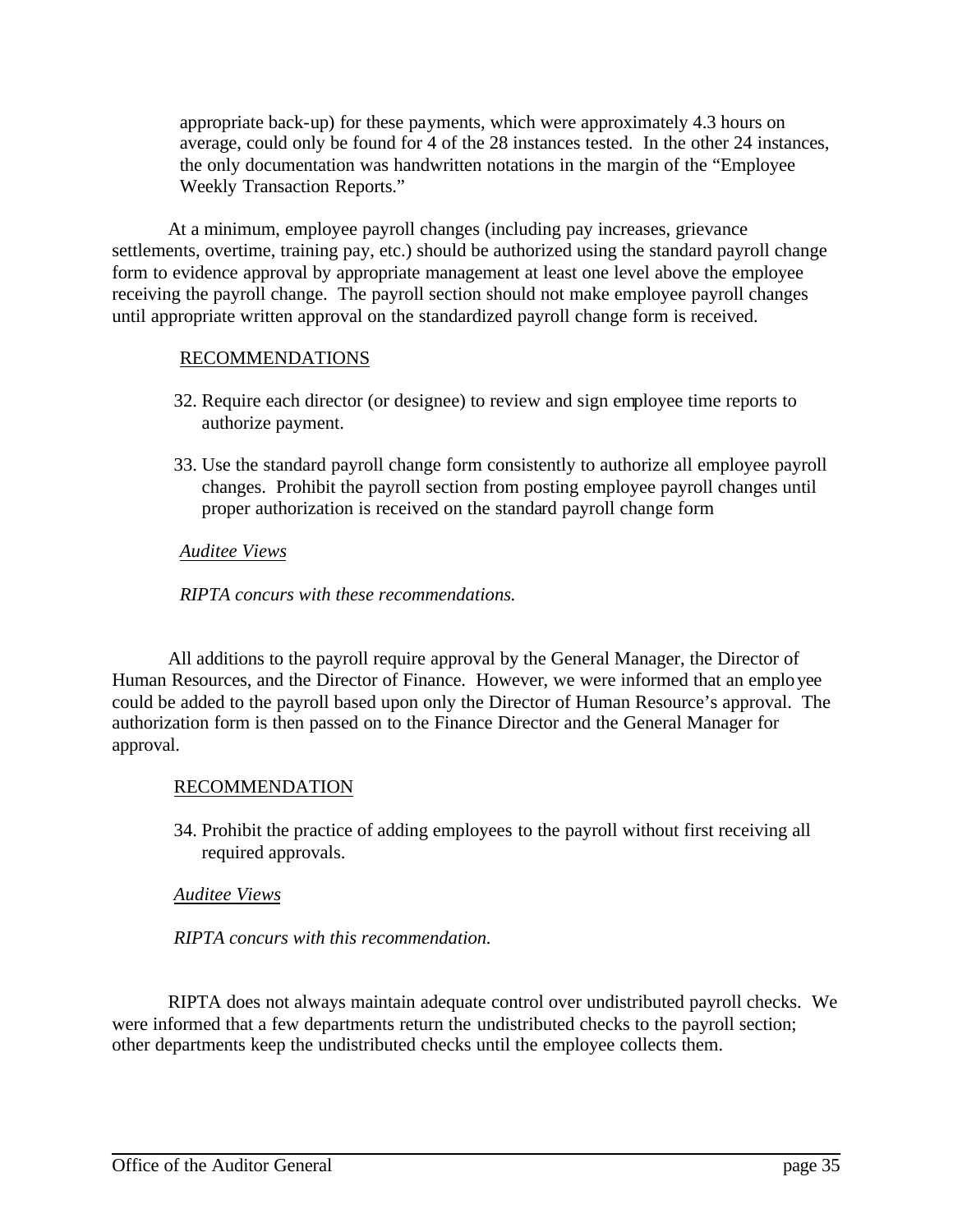Undistributed employee paychecks should always be returned directly to the Finance Department for safekeeping until they are mailed, given to the employee or provided to an authorized individual for delivery to the employee. Under no circumstances should undistributed employee paychecks be kept on hand or returned to the payroll section.

## RECOMMENDATION

35. Require all undistributed employee paychecks be returned to the Finance Department for safekeeping until they are mailed, given to the employee or are provided to an authorized individual for delivery to the employee.

## *Auditee Views*

*RIPTA concurs with this recommendation.*

## **Payroll Frequency and Vacation Pay Policy**

RIPTA pays all employees weekly. The independent auditors who perform RIPTA's annual financial statement audit recommended that RIPTA convert to a bi-weekly payroll to save administrative and processing costs, improve cash flow and increase interest earnings. We concur with this recommendation and suggest that RIPTA negotiate this change when the union contracts are renewed.

All employees are paid vacation pay in advance of taking their vacations, which requires additional processing effort and worsens cash flow. RIPTA should eliminate the practice of paying vacation pay in advance.

## RECOMMENDATION

36. Convert to a bi-weekly payroll and cease the practice of paying vacation pay in advance.

## *Auditee Views*

*RIPTA concurs with this recommendation and indicated that this matter is subject to collective bargaining with its unions. It has been discussed with both unions and will be considered again during the next round of bargaining.*

## **Designate RIPTA as Direct Recipient of Federal Grants**

The State Department of Transportation is presently the direct grant recipient of Federal Transit Administration funding and passes federal funding on to RIPTA. Actions are required by both the State and then RIPTA to first initiate receipt of these funds by the State and then pass the federal funds on to RIPTA. Ultimately this arrangement results in delays in making these funds available to RIPTA. Processing could be streamlined by designating RIPTA as the direct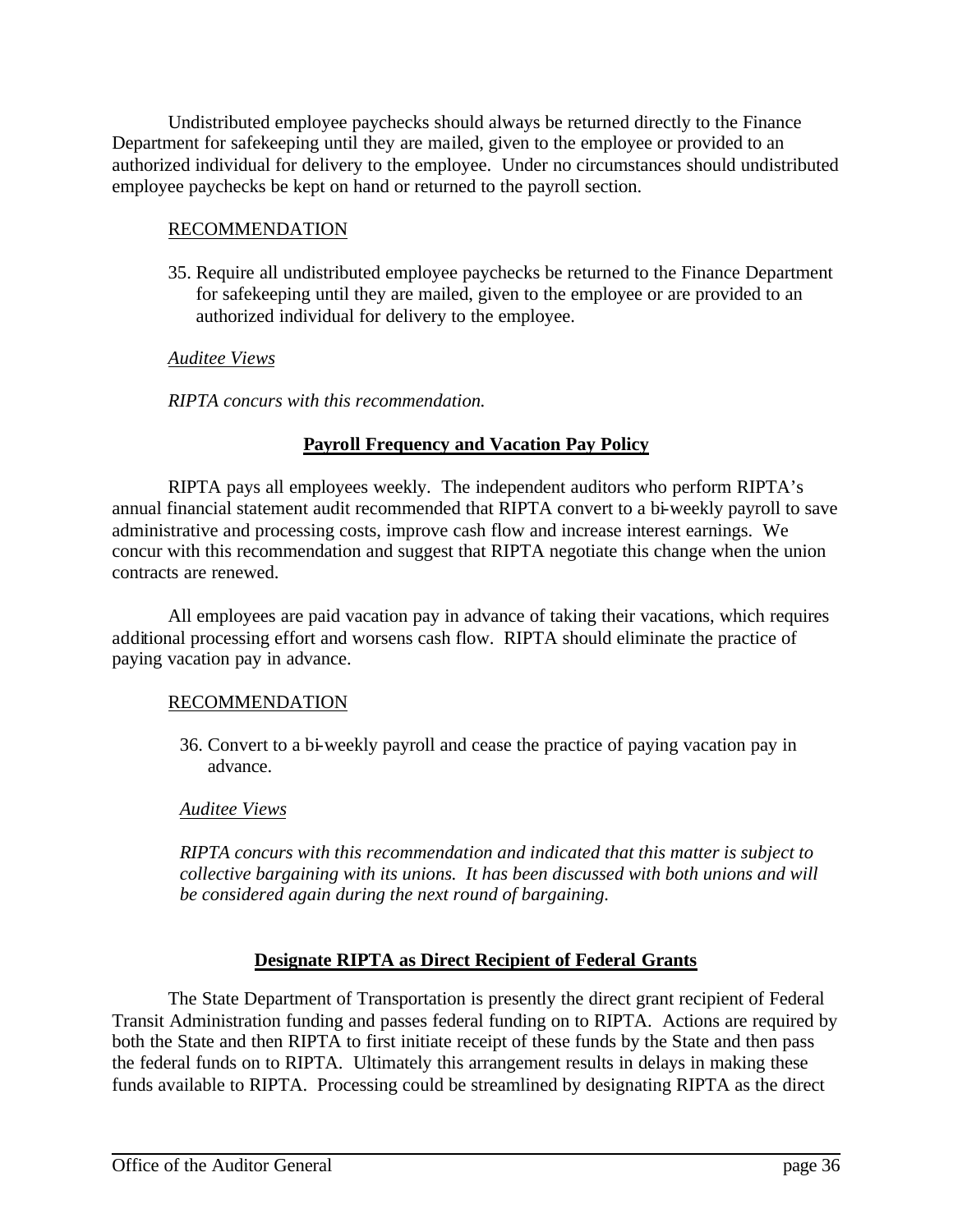recipient of federal funds, thereby improving cash management and the timeliness of vendor payments. RIPTA could then draw funds directly from the federal government.

The existing arrangement also results in duplication of effort because both agencies perform grant management activities such as planning, accounting and federal financial reporting functions.

## RECOMMENDATION

37. Take the necessary steps to become the direct grant recipient for applicable federal funding.

#### *Auditee Views*

*RIPTA concurs with this recommendation and indicated that it has been working in coordination with the RI Department of Transportation to bring about this change.*

#### **Overpayments to Vendors**

RIPTA processes vendor payments totaling approximately \$20 million each year. RIPTA overpaid two vendors (one by \$2,400 and another by \$10,000) by paying the vendor's invoices twice. The overpayments occurred because payments were made using copies of vendor invoices and without first checking the vendor's accounts to verify the invoice was unpaid. In both cases RIPTA was not aware these vendors had been overpaid until the vendors notified the Finance Department. RIPTA does have certain controls in place to detect potential duplicate payments; however, procedures and controls need to be improved to better detect and prevent duplicate vendor payments. Past overpayments, if any, should be identified and recouped.

#### RECOMMENDATION

38. Improve control procedures to prevent duplicate vendor payments. Identify and recoup any past overpayments, if any.

#### *Auditee Views*

*RIPTA concurs with this recommendation.*

## **Control over Farebox Receipts**

Controls over cash receipts can be improved by the Finance Department reconciling daily downloaded farebox cash receipts computer data to actual cash receipts. This comparison should be routinely performed to ensure that receipts have been properly accounted for and deposited at the bank.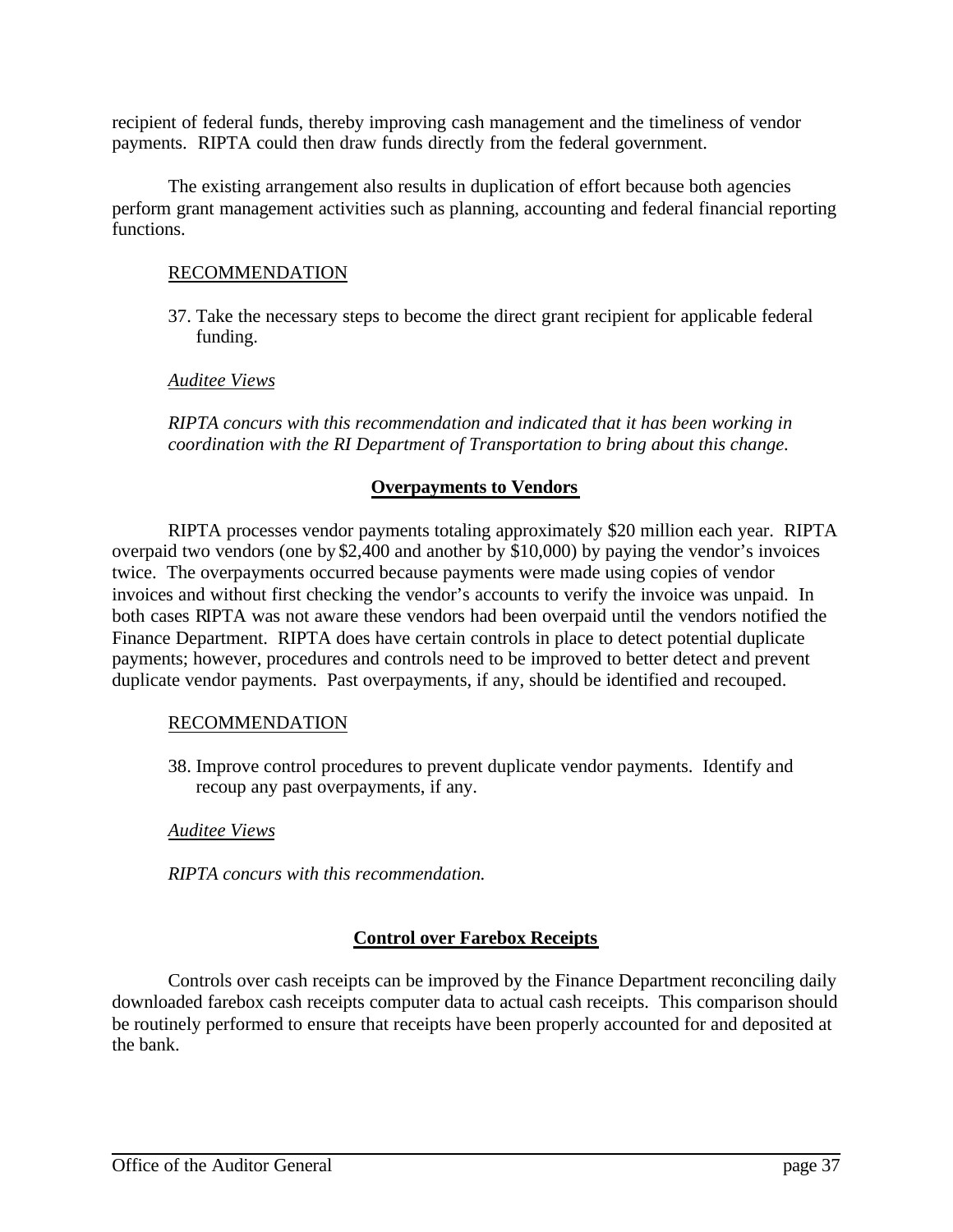This reconciliation will only determine the reasonableness of deposits because occasionally fareboxes fail to electronically report to the main computer system, drivers may make keypunch errors or fareboxes may completely break down so that fares can not be collected in the farebox. We were informed that, due to common farebox and keypunch reliability problems, a 3% error rate is considered an industry standard.

RIPTA should also develop control procedures to be followed if the farebox error rate significantly exceeds the expected level. For instance, significant or consistent increases in the error rate should result in surprise counts of fareboxes. The counts should be immediately reconciled to the farebox data.

#### RECOMMENDATIONS

- 39. Reconcile daily farebox cash receipts data (downloaded to the computer system from the individual bus fareboxes) to actual cash receipts on a routine basis.
- 40. Develop control procedures to be followed if the farebox error rate significantly exceeds the expected level.

#### *Auditee Views*

*RIPTA concurs with these recommendations and has begun performing the reconciliation.*

## **Internal Control over Change Orders**

Vendor invoice prices sometimes reflect higher prices than the original purchase order amount. The procurement department does not approve invoices containing higher prices; however, the finance department assumes that the procurement department has approved the higher prices and processes the payment at the higher invoice amount.

Additionally, the system has been programmed to allow the finance department to increase the unit price of the purchase order by up to 80% of the original purchase order unit price. In effect this capability allows the finance department to process an unrecorded change order.

To maintain proper segregation of duties, change orders should be approved and created by the procurement department. Allowing the finance department to, in effect, increase purchase orders by up to 80% is unreasonable, represents an improper segregation of duties, and allows for competitive bid procedures to be circumvented. This percentage should be significantly reduced and a maximum dollar threshold established.

For example, a purchase order authorized the purchase of services from a vendor for \$2,000; however, RIPTA paid the vendor \$2,873 or 44% more than authorized. The additional amount represented reimbursement for travel expenses – terms not included in the purchase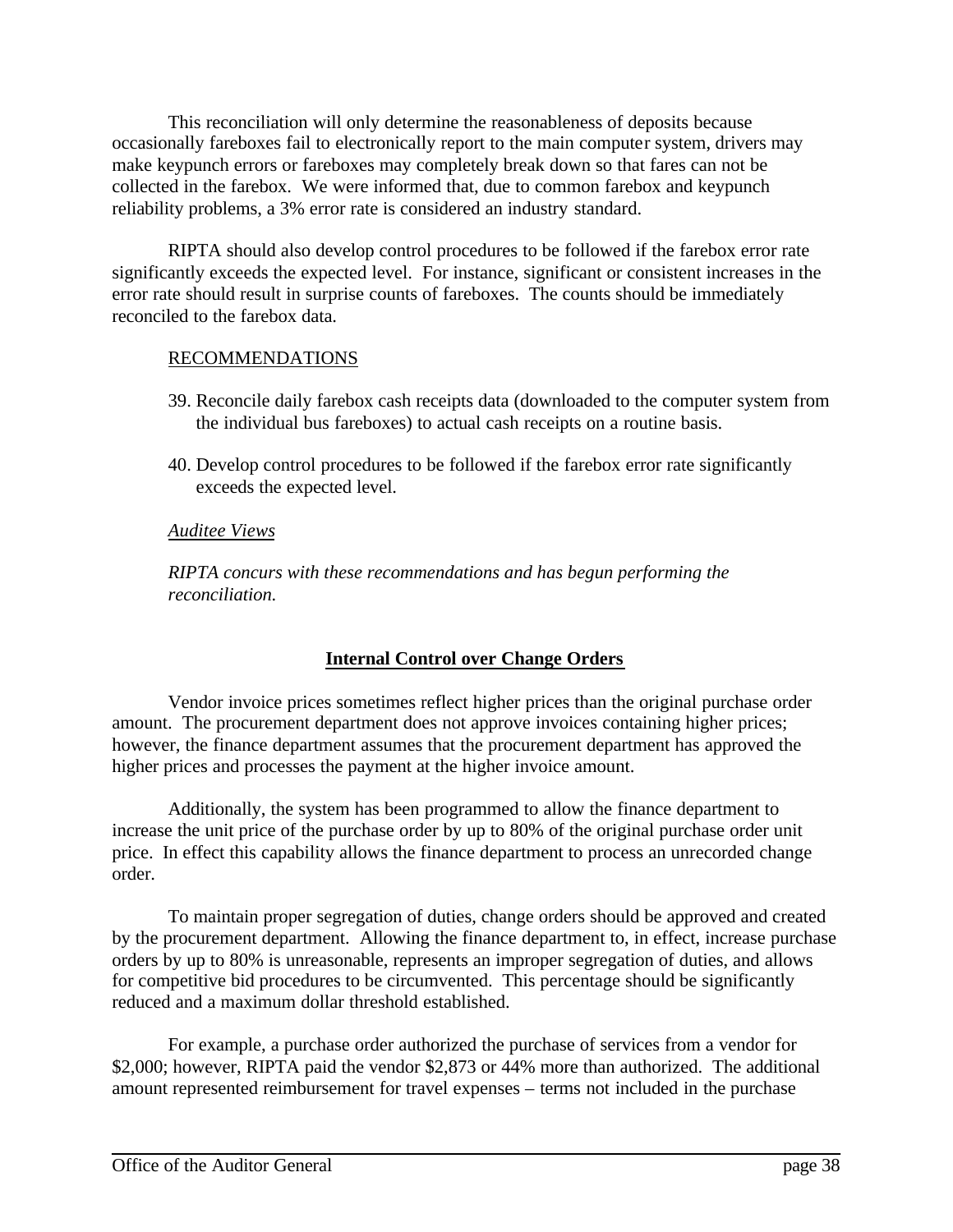order. No change order was prepared and file documentation does not evidence approval by the procurement department for the additional cost. With the additional terms the purchase exceeds \$2,500 and might have required a competitive bid process.

To be practical and still strengthen internal control, invoices with minor pricing increases over purchase order limits should, at a minimum, be reviewed and signed by the procurement department to indicate its approval of the increased prices.

If the increase in price is significant a change order should be prepared by the procurement department to indicate its approval. RIPTA should develop a formal policy establishing a reasonable dollar threshold above which a change order is required to authorize an increase in price. The finance department should not process vendor invoices exceeding purchase order limits unless the invoice has been signed off on by the procurement department or a change order has been approved (when required).

#### RECOMMENDATIONS

- 41. Prohibit processing invoices in excess of purchase order amounts without the procurement department's signature approval.
- 42. Establish a policy identifying a reasonable percentage and dollar threshold above which a change order prepared by the procurement department is required to authorize payment of an increased invoice price.

## *Auditee Views*

*RIPTA concurs with this recommendation and is in the process of implementing these recommendations.*

## **Capital Budget**

RIPTA prepares an annual operating budget and capital budget, but only the operating budget is submitted to the Board for approval. The capital budget is an integral part of RIPTA's overall financial plan and should also be subject to Board review and approval.

#### RECOMMENDATION

43. Present the annual capital budget to the Board for review and approval.

#### *Auditee Views*

*RIPTA indicated that the Board is involved in planning capital considerations and is required to approve any contracts exceeding \$25,000, however, RIPTA agrees that the process for the Board's review and approval of the capital budget should be formalized.*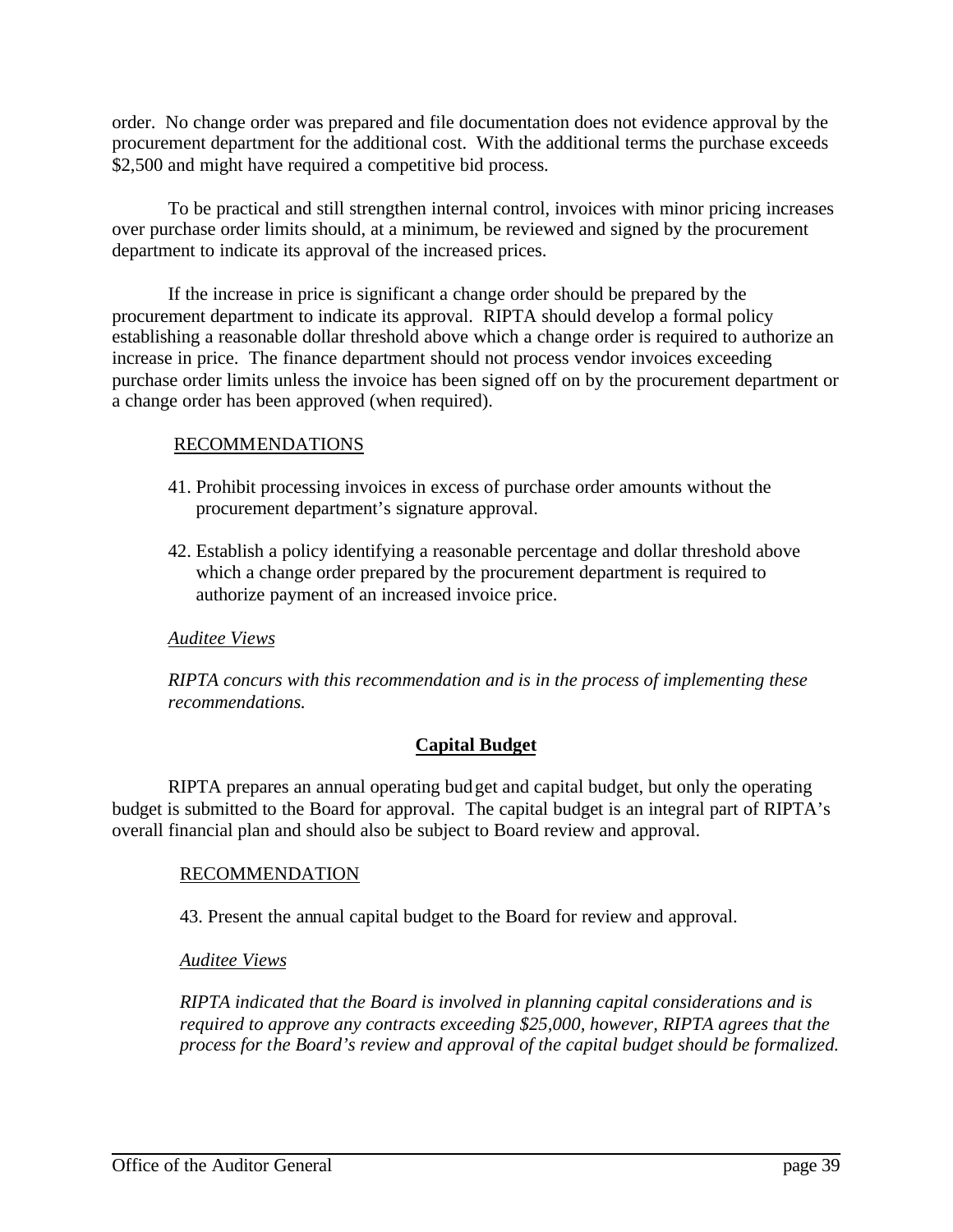#### **Fixed Asset Capitalization Policy**

RIPTA capitalizes (records the item as an asset and charges depreciation expense over its estimated useful life rather than expensing the item upon acquisition) all capital items purchased with federal funds regardless of dollar value. Non-grant related capital purchases are capitalized if they are greater than or equal to \$200. Capitalizing small items requires additional administrative effort to tag and inventory items, track their location, and account for depreciation. Immaterial items do not warrant the amount of administrative processing required to properly maintain inventory records. RIPTA should revise its capitalization policy by adopting a more practical capitalization threshold.

#### RECOMMENDATION

44. Adopt a more practical fixed asset capitalization threshold.

#### *Auditee Views*

*RIPTA concurs with this recommendation.*

#### **Accident and Casualty Reserve**

RIPTA's audited fiscal 1999 financial statements included a liability for claims (excluding workers' compensation claims) of over \$4 million. To meet this liability, RIPTA has established restricted cash and cash equivalent accounts as an accident and casualty fund; however, this fund had a balance of only \$1,208,280 at June 30, 1999. The remaining balance of the estimated claims liability is unfunded.

RIPTA plans to deposit all claim refunds into the reserve fund, and continue to improve its investment strategy and rate of return to achieve an appropriate cash reserve. However, the fund increased by only \$316,268 during fiscal 1998. RIPTA should develop a more aggressive plan to bring the reserve fund closer to the actual liability.

#### RECOMMENDATION

45. Develop a written plan to fully fund the estimated accident and casualty claims liability.

#### *Auditee Views*

*RIPTA does not believe it is feasible to increase the reserve within its existing resources.*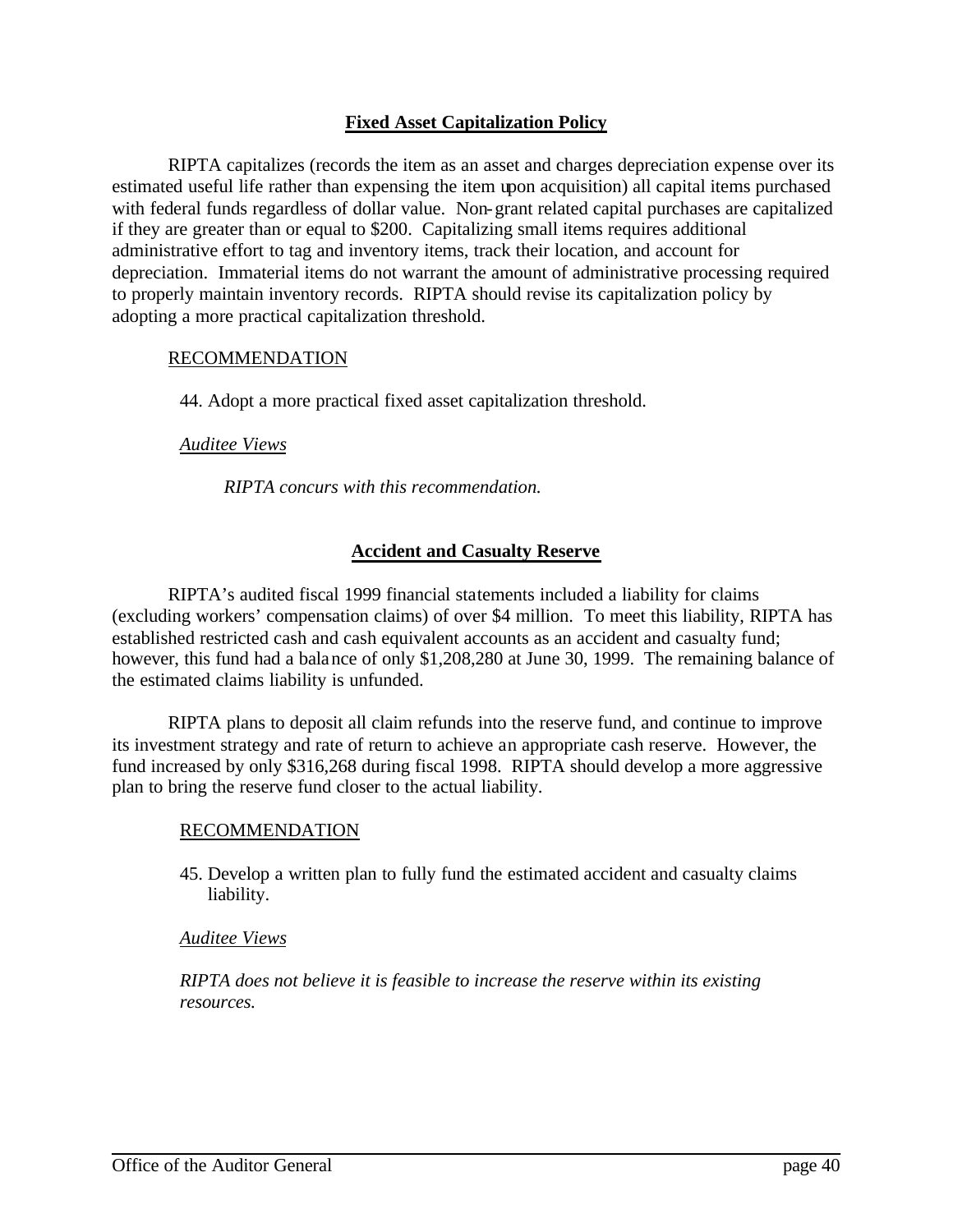## **HUMAN RESOURCES DEPARTMENT**

## **Employee Drug and Alcohol Testing**

Federal regulations require RIPTA to randomly test "safety sensitive" employees for prohibited drug and alcohol use. A safety sensitive employee is essentially any individual who operates or maintains a revenue service vehicle (i.e., a bus) including supervisors and dispatchers.

Each month an outside contractor provides RIPTA with a randomly selected sample of 20 safety sensitive employees (plus 10 spares) to be tested. Generally, one employee is tested each day (excluding weekends).

RIPTA immediately removes any individuals who test positive from their job assignment and suspends them for a minimum of 30 days. All safety sensitive employees who test positive are enrolled in the Employee Assistance Program and must successfully complete a treatment program, as well as pass a "Return-to-Work" drug and alcohol test before resuming work. Furthermore, these employees are required to sign a "Return to Work" agreement that outlines the conditions of their continued employment and are subject to at least 6 unannounced "followup" drug and alcohol tests during the first 12 months following their violation.

We found that 8 employees in safety sensitive positions were not included in the drug pool from which 20 names and 10 spares are randomly selected each month for testing. RIPTA needs to ensure that all employees in safety-sensitive positions are included in the drug and alcohol testing pool, especially since federal funding could be suspended for noncompliance with drug and alcohol regulations. We also noted that Technical Support Officers are currently not included in the drug pool, even though their job responsibilities could be considered safety sensitive.

## RECOMMENDATION

46. Ensure that all employees in safety-sensitive positions are included in the drug and alcohol testing pool. Add Technical Support Officers to the list of safety sensitive employees subject to drug and alcohol testing.

## *Auditee Views*

## *RIPTA concurs with this recommendation.*

RIPTA's monthly random selection process meets current federal guidelines. We believe, however, that RIPTA should determine whether a daily random selection process of employees to be tested for drug and alcohol use would be more effective. A daily random selection process would ensure that all safety-sensitive employees are potentially subject to being selected for testing every day. Under the present monthly random selection process, an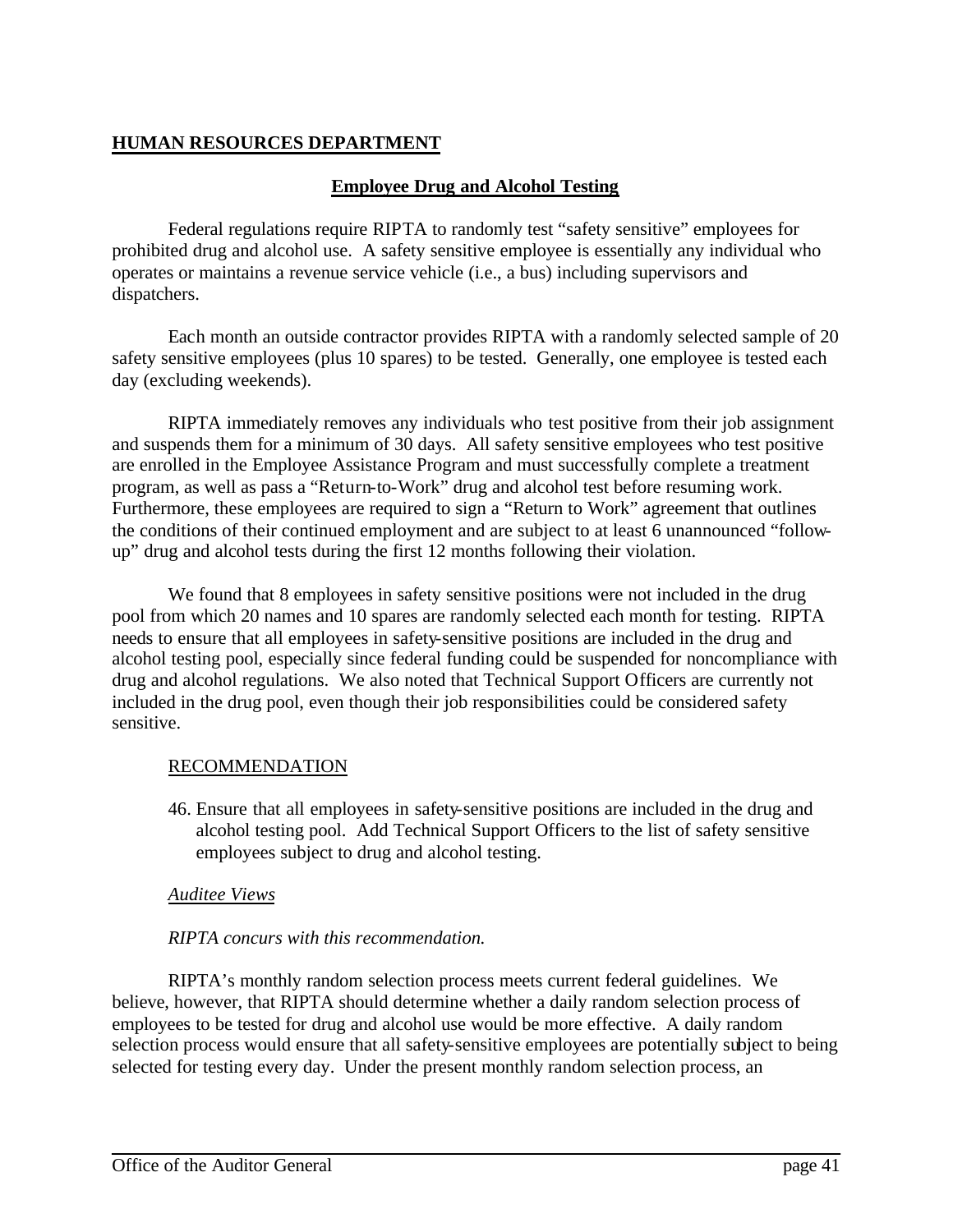employee tested during a particular month knows he or she will not be subject to being selected until the next month.

Additionally, the names of all 20 individuals and 10 spares that have been selected for testing are known at the beginning of each month. The possibility exists that certain individuals could be subjectively chosen from that list for drug and alcohol testing on any particular day. A daily random selection would eliminate this possibility from occurring. Lastly, drug and alcohol testing is not conducted on weekends even though RIPTA operates bus service 7 days per week.

#### RECOMMENDATION

47. Determine whether a daily random selection process of employees to be tested for drug and alcohol use would be more effective than a monthly selection process. Consider conducting drug and alcohol tests on weekends.

#### *Auditee Views*

*RIPTA disagrees with the recommendation to determine whether a daily random selection process would be more effective than its current process since the Federal Transit Administration indicated that a monthly random selection process was acceptable and meets federal guidelines. RIPTA concurs with the recommendation to conduct drug and alcohol testing on weekends.*

Any employee involved in an accident while driving a RIPTA vehicle, whether safety sensitive or not, is also tested for drug and alcohol use, unless RIPTA's Safety Department determines at the scene that the employee's performance can be completely discounted as a contributing factor to the accident. However, RIPTA has no policy regarding suspensions or treatment for employees who are not safety sensitive, but test positive for drug and/or alcohol use after being involved in an accident while driving a RIPTA vehicle.

## RECOMMENDATION

48. Adopt a written policy regarding the steps to be taken when non-safety-sensitive employees test positive for drug and/or alcohol use.

#### *Auditee Views*

#### *RIPTA concurs with this recommendation.*

We also noted that none of the file cabinets containing drug and alcohol testing information have locks although these file cabinets are stored in a locked room. On one occasion, however, we observed that the door to this room was open and the room was unattended. Confidential drug and alcohol testing information should be stored in locked file cabinets.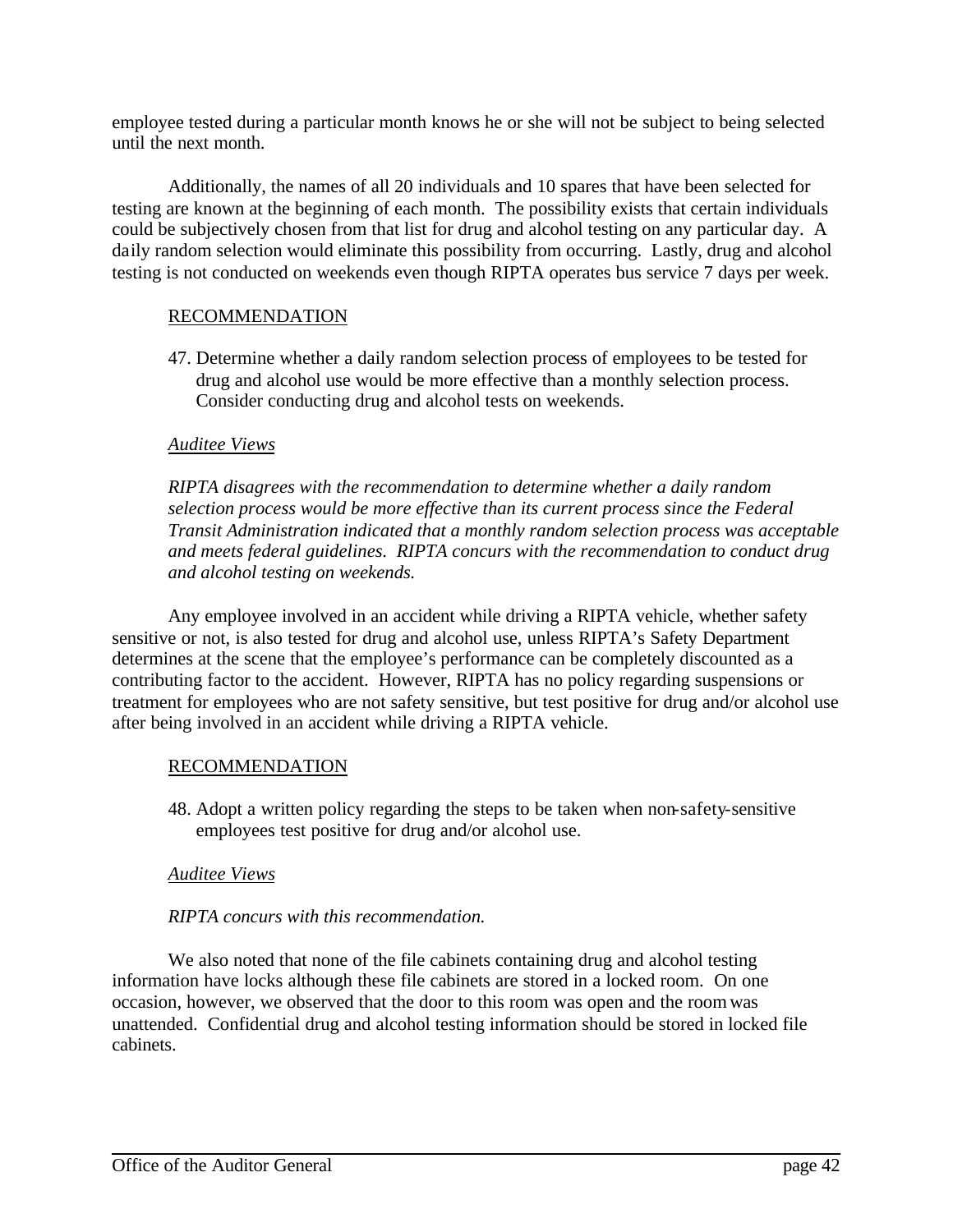## RECOMMENDATION

49. Store all drug and alcohol testing information in locked file cabinets.

#### *Auditee Views*

*RIPTA concurs with this recommendation and acquired a locked file cabinet for storing drug and alcohol testing information in June 1999.*

#### **Grievance Process**

RIPTA has established a three-step grievance process to resolve disputes related to the union contract, rules, policies, or practices. A grievance form is used by RIPTA management to document the process. If a grievance is not resolved at the third step, it can go to binding arbitration but only upon majority vote approval of the union membership. A number of areas regarding the grievance process require improvement.

RIPTA does not have a formal system for tracking the receipt and status of grievances. There is no efficient mechanism to determine the number and type of grievances that have been filed, the department where each grievance currently resides, or those grievances that are in danger of exceeding time frames established by the union contract. Additionally, minutes were not kept for 44 of the 61 step meetings applicable to the grievances that we reviewed.

We also noted numerous instances in which necessary information was not listed on the grievance forms, such as required signatures of union and RIPTA officials, meeting dates, and actions taken. Additionally, none of the grievance forms we tested contained any information regarding the disposition of grievances not resolved after Step 3.

#### RECOMMENDATION

50. Establish a formal tracking system to document the receipt and status of all grievances. Ensure that grievance forms are complete and contain all required information.

#### *Auditee Views*

*RIPTA concurs with this recommendation.*

#### **Mechanics' Tests**

Every applicant for a mechanic position is required to pass an aptitude test administered by RIPTA's maintenance department that measures the individual's knowledge of diesel mechanics. Once the test is graded and the applicant is determined to have either passed or failed, the copy of the test is destroyed.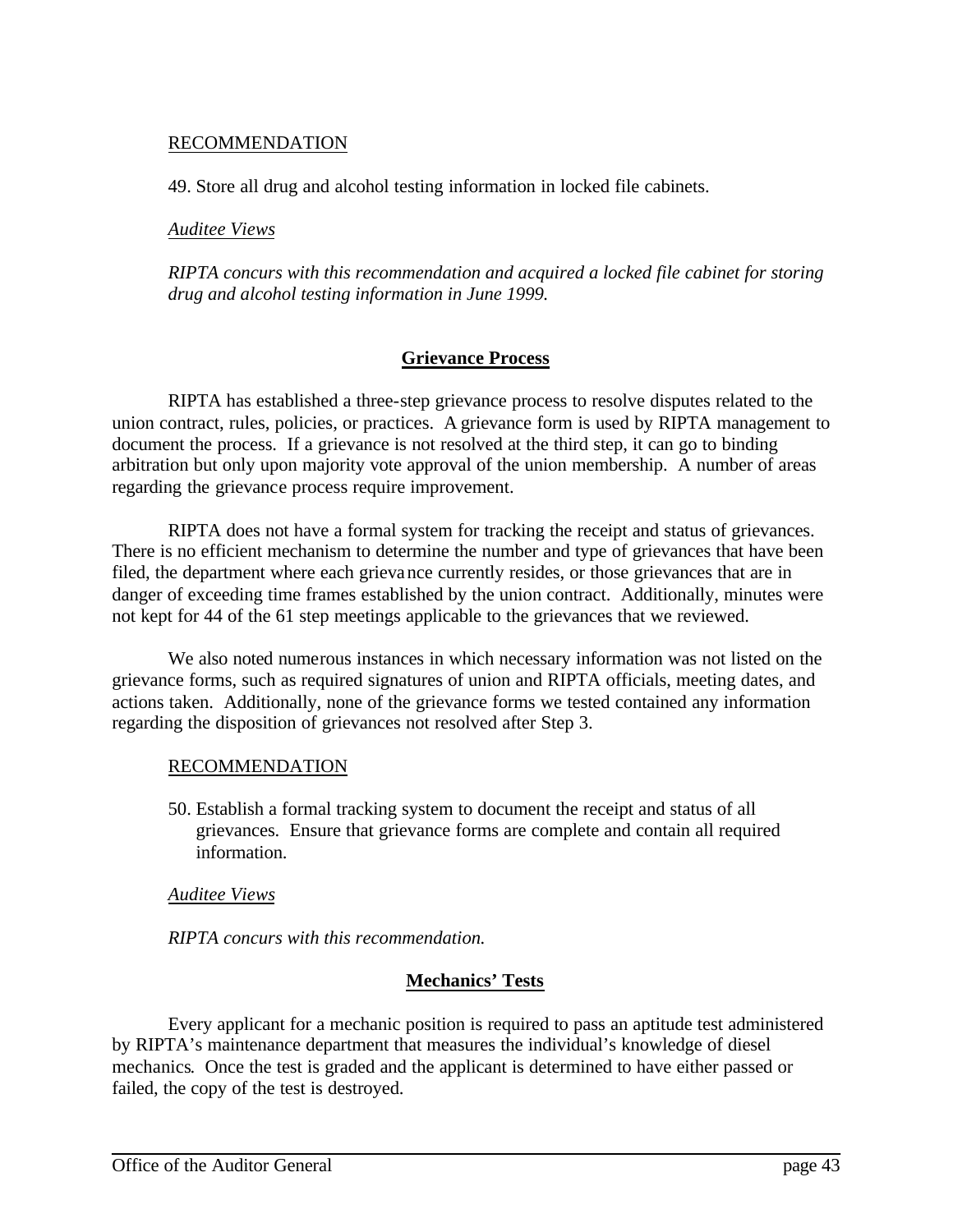Since applicants are refused employment if they do not pass this test, RIPTA's human resources department should administer the test. RIPTA also needs to keep a copy of each test administered in case unsuccessful applicants protest the fact that they were not hired.

#### RECOMMENDATION

51. Require the human resources department to conduct mechanics' tests and ensure that a copy of each graded test is kept on file.

#### *Auditee Views*

*RIPTA concurs with this recommendation.*

## **MARKETING DEPARTMENT**

## **Newport Gateway Center**

RIPTA uses the Gateway Center in Newport as a terminal for its Newport-to-Providence run and also as a hub for its service within the City of Newport. Additionally, the Gateway Center in Newport serves as a transportation and tourism center and was built as a joint venture between RIPTA, which provided federal grant funds, and the City of Newport, which contributed the necessary land as an in-kind grant.

We observed that RIPTA had little presence in the Gateway facility despite having provided funding for the building's construction. In particular, the booth where RIPTA information can be obtained is located in an obscure corner of the building and was not staffed on the day of our visit.

#### RECOMMENDATIONS

- 52. Secure a more prominent location for RIPTA's information booth at the Newport Gateway Center.
- 53. Ensure that the information booth is adequately staffed.

#### *Auditee Views*

*RIPTA partially concurs with these recommendations. The Authority has implemented some initiatives over the past few years to improve its visibility in Newport, especially during the summer months. Budgetary constraints have prevented RIPTA from staffing certain key locations.*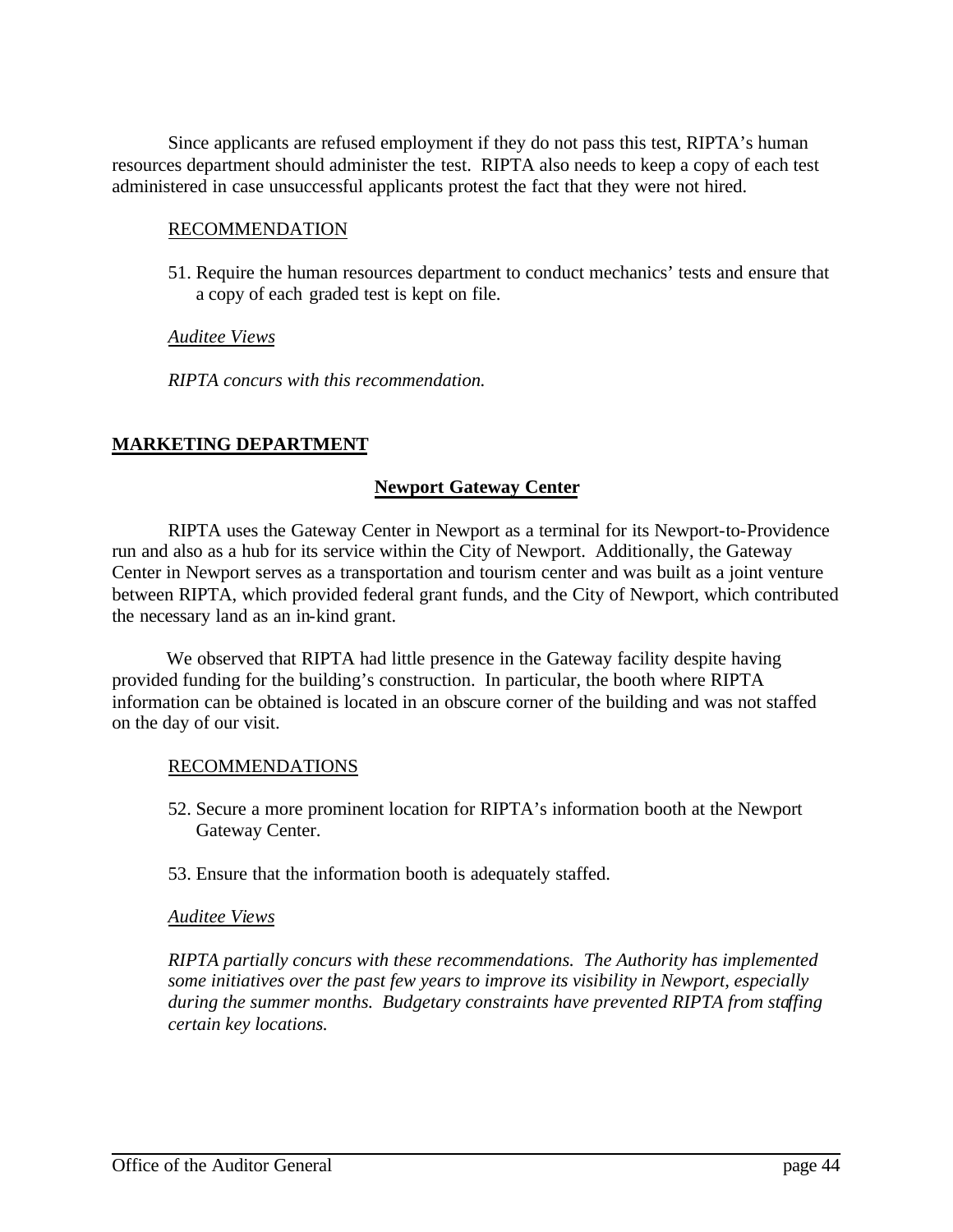## **Contributions to Other Organizations**

RIPTA does not have a written policy regarding contributions to other organizations. We found numerous instances where contributions were made to various organizations, primarily through the Express Travel program. In one instance, RIPTA's Director of Marketing (who oversees the Express Travel program) approved a \$1,000 payment to help support an event sponsored by an organization for which this individual was a board member. The Director of Marketing stated that his membership on this particular board was solely by virtue of his RIPTA position and that the sponsorship was solely to promote the Express Travel program. This may create the perception of a conflict of interest.

RIPTA needs to adopt a written policy regarding contributions to other organizations that includes the criteria for selecting which organizations will receive financial support, the process to be used when employees in decision-making positions have a potential conflict of interest, and a stipulation that the RIPTA Board approve donations over a certain dollar amount.

#### RECOMMENDATION

54. Adopt a written policy regarding contributions to other organizations.

*Auditee Views*

*RIPTA concurs with this recommendation and has subsequently drafted a written policy.*

## **Employee Attendance at Special Events**

We noted one instance in which RIPTA paid for ten employees to attend a dinner sponsored by a non-profit agency. RIPTA also paid for five employees to attend a retirement party for a state employee and on another occasion paid for three employees to attend a fund raising event. RIPTA should adopt a formal policy regarding the purchase of tickets for special events. This policy should outline the types of events that are eligible for RIPTA funding, the number of tickets that will be purchased, and any other pertinent restrictions.

## RECOMMENDATION

55. Adopt a written policy regarding the purchase of tickets for special events not sponsored by RIPTA.

## *Auditee Views*

*RIPTA concurs with this recommendation and has subsequently drafted a formal policy.*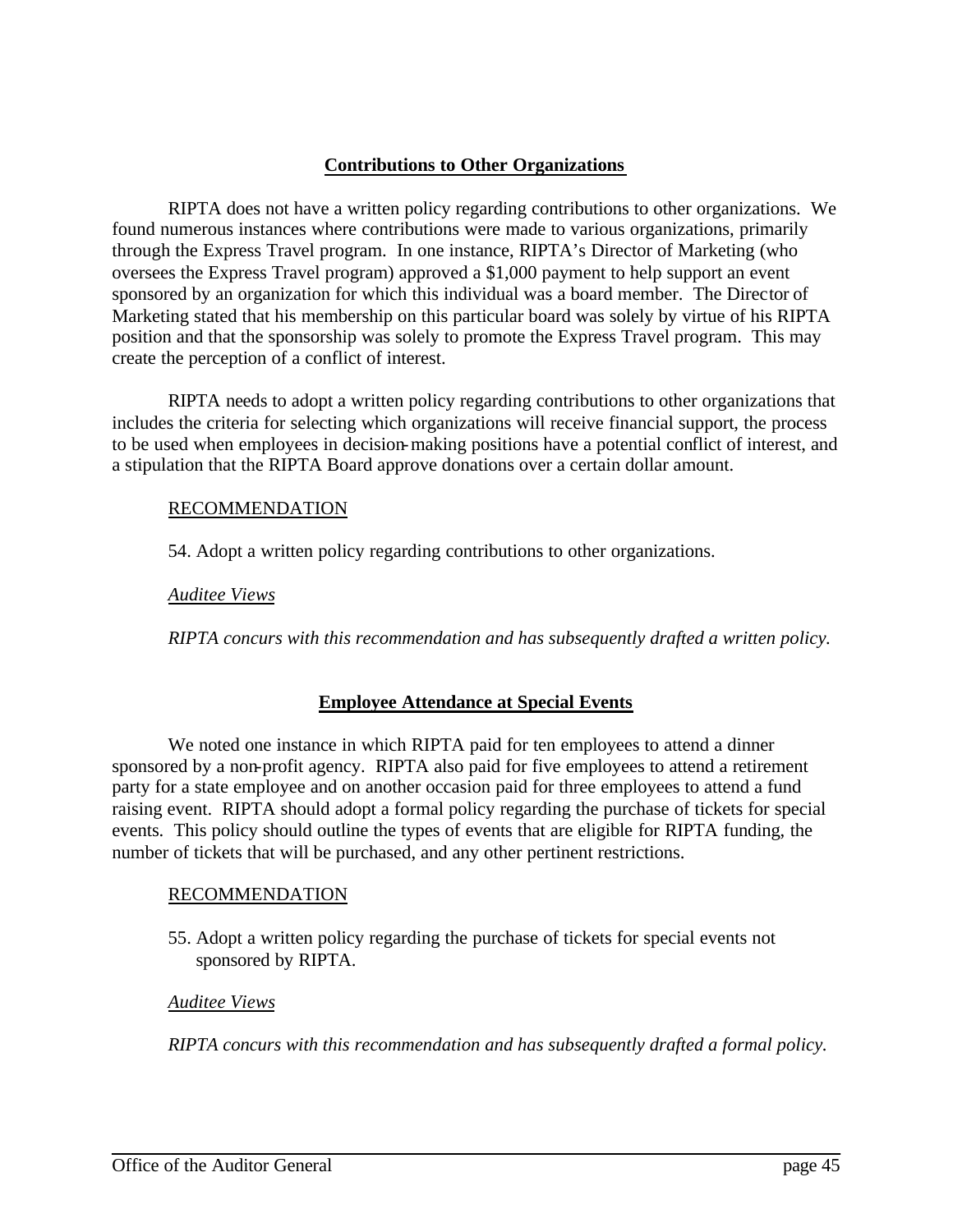#### **SECURITY**

At its Elmwood property, which operates 24 hours per day – seven days per week, RIPTA employs only one security guard, for an eight-hour shift, five days a week. Security cameras have been installed to cover certain portions of the RIPTA property with monitoring duties assigned to Transportation personnel.

The parts stockroom is staffed from 7 a.m. to 10 p.m. on weekdays, and from 7 a.m. to 3:30 p.m. on Saturday. The maintenance garage, which is serviced by the parts room, operates 24 hours per day, 7 days a week. To enable mechanics to obtain needed parts when the stock room is closed, keys to the stock room are provided to the maintenance foremen on duty. In practice, the keys are left in unsecured locations and are therefore available to all personnel in the area.

This has led to variances between actual inventory on hand and book balances because parts are removed from inventory but not charged in the inventory management information system. This can result in inventory shortages not being evident on the inventory system, and affect the parts reordering system.

The practice also increases the possibility of theft from inventory. We had considered that this risk was minimal since bus parts are not generally usable in personal vehicles. However, the introduction of Paratransit services increases this risk, because parts for these vehicles can also be used on minivans and similar vehicles. We also learned that a scale valued at \$1,800 was recently stolen from the parts room during the time it was not staffed.

RIPTA needs to improve security over the parts stockroom by either staffing the parts room during the same hours the maintenance garage is open, or employing additional security measures.

Incidents of theft and damage to property owned by RIPTA and its employees suggest that RIPTA should consider strengthening its efforts in this area. This could be accomplished, for example, by retaining an outside security firm to patrol and guard the area as a supplement to RIPTA personnel; or by installing additional security cameras throughout the property. To underscore the importance of security, the Risk Management Department should prepare a monthly report for the General Manager and the Board members identifying instances of loss or damage, and recommendations to prevent future occurrences.

#### RECOMMENDATIONS

- 56. Improve security at the Elmwood property by either retaining an outside security firm to supplement current security measures or expanding the scope of surveillance cameras.
- 57. Increase security over the parts stockroom to reduce the possibility of theft and improve the accuracy of the parts inventory.